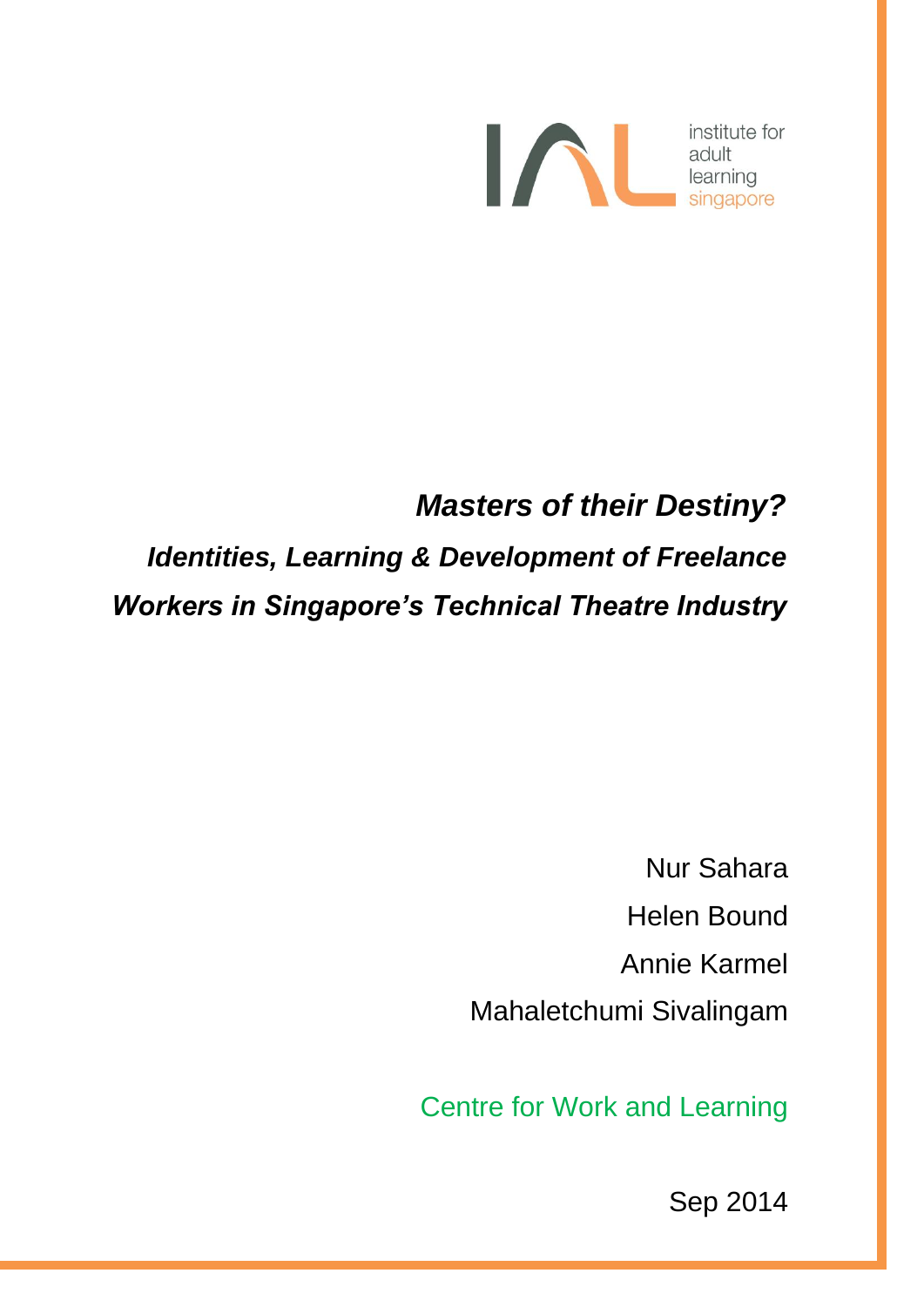Copyright © 2014 Institute for Adult Learning

Published by the Institute for Adult Learning (IAL), Singapore Research and Innovation Division 1 Kay Siang Road, Tower Block Level 6, Singapore 248922

#### [www.ial.edu.sg](http://www.ial.edu.sg/)

This publication remains the copyright of the IAL. Users are free to download this publication for personal reference but any reproduction of content, either wholly or in part, requires the express permission of the Director, Research and Innovation, IAL.

For more information on this publication or IAL's research, please email IAL Research@ial.edu.sq.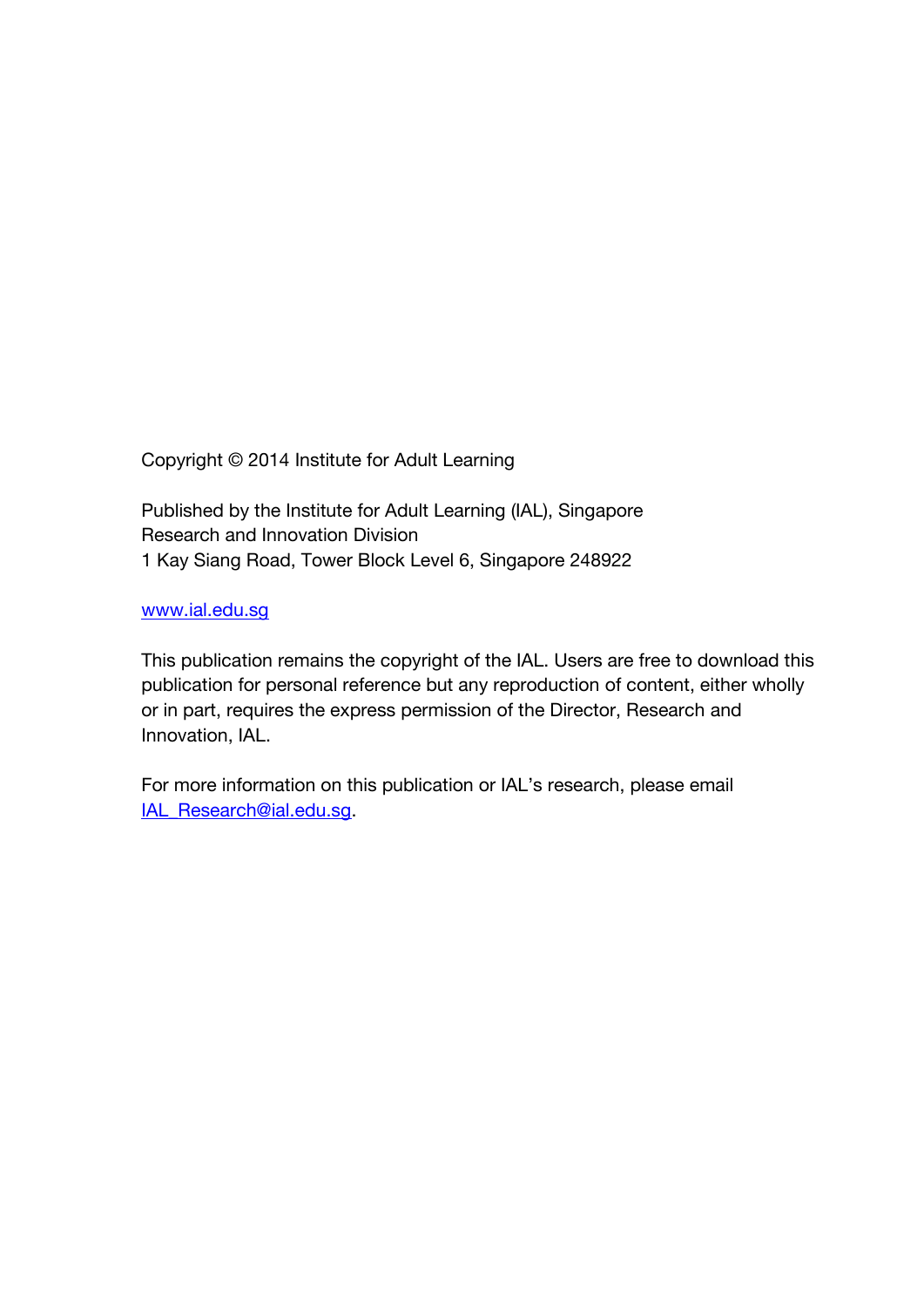#### **About the Institute for Adult Learning, Singapore**

By raising capabilities, catalysing innovation, and leading research in workforce learning, the Institute for Adult Learning (IAL) facilitates the development of an effective, innovative and responsive Continuing Education and Training (CET) sector that is able to meet the needs of industries and the workforce.

Funded by the Singapore Workforce Development Agency, IAL works closely with adult educators, business leaders, human resource developers and policy makers to transform the CET sector.

IAL thus contributes to ensure that CET is an effective strategy to sustain the competitiveness of Singapore and the employability of the workforce. Read more about us.

#### **About the Centre for Work and Learning, IAL**



The Centre for Work and Learning focuses on Continuing Education and Training system practices, learning design, teaching, and assessment in and across different settings and the implications for practice and policy. Our research includes the study of work and work environments and learning and development within these settings.

Our research employs a range of methodologies designed to deepen understanding of the ways in which contexts enhance and challenge learning and development opportunities. Our approach is to engage practitioners in the research process and thus develop a community of practitioner researchers.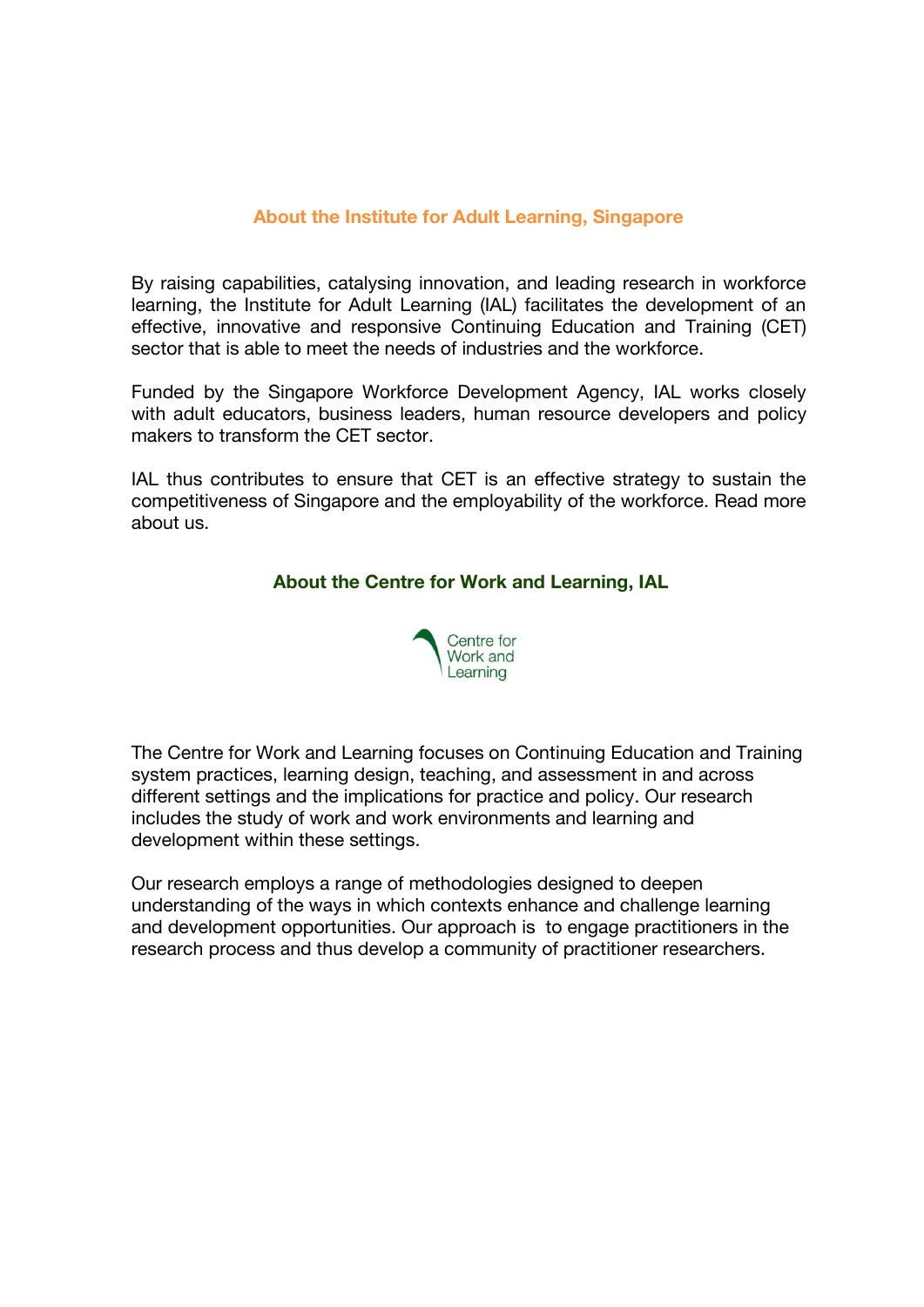# Table of Contents

| 1.1 The Problem: Shortage, Stagnation & Lack of Professionalism  1               |
|----------------------------------------------------------------------------------|
|                                                                                  |
|                                                                                  |
|                                                                                  |
|                                                                                  |
|                                                                                  |
|                                                                                  |
|                                                                                  |
| 2.4 Career mobility - the individual and movement capital 12                     |
|                                                                                  |
|                                                                                  |
|                                                                                  |
| 3.2 Motivation for entry: passion for the arts vs passion for industry  14       |
| 3.3 Starting out: the power of networks, and the threat of premature exits  17   |
| 3.4 Honing one's craft: opportunities and limitations of learning at and through |
|                                                                                  |
| 3.5 Progress: stability vs craft, niches and "deliberate ruptures" 24            |
| 3.6 Managing precarity: simple coping vs taking the bull by its horns  27        |
|                                                                                  |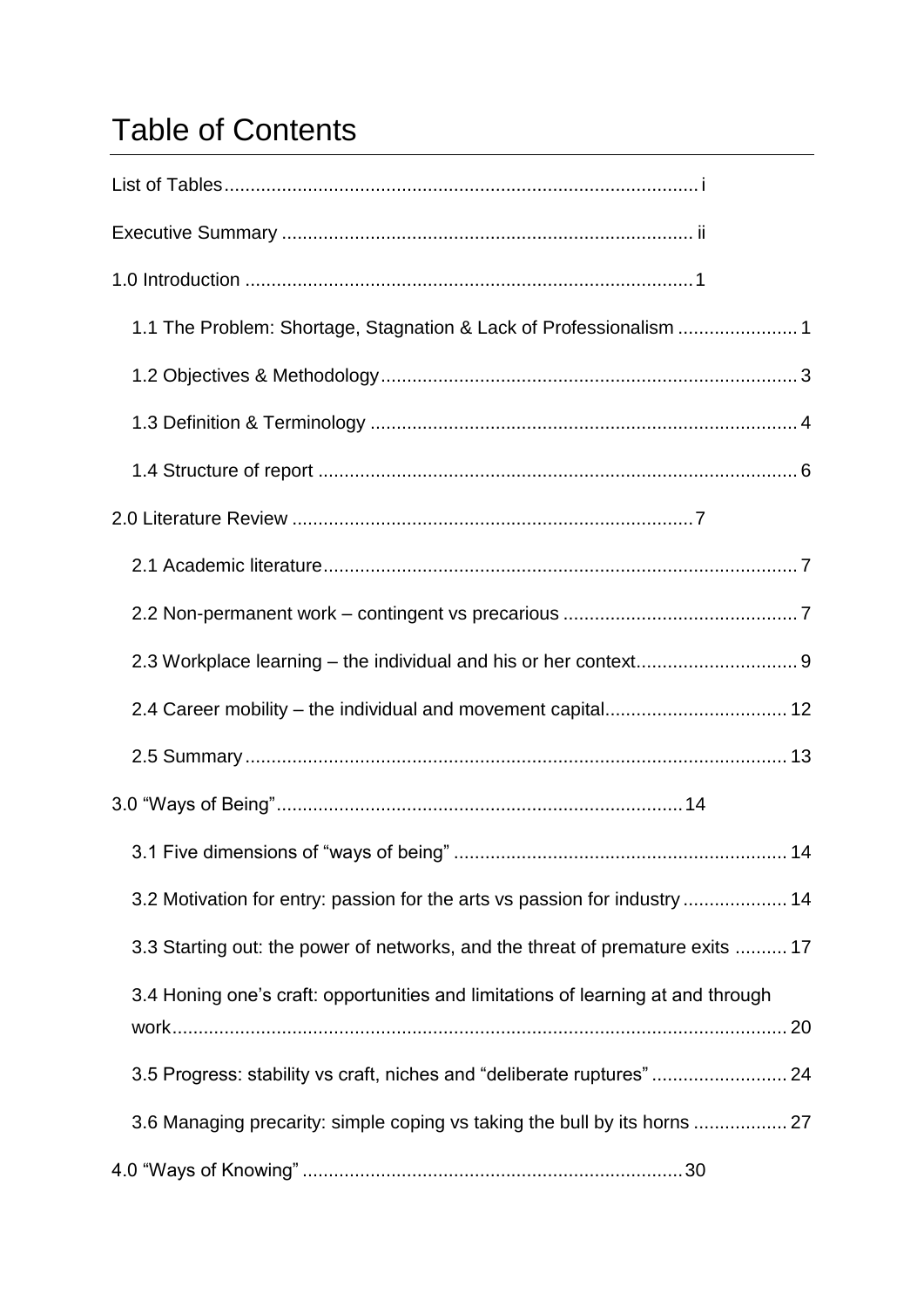| 5.4 Implication: individual biographies and CET and PET interventions that |  |
|----------------------------------------------------------------------------|--|
| 5.5 Implication: ownership by and protection of freelancers 43             |  |
| 5.6 Implication: pressing need for a guild or industry association 44      |  |
|                                                                            |  |
|                                                                            |  |
|                                                                            |  |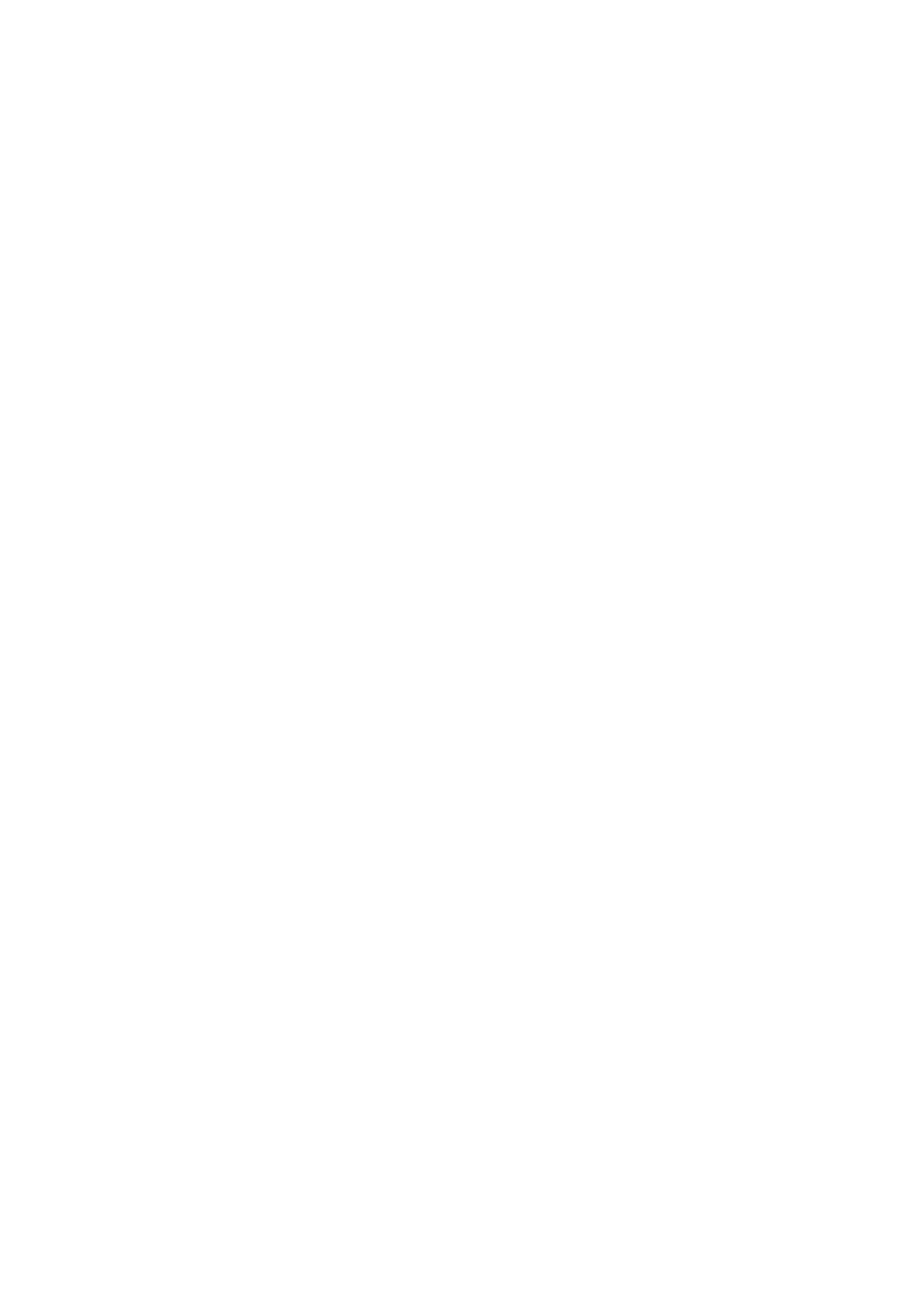# <span id="page-6-0"></span>**List of Tables**

| Table 1 Key job families within the freelance technical theatre industry5 |  |
|---------------------------------------------------------------------------|--|
|                                                                           |  |
|                                                                           |  |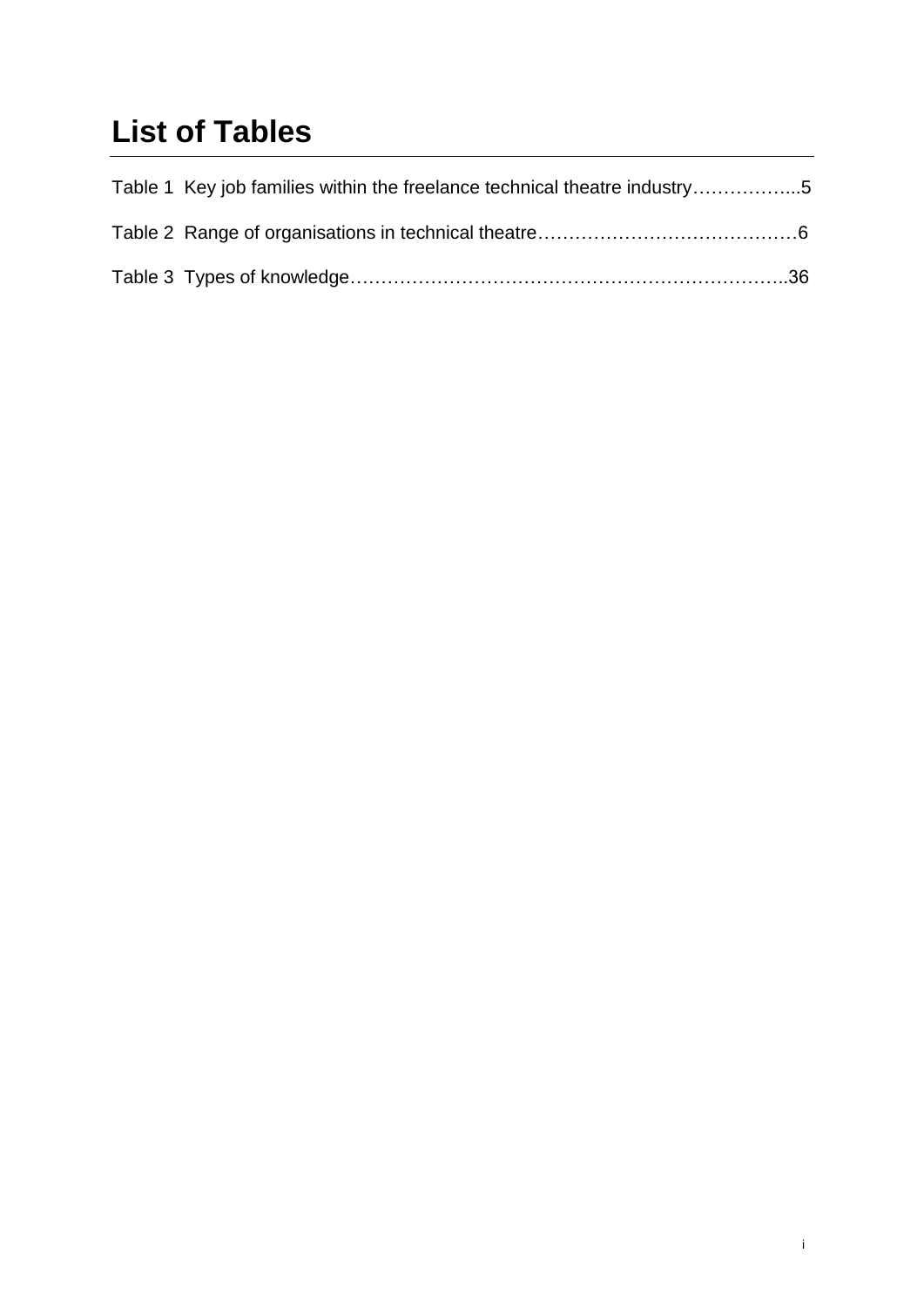## <span id="page-7-0"></span>**Executive Summary**

This research is the third in a multi-sector study by the Institute for Adult Learning (IAL) on contingent workers in Singapore. The research is concerned with the identity, learning and developmental needs of freelance workers in Singapore's technical theatre industry.

Using data collected from interviews with 23 freelance technical theatre professionals and six organisations that engage them, the research investigated the triple challenge of a shortage of skilled manpower, concurrent stagnation and the lack of professionalism in the technical theatre industry. Vocational identity and its socio-economic context, is used as a framework to understand the challenges of learning and development in this industry.

The study found that an industry development model that privileges flagship theatre venues and the hosting of international shows is creating disproportionately more technical jobs than creative jobs in the industry. This development is skewing the profile of the workforce, from an "artistic" to a "technical disposition", and makes the local industry stand apart from similar industries in the US, UK and Australia that are anchored by local productions, with abundant opportunities for practitioners to be immersed in the creative process. Given the low barriers to entry, the industry is attracting workers with two very different profiles - the beginner with a passion for the arts who tend to have higher initial qualifications and some vision of their place in the industry, and the opportunistic worker with lower initial qualifications who enter the industry through networks but with unclear expectations. In the context of the freelance world in which contacts drive skills-formation and income-generation, passionate beginning freelancers tend to have greater difficulty securing a steady stream of jobs and run the risk of dropping out of the industry altogether to access permanent jobs in other industries. The opportunistic freelancer, on the other hand, thrives in the short-term, but lacks a vision of his or her place in the industry and thus an internal compass to evolve his or her career. The peripheral way in which freelancers fit into the production process at flagship venues, which are major sources of income, contributes to the lack of opportunities for professional development. At another level, the industry does not provide sufficient opportunities to ease freelancers' movement into new work roles in the industry, putting the onus on the individual to make highly-onerous "deliberate ruptures" to evolve his or her career. A huge limitation is the lack of regular access to experts and mentors, who play an important role not just in terms of craft deepening and inculcation of work ethics, but also in terms of coaching younger freelancers on aspects related to career, life and financial planning that are important for a viable freelance career.

The study recommends the following: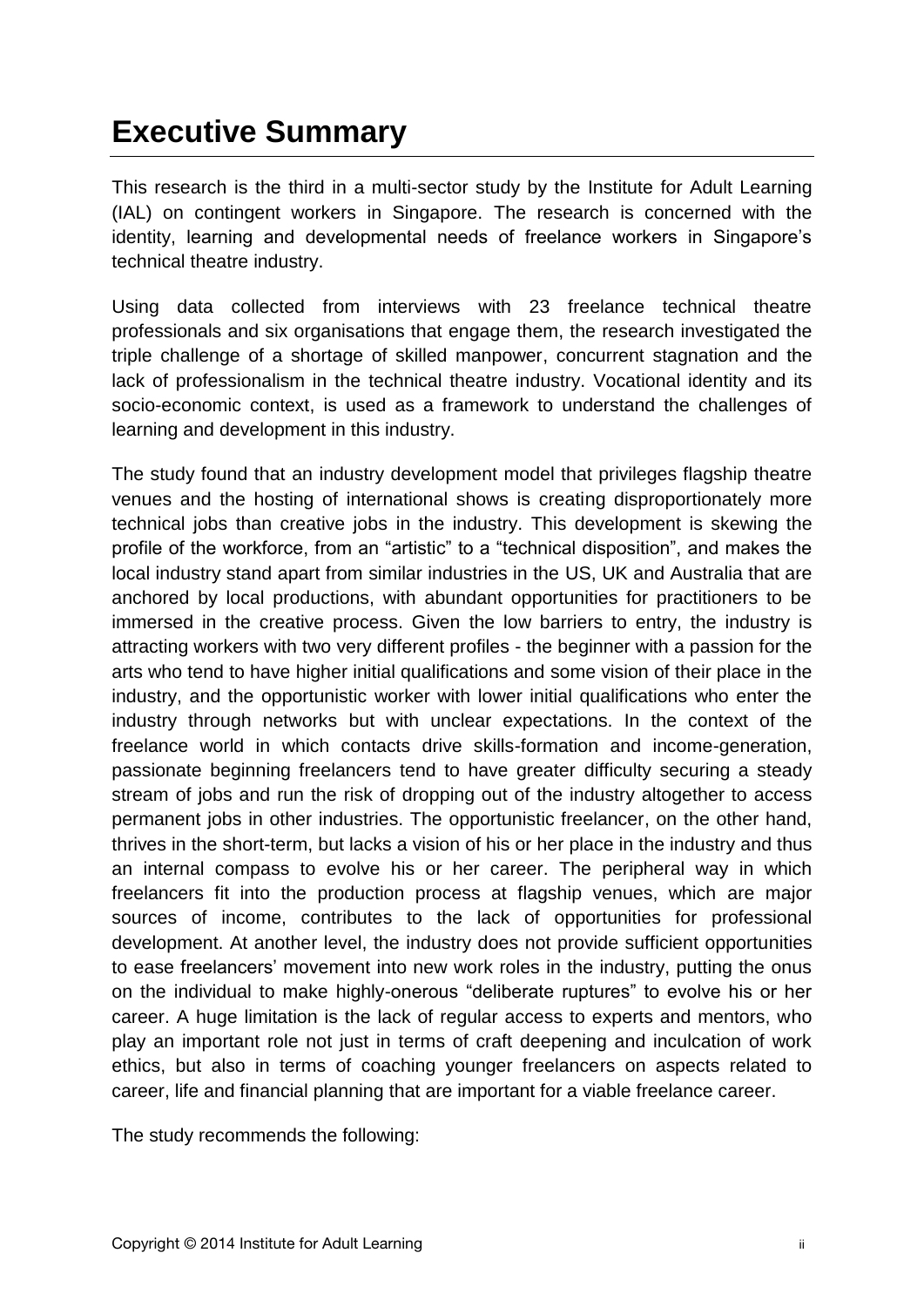- That industry development agencies look into opportunities to balance the disproportionate lack of creative jobs that is expected to stifle the long-term professional development of the local technical theatre workforce and may prevent the achievement of the artistic vision as articulated in the national masterplan for the arts;
- That theatre venues evolve the job roles of freelancers towards a more strategic deployment of the latter's capabilities. A network of certification products, built upon formal instruction as well as the learning at and through the workplace, should be introduced to simultaneously build employers' confidence in the capabilities of freelancers, and provide important signposts for freelancers to evolve their careers;
- That provisions for continuing education and training (CET) are most meaningful if they contribute to the development of an occupational community in the context of freelance contractual arrangements that tend to give rise to isolation, as well as homophilous networking that limits opportunities for regular access to experts and mentors. Apprenticeship programmes, mentorship schemes, Masterclasses and sharing seminars are some of the preferred learning approaches as suggested by freelancers. Such programmes contribute to putting in place structures within the freelance industry that help ease practitioners' movements into more advanced work roles within the industry. The study also uncovered a loose apprenticeship practice that is embedded in the production process which should be facilitated and encouraged, because of the mutual benefits to both the beginning freelancer and the established freelancer. Any CET provision should also avoid a one-size-fits-all assumption given the starkly different worker profiles entering the industry; and
- That early and regular career and life coaching be offered to freelancers to help them plan their career and other aspects related to hedging income and employment risks. Such coaching may include the provision of information, but should also be offered through industry mentors who play a valuable role in contextualising the information.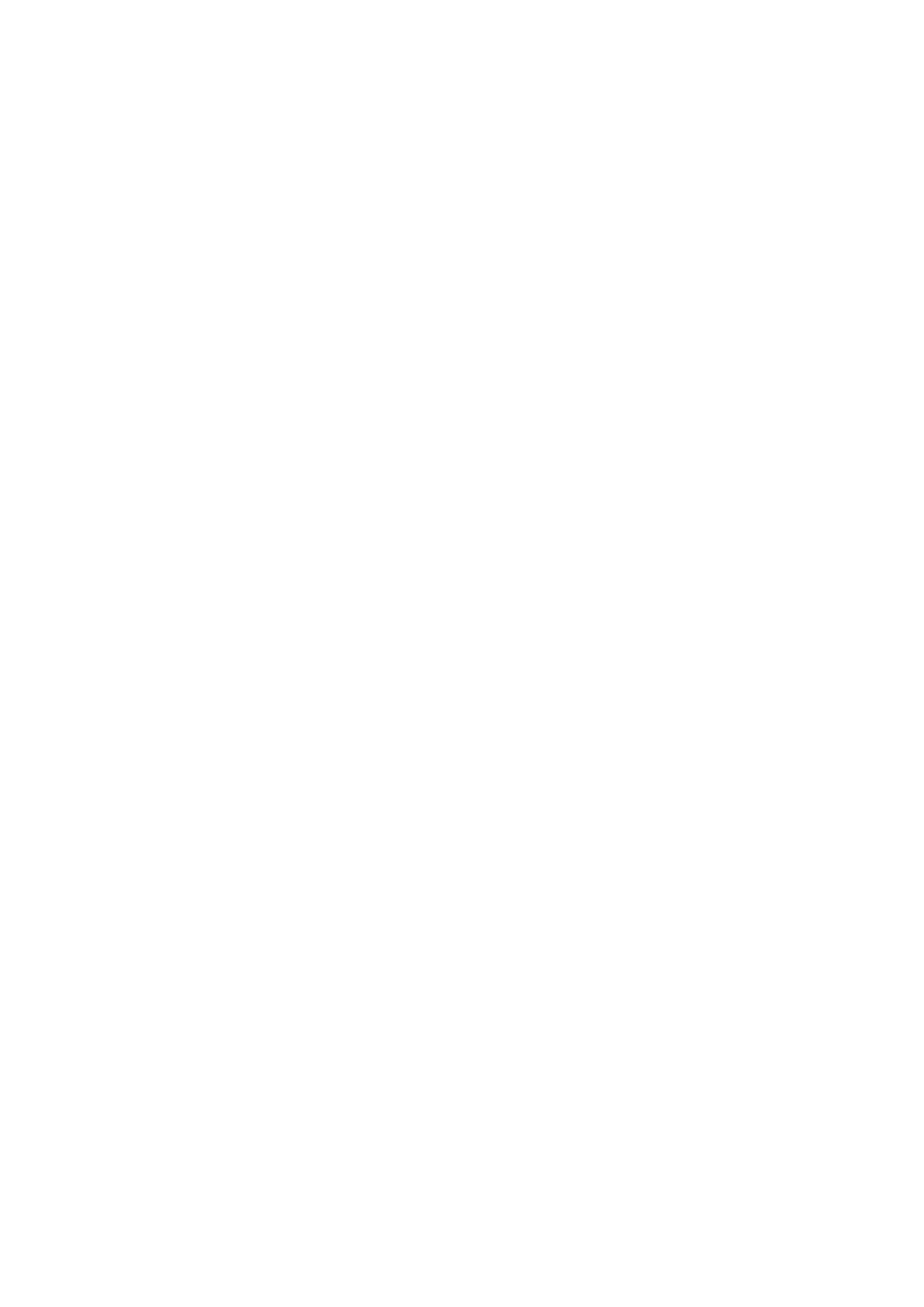## <span id="page-10-1"></span><span id="page-10-0"></span>1.1 The Problem: Shortage, Stagnation & Lack of Professionalism

Singapore's technical theatre industry has undergone a profound transformation in the last fifteen years, as arts and cultural production assumes a more prominent role in the city-state's economic and nation-building strategies (Bound et. al. 2013; Kong 2011; Ministry of Culture, Community & Youth 2012).

Where previously the local theatre scene comprised a handful of arts houses and modest performance venues, it is now anchored by three large non-profit and commercial venues namely, the Esplanade, Resorts World and Marina Bay Sands, as part of a strategic plan to position the country to seize a greater portion of the cultural tourism pie, while concurrently growing its local arts industry. The government's expenditure on arts and culture grew steadily at 11% each year, increasing from S\$230.2m in 2005 to S\$478.9m in 2012. Correspondingly, the total nominal value-add of the arts and cultural sector scaled to S\$1.3b in 2011, from S\$0.8b in 2003. The number of music, dance and theatre productions has been on an upswing, growing by an average of 10% annually to hit 3,343 productions in 2012 (Ministry of Culture, Community & Youth 2013). A fourth venue, the Singapore Sports Hub, is set to add international sports to the heady mix of live entertainment options in the city-state when it opens by end 2014. A regional wing is developing, as local arts production houses begin touring their shows in the region, while superiorlyequipped local companies make inroads to supply equipment, technology and manpower to international concerts and conferences in the fast-growing emerging economies of China and ASEAN.

Like other creative industries, the technical theatre industry in Singapore relies on freelance work arrangements that appear to be the vanguard of a post-Fordist globalised economy characterised by shorter business cycles, knowledge jobs, flatter structures and outsourcing (Brown, Lauder & Ashton 2011; Evans & Gibbs 2009, Felstead & Ashton 2001; Kalleberg 2009). The core freelance jobs in the industry relate to technical, design and production jobs in the areas of lighting, sound, and stage/production. Freelance craftspeople form the backbone of the industry, and are engaged for work periods ranging from hours, days to months. The total full-time employment in the arts and cultural sub-sector stood at 24,400 workers in 2011, up from 20,900 workers in 2003. The performing arts segment specifically grew by 6% annually, from a total of 4,500 workers in 2003 to 7,100 workers in 2011 (Ministry of Culture, Community & Youth 2013). Statistics on the freelance pool, however, are not available. It has been estimated that freelancers made up 30% of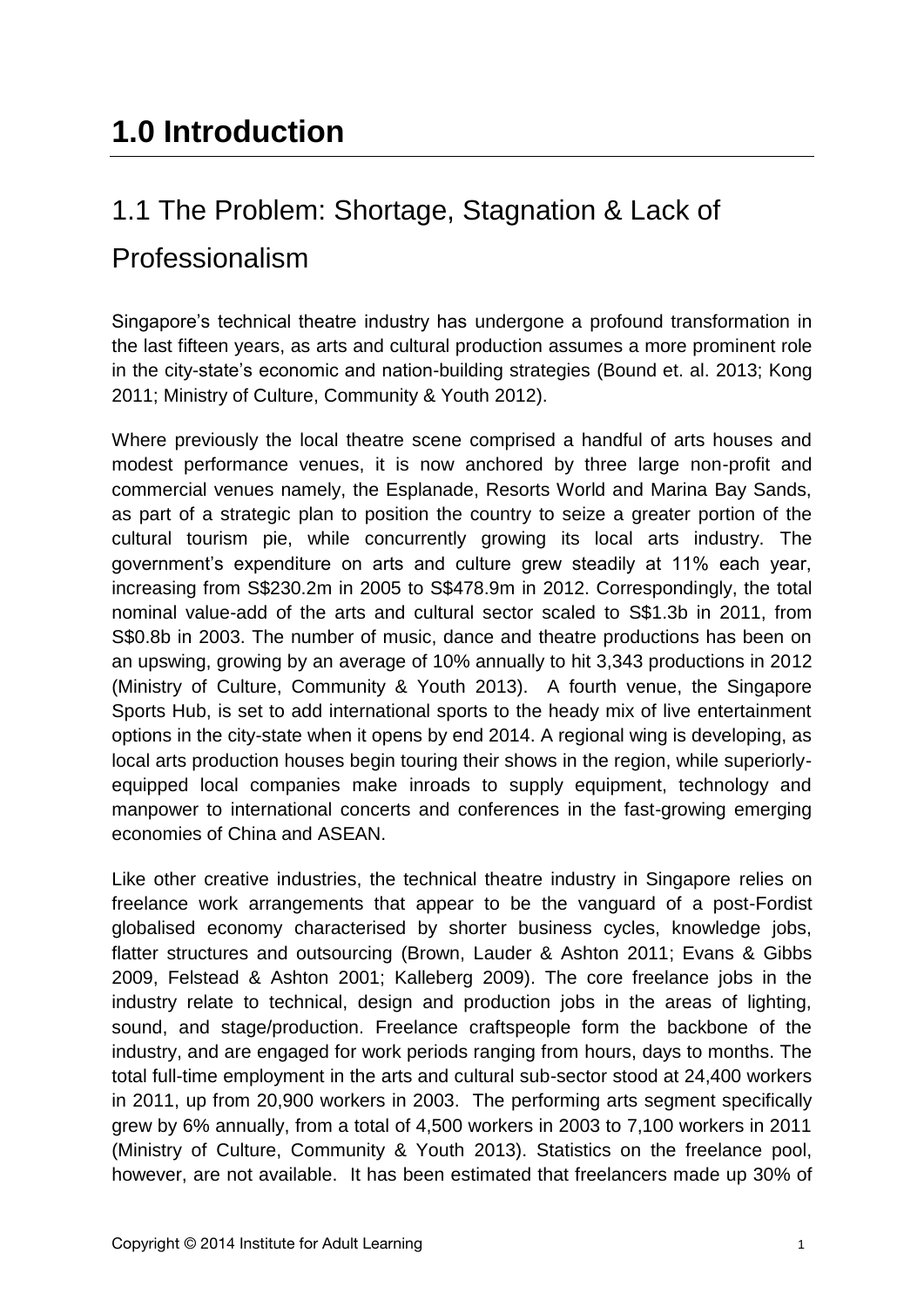all those working in the creative industries (cited in Institute of Policy Studies, 2010). Indicative figures from the range of organisations that employ them suggest that the proportion of freelancers in technical theatre may be even higher. A flagship performing arts venue in Singapore, for instance, employs 250 permanent staff, and engages 700-750 freelancers annually, of which 250 are technical crew. A leading arts production house in Singapore has 7 permanent staff, and engages up to 50 technical and non-technical freelancers for a production, and up to 80 for a festival.

Pursuing a full-time freelance career in technical theatre is now viable where previously it was a remote possibility. There is a manpower crunch at practically all levels of job roles, and the shortage is especially pronounced at skilled levels (design/production). Yet, ironically, a sense of stagnation related to limited opportunities for progression is pervasive. This raises a profound puzzle that is bewildering because new entrants are expected to work from the ground up regardless of their initial levels of pre-service training. A level playing field ought to facilitate mobility. At another level, the professionalism of the workforce is said to be lagging considerably in comparison to mature industries like the UK and US, although standards are said to have improved substantially since the opening of the Esplanade in 2003.

There are now more pre-service offerings by educational institutions such as LASALLE College of the Arts and Republic Polytechnic, but industry players have expressed apprehension about the quality of the graduates being churned out, and their fit with the industry's needs. Provisions for Continuing Education & Training (CET) have been introduced through the Technical Theatre framework under the national Workforce Skills Qualifications (WSQ) system with very attractive training subsidies but they receive little take-up among freelancers. A relatively more successful scheme is the Technical Theatre Training Programme (TTTP) hosted at the Esplanade, which provides a one-year broad-based training programme for a select group of beginning freelancers. However, it is deemed to be too focused on the organisational needs of Esplanade, and limits the mobility that freelancers need. The National Arts Council (NAC) offers generous funding for practitioners who wish to pursue a degree or post-graduate studies, as well as sabbaticals. A key question to ask is the extent to which traditional skills-development and career enhancement programmes based largely on workers in stable, on-going employment with one employer as opposed to many employers, are adequate in terms of ensuring equitable standards of skills or craft development, as well as progression in freelance-dominated industries.

Understanding freelance or contingent work as distinct from permanent work has been of interest to growing groups of researchers and policy-makers. A clear division in academic research exists (Smeaton 2003). One view holds that the global growth of contingent work arrangements leads to "flexiploitation", creating a new class of precarious workers experiencing anxiety because of inconsistent income, reduced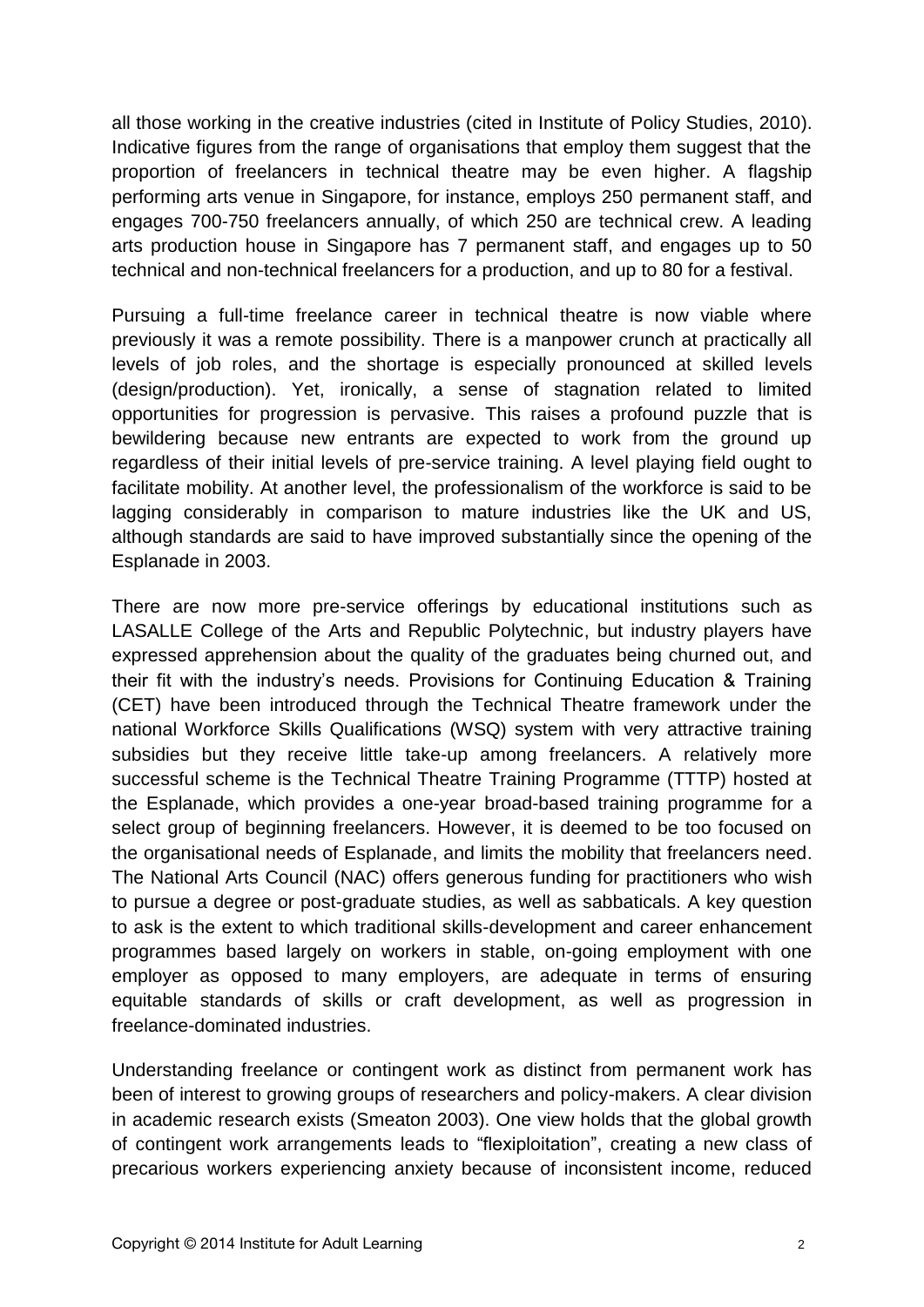benefits, deskilling and unclear career progression (Brophy 2006; Ross 2008; Kallerberg 2009). A contending view suggests that such arrangements are in fact emancipating as workers now have greater choice and ownership to deploy their skills and drive their careers at times and sites of their own choosing. These are the "boundaryless" or "protean" workers who are said to represent the direction in which entire workforces are heading towards in an age of flexible capitalism (Allan 2002; Arthur & Rousseau 1996; Hall 2002 & 2004; McKeown 2005).

Greater clarity in the conceptual understanding of the contingent worker appears necessary (Gold & Fraser 2002; Forrier et. al. 2009; Fenwick, T. J. 2004). Singapore's technical theatre offers itself as a valuable case study in this regard. Its value is especially because most existing research has focused on workers in Western economies with its unique set of institutional arrangements and economic conditions, which generate theories that may not easily transcend national and cultural boundaries (Allen 2011; Forrier et. al. 2009; Thomas and Inkson 2007). The focus on contingent workers in an Asian context of robust growth and full employment, alongside its set of labour market policies, structures and conditions, is timely and will plug an important gap to better inform policy-making and enhance pedagogical practice locally and elsewhere.

### <span id="page-12-0"></span>1.2 Objectives & Methodology

The focus of this study is to understand the identity, learning and developmental needs of freelancers in technical theatre, in relation to the issues of shortage of skilled manpower, stagnation and the lack of professionalism in the workforce. We want to understand what "non-traditional" work patterns mean for occupational identities that in turn shape the developmental opportunities of individuals with impact on employability, productivity and life satisfaction. Our interest is to understand how these non-standard workers experience contingent work arrangements, how they acquire their practice-based skills, and how they progress (or otherwise) over time. We put the individual at the centre of analysis as many existing tools employed in research, policy-making and pedagogical practice privilege workers in stable, permanent forms of employment. We use vocational identity as the starting point for analysis but consider the individual in relation to the wider eco-system related to industry practices, the production process, job design, and work norms, among others. By understanding what shapes their identity, we develop a more robust understanding of their learning and developmental needs. Chapter 2 elaborates on the theories and concepts that inform this study, developed from three inter-related body of literature on non-permanent work, workplace learning, and career mobility.

The main research questions addressed in this study are: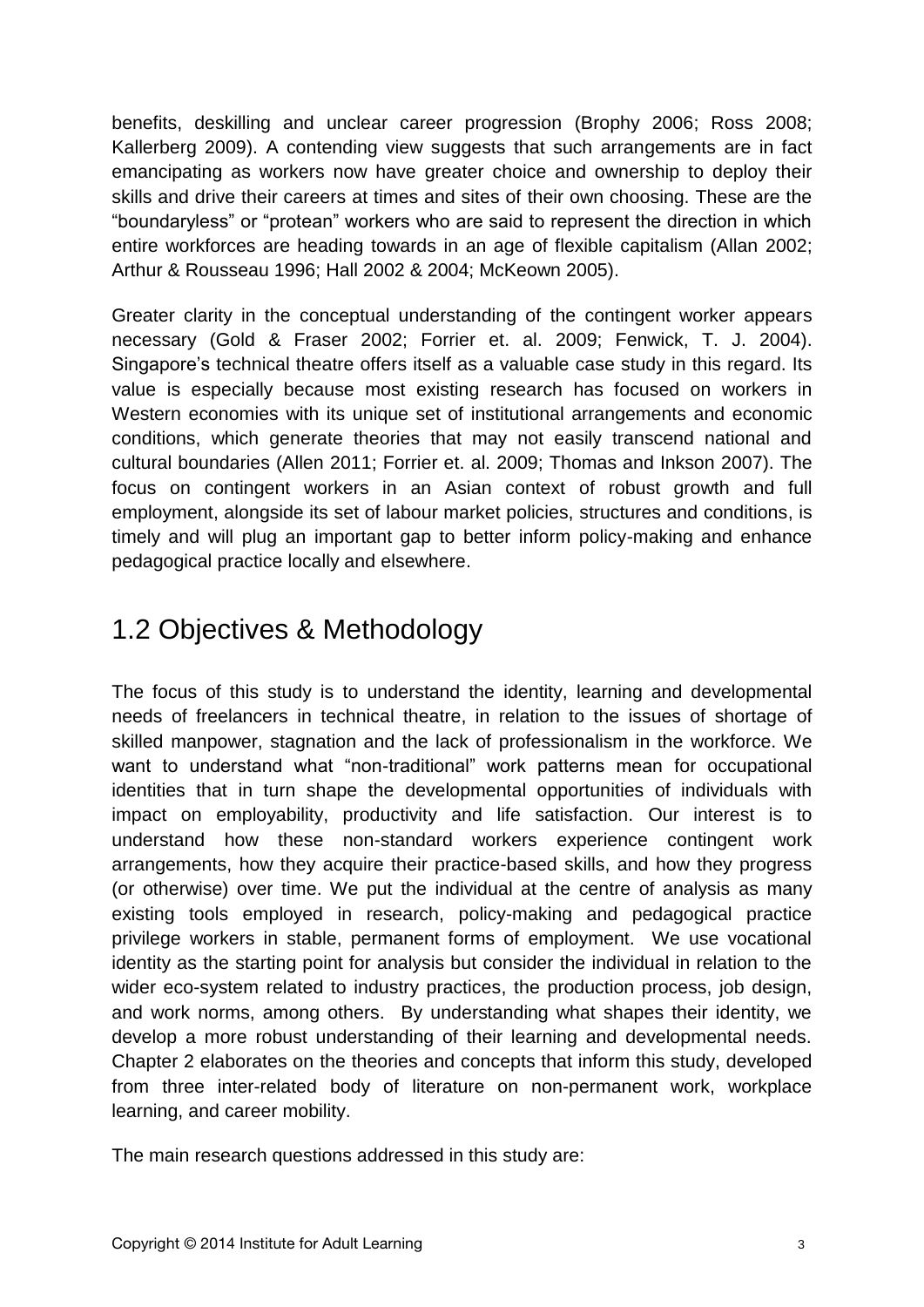- How do freelancers in technical theatre operate in the industry? In short, what are their "ways of being"?
- How can they be supported to grow and develop?

The study adopts qualitative methods to collect data, involving semi-structured interviews with 23 current, former, and returning freelancers. The interviewees were selected based on convenience and purposive sampling (Lankshear & Knobel 2004) to obtain a range of job roles, gender and years of experience. All informants were guaranteed anonymity and the report uses pseudonyms. We deliberately sought out former and returning freelancers to capture comparative perspectives. We looked for common themes across the interviews, as well as developed vertical analysis of each narrative (Coffey & Atkinson 1996; Strauss & Corbin 1990). We also augment the data with interviews with six organisations that engage freelance practitioners to provide a wider contextual understanding. In addition, a reference group session was organised involving 23 key employers, policy-makers, educators and freelancers to discuss the preliminary set of findings and jointly identify potential recommendations. More information on the profile of interviewees and members of the reference group session are at Appendix 1 and 2 respectively.

## <span id="page-13-0"></span>1.3 Definition & Terminology

#### *Definition of the contingent worker*

For the purposes of this study, we use the definition of contingent workers as individuals employed on short-term contracts of less than 12 months with one or more organisation. This excludes permanent workers as well as those employed on contracts of one year or more. Within the local technical theatre industry, two terms are used to describe the contingent workers. The first is "casual", a term typically used by theatre venues to refer to technicians hired on a *contract of service* that is usually on a per hour basis  $(-4 \text{ hours})$ . The second term is "freelancer" that is usually used to refer to those who take on job roles as designers or production managers. These freelancers tend to be employed on a *contract for service* basis, and paid on milestone basis based on project deliverables. The terms used are, however, not mutually exclusive, as rental/staging companies also use the term "freelancer" to refer to the technicians they hire on a per day basis. At another level, freelancers may evolve their careers by setting up companies to better organise and market the services they offer, while still identifying themselves as freelancers. Consequently, a more fluid understanding of vocational identities is necessary, in relation to aspects such as self-identification, hiring arrangements and organisational culture.

#### *"Technical theatre" as a terminology*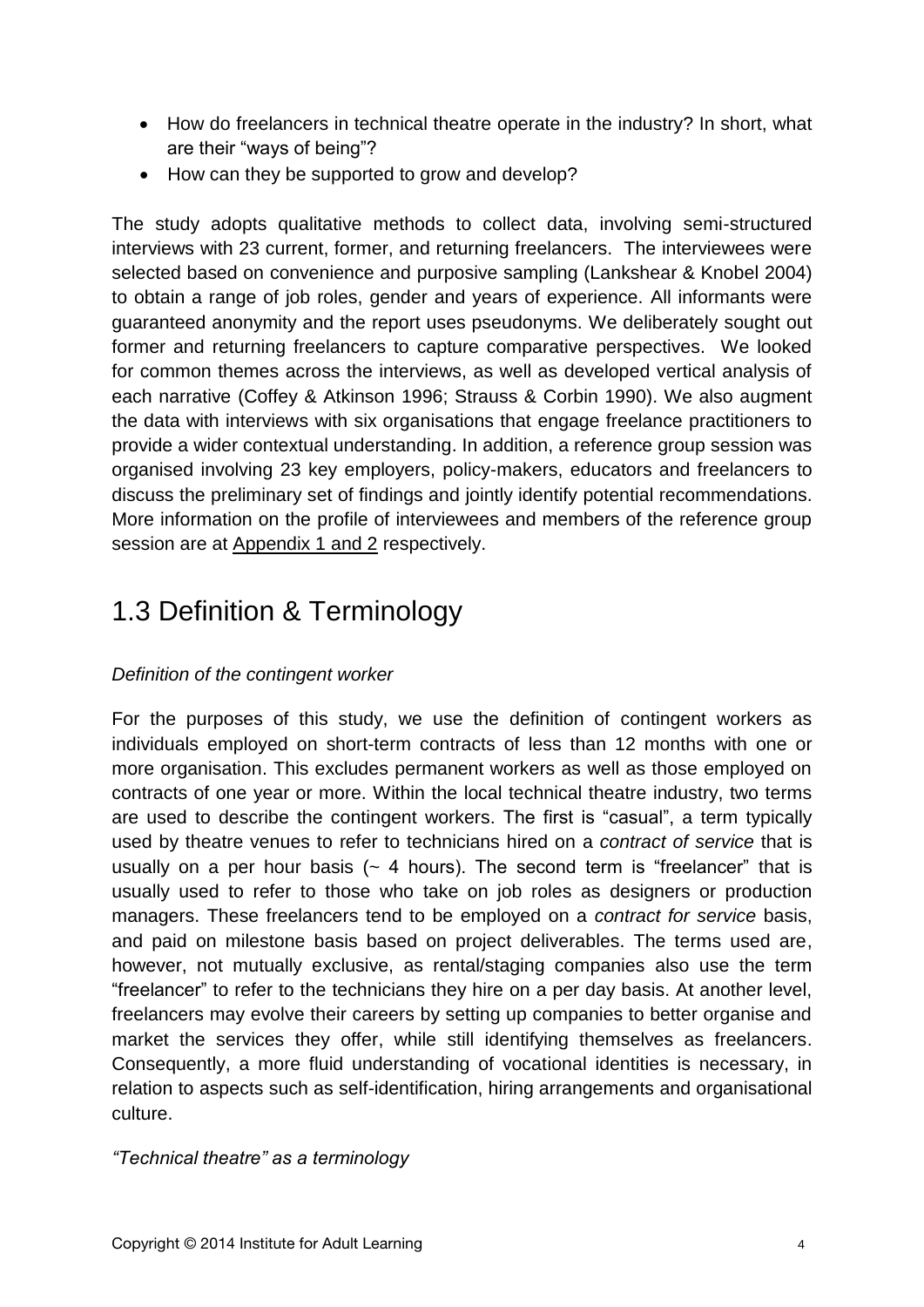We note that the description of the industry as "technical theatre" is contested in Singapore and elsewhere (see for example the discussion in Farthing 2012). Although the industry has origins in theatre, it has since grown to include the wider music and entertainment industry (e.g. concerts, festivals, mass display events) as well as the Meetings, Incentives, Conferences and Exhibition (MICE) industry that comprise a wide range of activities from major exhibitions to wedding banquets. "Live Events" has been proposed as a more apt description of the industry. In addition, the term "technical" itself is seen as a clumsy catch-all term covering technology, design, craft and management without sufficient specificity (Farthing 2012). This study does not seek to identify alternative descriptions. We retain the term "technical theatre" for expedient reasons to be consistent with the terminology used by local government agencies that oversee industry and workforce development. The key job families and the range of organisations that are captured in this study are at *Tables 1 & 2*.

|                                                       | Lighting                                                                                                          | Sound                                               | Staging/Rigging                                                    | Production /<br><b>Stage Mgmt</b>                                                                                                                        | Sets / Props /<br>Wardrobe                                                                                       |
|-------------------------------------------------------|-------------------------------------------------------------------------------------------------------------------|-----------------------------------------------------|--------------------------------------------------------------------|----------------------------------------------------------------------------------------------------------------------------------------------------------|------------------------------------------------------------------------------------------------------------------|
| $\bullet$<br>$\bullet$<br>$\bullet$<br>٠<br>$\bullet$ | Lighting<br>Designer<br>Master<br>Electrician<br>Lighting<br>Programmer<br>Lighting<br>Operator<br>Follow-spotter | Sound<br>$\bullet$<br>Designer<br>Sound<br>Operator | Technical<br>$\bullet$<br><b>Director</b><br>Flyman<br>Rigger<br>٠ | Production<br>$\bullet$<br>Manger<br>Stage<br>$\bullet$<br>Manager<br>Assistant<br>$\bullet$<br>Stage<br>Manager<br>Production<br>$\bullet$<br>Scheduler | Set designer<br>$\bullet$<br>Costume<br>designer<br>Make-up<br>$\bullet$<br>Artists<br>Props Master<br>$\bullet$ |
|                                                       | Stagehand / Crew                                                                                                  |                                                     |                                                                    |                                                                                                                                                          |                                                                                                                  |

| Table 1: Key job families within the freelance technical theatre industry |
|---------------------------------------------------------------------------|
|---------------------------------------------------------------------------|

*\*Sources: Interviews & WSQ Technical Theatre Competency Map*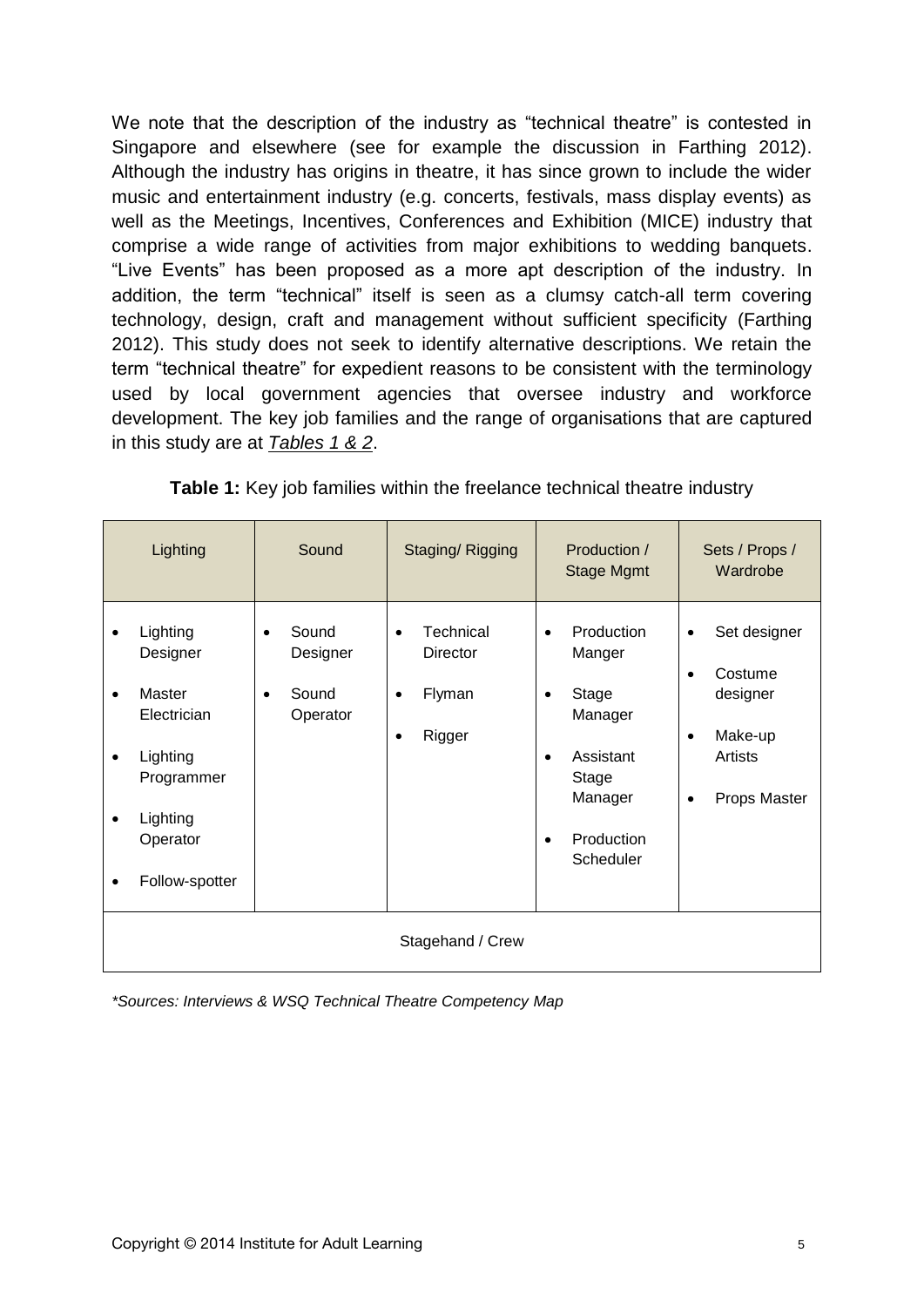| <b>Theatre</b><br>Venues                                                                                                                                                      | Staging /<br>Equipment                                                 | Arts<br>Production<br><b>Houses</b>                                              | Design<br>Consultancies                                                                   | MICE /<br><b>Hotels</b>                                                                                          | <b>NGOs</b>                                                    |
|-------------------------------------------------------------------------------------------------------------------------------------------------------------------------------|------------------------------------------------------------------------|----------------------------------------------------------------------------------|-------------------------------------------------------------------------------------------|------------------------------------------------------------------------------------------------------------------|----------------------------------------------------------------|
| E.g.<br>Esplanade<br>$\bullet$<br>Marina Bay<br>$\bullet$<br>Sands<br>Resorts<br>$\bullet$<br>World<br>The Star<br>$\bullet$<br>University<br>$\bullet$<br>Cultural<br>Centre | E.g.<br><b>CSP</b><br>$\bullet$<br>Productions<br>Showtec<br>$\bullet$ | E.g.<br>Singapore<br>$\bullet$<br>Repertory<br>Theatre<br>I Theatre<br>$\bullet$ | E.g.<br>CtrlFre@k<br>$\bullet$<br>Yellow<br>$\bullet$<br><b>Brick</b><br>Produc-<br>tions | Eg.<br>Marina<br>$\bullet$<br>Bay<br>Sands<br>Shangri-<br>$\bullet$<br>la Hotels<br>Four<br>$\bullet$<br>Seasons | E.g.<br>Schools<br>$\bullet$<br>Mega-<br>$\bullet$<br>churches |

#### **Table 2:** Range of organisations in technical theatre

*\*Sources: Interviews, internet research*

## <span id="page-15-0"></span>1.4 Structure of report

Chapter Two discusses the relevant theories and concepts guiding the study. Chapter Three outlines the findings in relation to the "ways of being" of technical theatre practitioners. Chapter Four identifies their key "ways of knowing", and development over key stages. Chapter Five discusses the key implications to policy, research and pedagogy.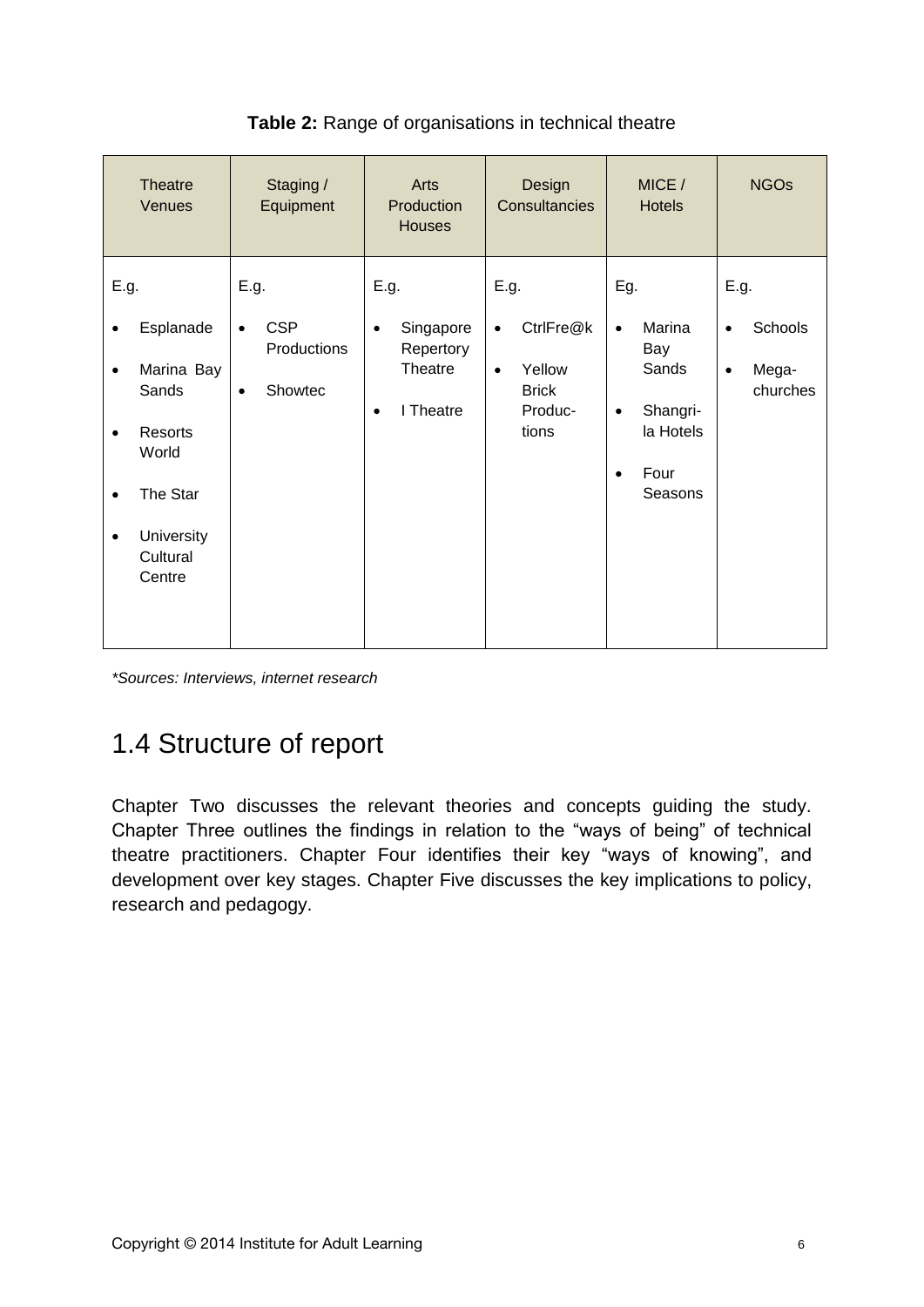## <span id="page-16-1"></span><span id="page-16-0"></span>2.1 Academic literature

We present here an overview of three inter-related bodies of academic literature that guides the study, namely literature related to non-permanent work, workplace learning and career mobility. We highlight both the strengths and limitations of existing theories and concepts.

## <span id="page-16-2"></span>2.2 Non-permanent work – contingent vs precarious

The decoupling of the worker and his or her skill sets from ongoing or continuous relationships with any one employer or enterprise suggests the emergence of a new kind of worker. As noted in the introductory chapter, the understanding of such workers is a contested terrain. One strand of argument in academic literature suggests that non-standard work arrangements are giving rise to a *precariat* class experiencing high levels of exploitation with little dependable benefits and few opportunities for advancing oneself professionally (Brophy 2006; Ross 2008; Kalleberg 2009). Beck (2000) describes this trend of casual work arrangements as creating a "new political economy of insecurity." The creative class is believed to be especially vulnerable because of its willingness to "suffer" for arts' sake. De Peuter (2011) paints a picture of such workers as not just being victims of post-Fordist capital but "model subjects" of it – being self-driven, willing to undertake personallyfinanced reskilling and habituated to material insecurity.

The above argument stands in sharp contrast to another set of views in academic literature that considers such work arrangements as an inevitable trajectory in advanced knowledge economies with an overall positive benefit for the worker and for enterprise flexibility. This is the "boundaryless" worker sanctioned and desired by the new economics of global capitalism (Forrier, Sels & Stynen 2009). They are the model workers able to navigate the getting and keeping of work to their own advantage through the development of social and mobility capital networks, the management of work-life balance, and harnessing their capacity to maintain knowledge and skills. There is research that suggests the precarious worker may be found in sites that are lower paid and require less formal education, while the contingent worker may be found in sites that are higher paid and require more formal education. Other research suggests a conflation of the two (Holly & Rainnie 2012; McKeown 2005; Ross 2008; Waterhouse et. al. 1999). In a study of Australian nurses, for instance, part-time nurses demonstrated lower levels of identity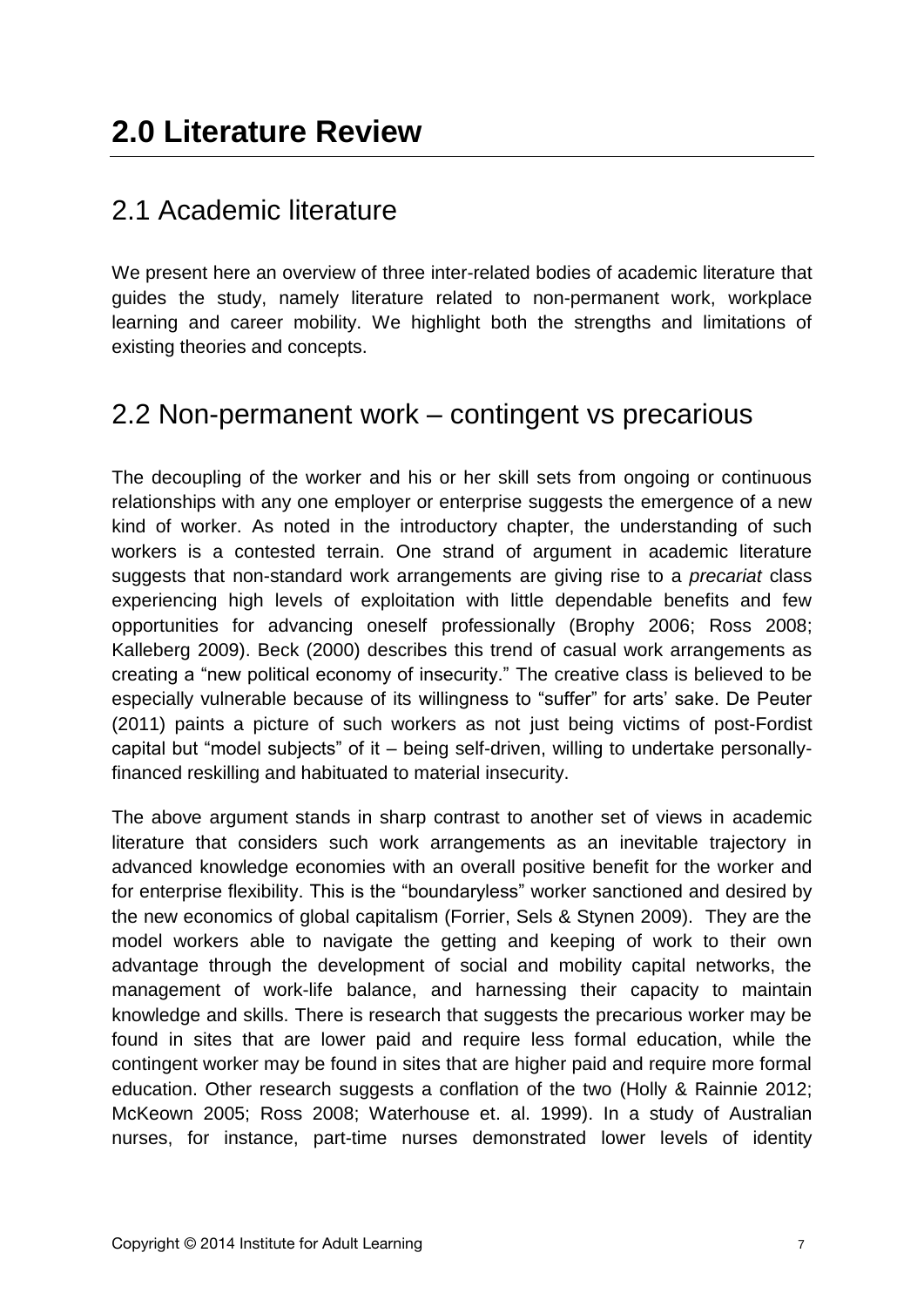commitment and more negative career success perceptions than full-time nurses (Allen 2011).

The conceptualisation of the same non-permanent worker in two contrasting ways limits our ability to fully understand what "non-traditional" work patterns really mean, and its impact on the learning and development of such workers. One reason for this dichotomy may lie in the perennial tension in academic understanding of structure versus agency. High agentic involvement is assumed and celebrated in the conceptions of the "boundaryless" or "protean" worker (Arnold & Cohen 2008; Dany 2003; Forrier et. al. 2009). The "precarious" camp, on the other hand, tends to give emphasis to structural factors such as labour market segmentation, institutional rules and regulations and organisational structures that privilege permanent workers over non-permanent ones. The way forward to a more holistic understanding of the nonpermanent worker may rest in a conceptual framework that enables a deft interplay between agency and structure. In addition, both analyses of the contingent or precarious worker do not cater for temporal aspects, in that they did not look at the experience of the non-permanent worker over time. Consequently, we may ask what conditions, from both the structural and agentic perspectives, lead non-permanent workers to enjoy productive and satisfying professional careers? Conversely, what set of conditions lead them to run risks such as deskilling, stagnation and material insecurity? In addition, we should ask if the conditions identified are stable over time. We turn to two other strands in academic literature, namely workplace learning and career mobility, to give us the tools to advance our understanding of the nonpermanent worker.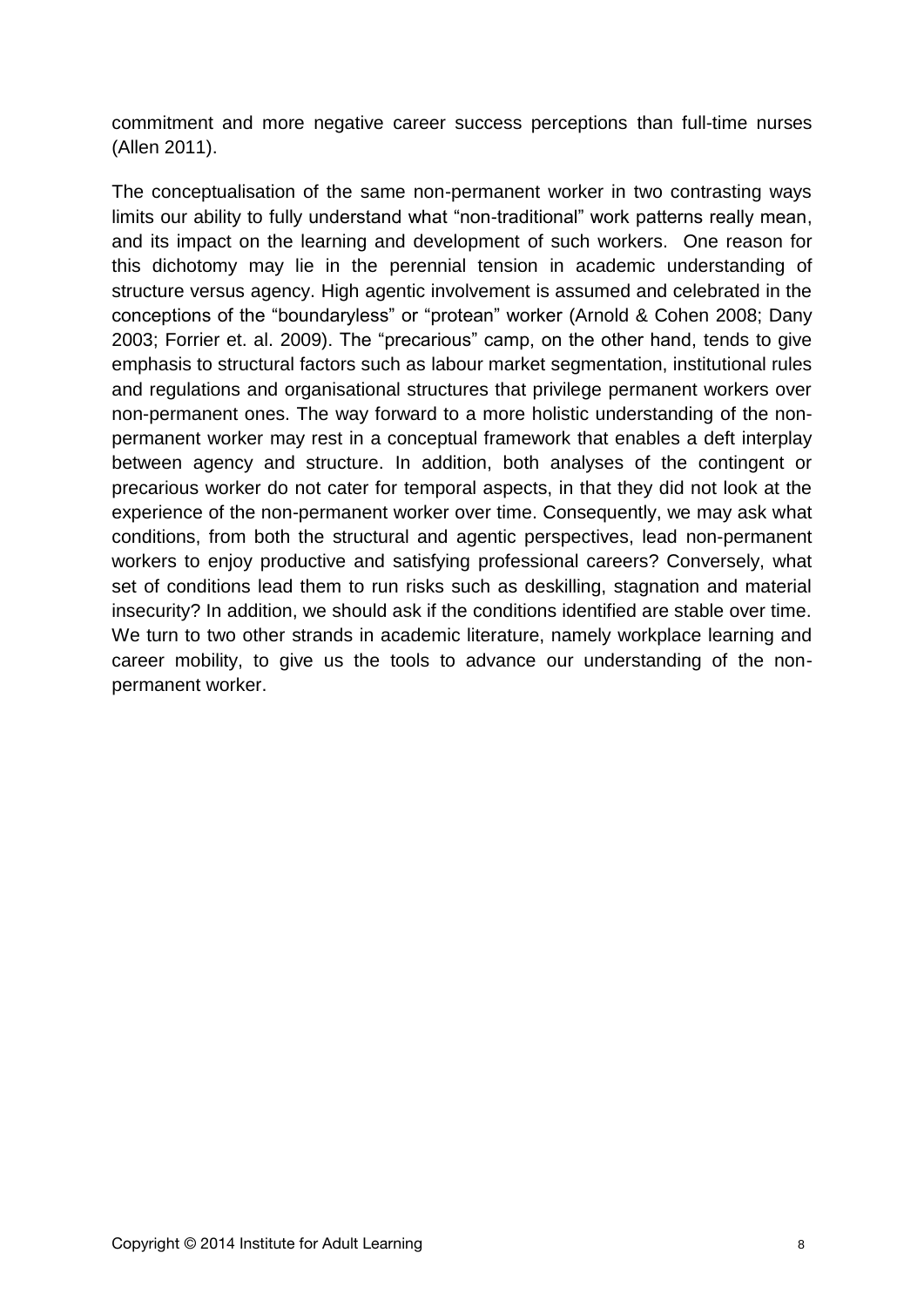## <span id="page-18-0"></span>2.3 Workplace learning – the individual and his or her context

Questions on workers' skills, progress and professionalism must be understood in the context of industry practices and the production process, because contingency or precarity is experienced in relation to the learning, development and progression taking place at and through work. While learning is often portrayed as a formalised activity through systematic instruction outside the workplace, researchers observe that most people become competent in their jobs through learning as they perform those jobs. Recent socio-cultural discourses in workplace learning thus conceptualise learning as an activity embedded in the production process, and the social interactions of the workplace (Engestrom 1999; Billet 2001; Lave & Wenger 1991; Rainbird et. al. 2004; Fuller & Unwin 2004). Agency for learning is mediated by the individual's sense-making of his or her context. Wenger (1998) argues that we produce our identities through the practices we engage in (and those we do not). Identity relates to social learning in that it combines competence and experience and develops our "ways of knowing, doing, and feeling", in short our "ways of being" (Edwards & Usher 1996). In this approach, learning and identity are relational, dynamic and provisional; always practice-based rather than acquisitional (Fenwick, T.J. 2004; Fenwick, T. 2000). "Any identity is basically relational to its conditions of existence, any change in the latter is bound to affect the former" (Du Gay 1996, p.184).

Consequently, the discourse on workplace learning puts the individual and identityformation in the socioeconomic context of the "workplace", with a focus on its inherent tensions and unequal power relations. These aspects are to take heightened forms for freelance work where the industry really is the "workplace", as freelancers move fluidly across multiple worksites. Researchers, however, lament that the workplace learning community is generally "too attached" to researching stable and site-specific forms of working and learning (Guile & Lahiff 2012; Grugulis & Stoyanova 2011). Fundamentally, permanent workers have the opportunity to align their goals and search for personal meaning within the cultural norms and forms of the company they work for (Du Gay 1996). Freelancers, on the other hand, move across multiple sites where they develop a number of "figured worlds" (Holland 1998) because of the dexterity required of them to adapt and contextualise services where the services are valued (T. Fenwick 2008). Success can be seen as arising from the development of capabilities to make multiple transitions and to navigate these 'figured worlds'. This fundamental distinction in the "way of being" between the permanent worker and his non-permanent counterpart has significant impact on learning and development. We assess here the theories and concepts in workplace learning, and how they may apply to freelance work arrangements.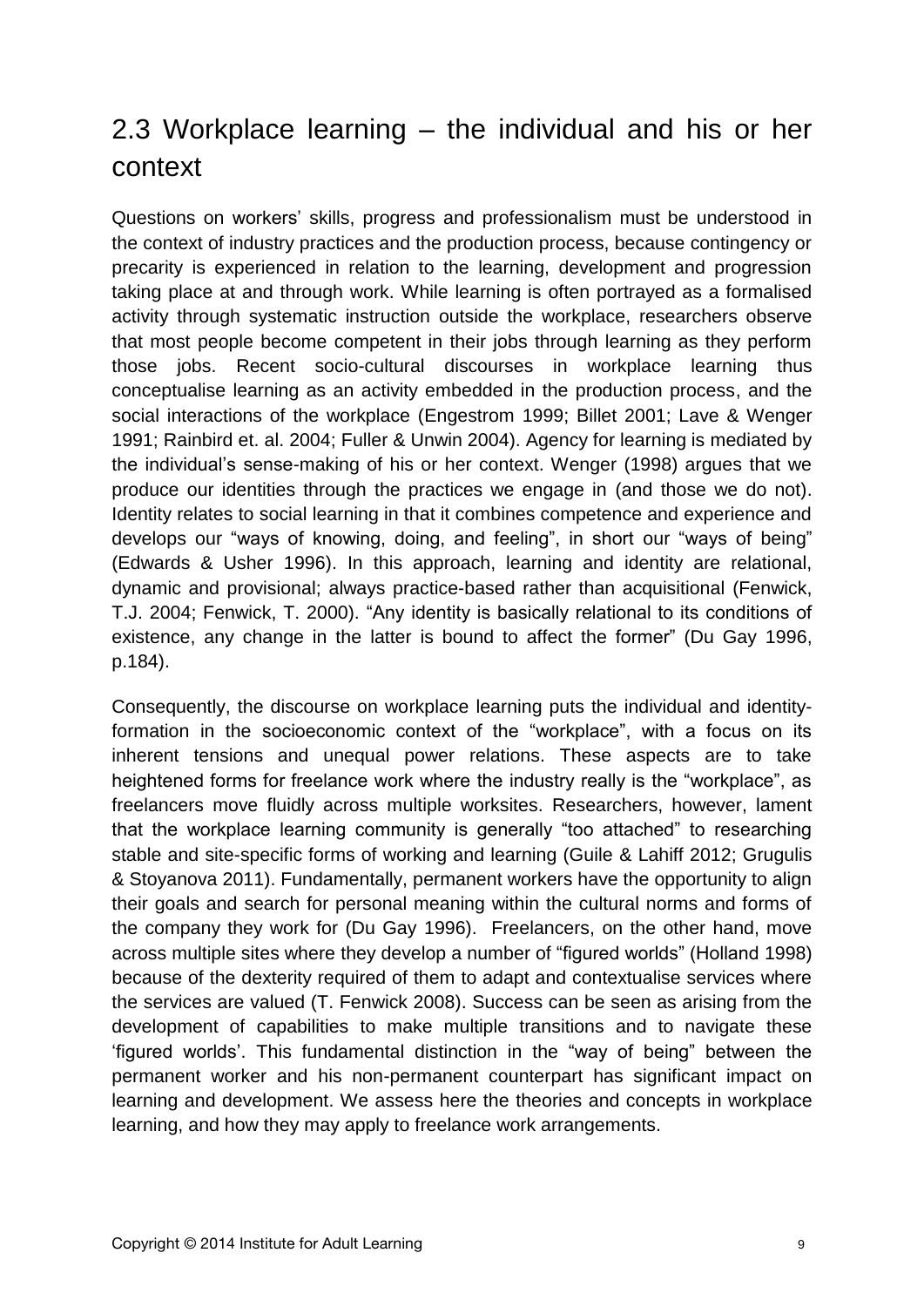In understanding learning at and through work, workplace learning theorists informed us that how organisations establish their production processes and regulate the employment relationship (Rainbird et. al. 2004) shape the learning and identity of their employees to a considerable extent. Extending this concept to freelancers, understanding the contractual arrangements of freelancers in terms of how they are fitted into the production process, the specific job design, and the remuneration structure, among others, become a key starting point to understanding their vocational identity. They may experience the disadvantages of marginalisation or isolation by virtue of their contractual arrangements and limited access to in-house opportunities. Conversely, because freelancers move across multiple sites, they potentially have the chance for "boundary-crossing" (Wenger 2000). This enables them to access a range of environments to capture the full benefits of expansive environments, and minimise the effects of restrictive ones not possible for inemployment workers. However, the extent to which this access to multiple environments is *real*, rather than *imagined*, remains open for further study, as research has shown that access to jobs are typically presided by tight networks (Guile & Lahiff 2012; Bound et. al. 2013).

At another level, the workplace learning discourse tends to advance workplaces as coherent communities with access to experts and peer support (Billet 2002). In the context of freelancers, this throws up unique challenges because of the isolation they tend to experience. Some argue that contingent workers are denied the opportunity to develop cohesive work-based identities because these workers are not part of workplace interaction in the same ways in which more permanent workers are. For instance, in UK's freelance-dominated TV industry, experienced workers are said to be not available for novices to consult or observe because of freelance arrangements, thus "creating a community with a missing middle" (Grugulis & Stoyanava 2011, p.342). Additionally, Standing argues that labour flexibility hinders peer-group interaction and has a negative impact on work ethics which become "constantly contestable and opportunistic" (2011, p.23). However, Perrons (2003) cautions against assuming that freelance employment inevitably creates social fragmentation given the potential for new working arrangements to be developed to foster communal and affective ties.

Workplace learning theorists also make a distinction between the different types of learning, with implications on development. Following Piaget (1968), Billet (1999) notes two types of learning. The first may be linked to the seemingly less demanding aspects of learning for "assimilation" such as following existing procedures to perform a new task. The second requires "accommodation", and is related to the process of "developing new knowledge when faced with a novel situation" (1999, p.153). Ellstrom (2006) makes a similar distinction between "adaptive or reproductive learning", versus "developmental or creative learning". Understanding the freelancers' access to different types of learning becomes critical in helping us appreciate the barriers and enablers to their learning and development.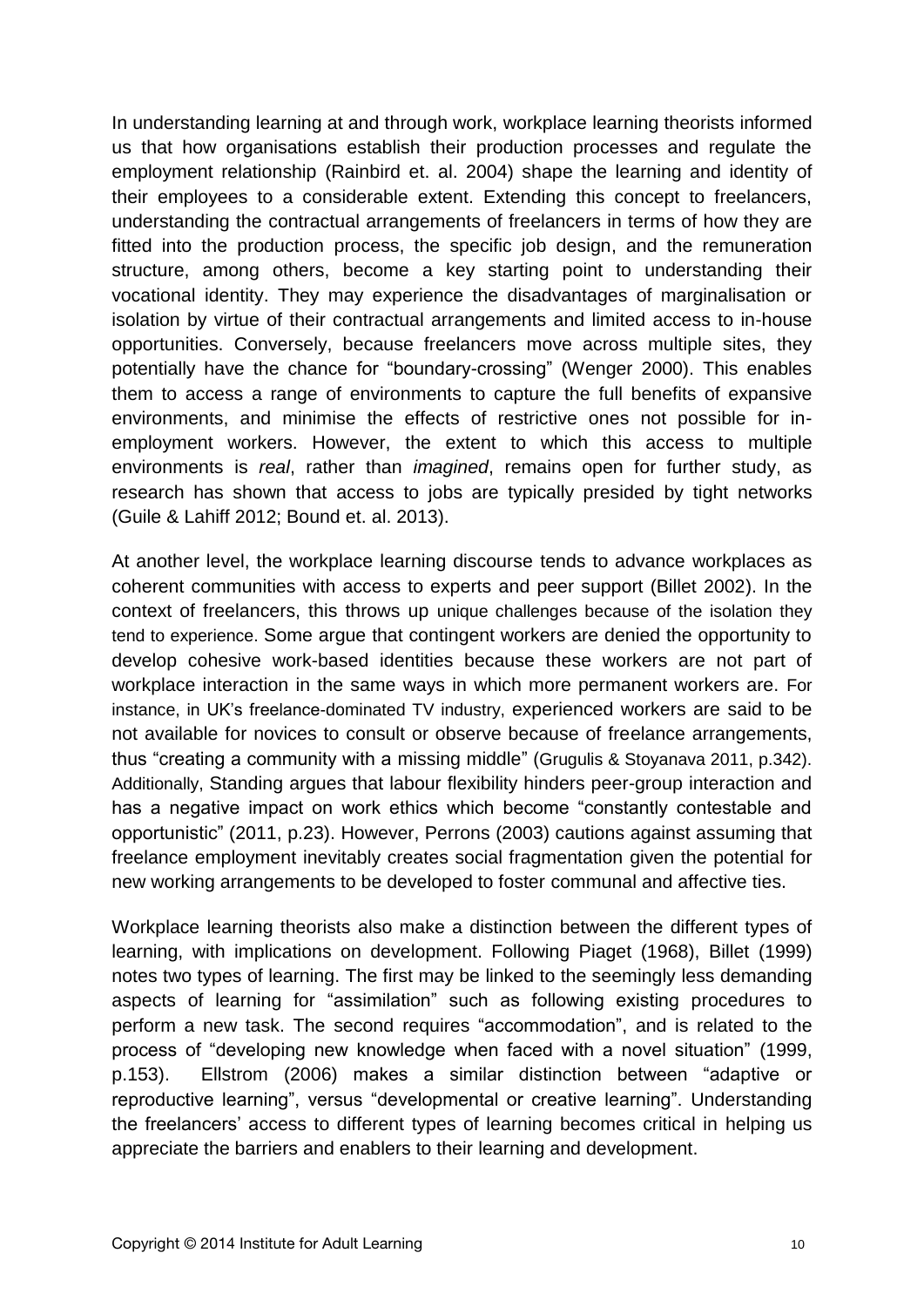Another facet of learning is the processes of knowledge re-contextualisation that are said to lie at the heart of workplace learning, as knowledge is put to work in different environments (Evans et. al. 2009; Evans et. al. 2010; Evans & Guile 2012). The significance of prior knowledge and skills is widely acknowledged, as moving into and between new workplaces involves much more than the simple transfer of prior skills and knowledge. Skills and knowledge have to be developed and changed, as they are operationalized in the culture of the workplaces. Furthermore, it is not the skills and knowledge that develop, but the whole person, as he/she adjusts with greater or lesser success to working in a new environment (Hager & Hodkinson 2010). For the freelancer, knowledge contextualisation is especially demanding in the context of the shifting terrains they constantly navigate. As observed by Bound et. al. (2013) of Singapore's film & TV industry, each work arrangement typically requires "rapid reading" of the visible and invisible embeddedness of dimensions of workplace environments, requiring high metacognitive and cultural skills on the part of the freelancer.

At another level, workplace learning theorists informed us that the use of workplace learning affordances depends on the individuals' prior abilities and experience, and their dispositions towards work and learning (Evans et. al 2004; Billett 2006; Hodkinson 2008). Views that assume shared social practices are experienced in the same way and shape identities uniformly are not borne out by empirical evidence (Kirpal et. al. 2004). An individual's personal history provides a platform for their coming to know and making sense of what is encountered in workplaces (Billet 2006). This process of sense-making fundamentally shapes and reflects the person's intentionality and agency in the ways in which they engage with work roles, learning opportunities and the wider social environment. This requires an understanding of a person's biography even as we note that the distribution of affordances is far from benign and is associated with occupational hierarchies and the dynamics of the contractual and wage relationship (Felstead et. al. 2009).

The extent to which workers on short-term contracts can personalise their workplace environments and influence workplace cultures and practices, which in turn impacts on their learning, is likely to be less than those in more permanent positions. Accessing affordances becomes a highly individualised process. Reflection becomes a 'general pedagogic stance' (Edwards 1998, p.386) that is vital to the effective navigation of shifting terrains. In the context of the continuous needs for shapeshifting to meet fluid and multiple work demands, the maintenance of internal points of reference and continuous internal life appear necessary to avoid fragmentation (Felstead et. al. 2009; Karmel et. al. 2013). Consequently, causalities of contractbased work are likely to occur where workers lose a sense of continuity and direction and are unable to access support that could help them.

A key strength to be leveraged for freelancers is that they tend to work in teams. Several types of workplace-based learning arise naturally as people work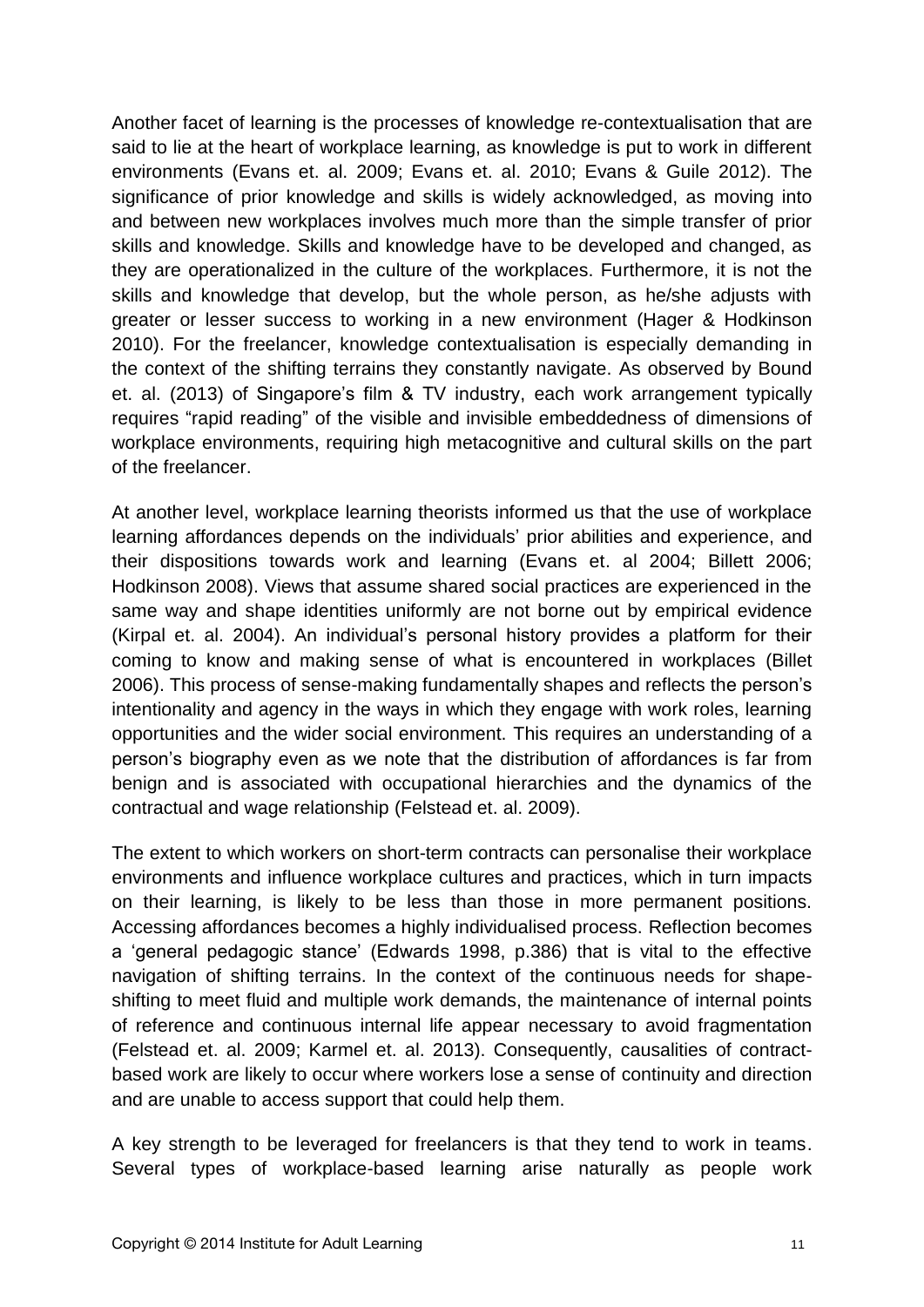collaboratively on tasks: seeking out and observing those who are "knowledgeable" about the task or activity; peer support; focused workplace discussion; searching out new information, ideas and solutions; mentoring and coaching (Taylor, Evans & Mohamed 2008).

At the same time, the literature on the workplace also surfaces the limits of learning at and through work. By relying entirely on learning that takes place as part of everyday work, the individual risks the danger of reproducing inefficient practices (Billet 2001; Fuller & Unwin 2008). This is a valuable cautionary note especially as we note that freelancers typically avoid access to formal learning because of the opportunity costs associated with being away from work (Jacques 2012).

In summary, the theories and concepts associated with workplace learning, while developed from the experience of permanent workers in stable working communities, remain valuable in helping us grasp the challenges and opportunities of learning and development of freelance workers. This entails a multi-faceted understanding of the identity formation of the freelance worker because such identity is fundamental to the 'how' and 'why' of workplace practice. It enables the exploration of ways in which existing and or/new programmes might be able to support an identity formation that enhances productive and satisfying workplace lives. A limitation of this body of literature is the implicit assumption that the availability of learning affordances and agency in accessing them enables the worker to be in a good position to drive his or her career. This may arise from the origins of the literature situated in stable communities based on developing vocational practice, where developmental pathways and trajectories are typically provided for. It is less apparent if this implicit assumption is applicable in the freelance world marked more by elements of navigation, risks and uncertainties with unclear and yet-to-be discovered pathways and trajectories. It is to the literature on career mobility that we now turn to for concepts that may enable us to understand the career mobility of freelancers.

## <span id="page-21-0"></span>2.4 Career mobility – the individual and movement capital

Mobility appears central to our understanding of how careers develop (Ng et. al. 2007; Sullivan 1999), and this takes heightened forms for the freelancer who typically lacks clear developmental trajectories. In conception of apprenticeship for freelance work in the media industry by Guile & Lahiff, a distinction is made between "vocational practice" - defined as "knowledge, skill and judgement" - and "social capital" – defined as "networks to secure future employment" (2012, p.2). Bound et. al. (2013) make a similar observation for Singapore's TV industry by identifying "craft" and "entrepreneurial" aspects in the freelancer's "ways of being", while emphasising that the two are not separated but integrated. Career mobility is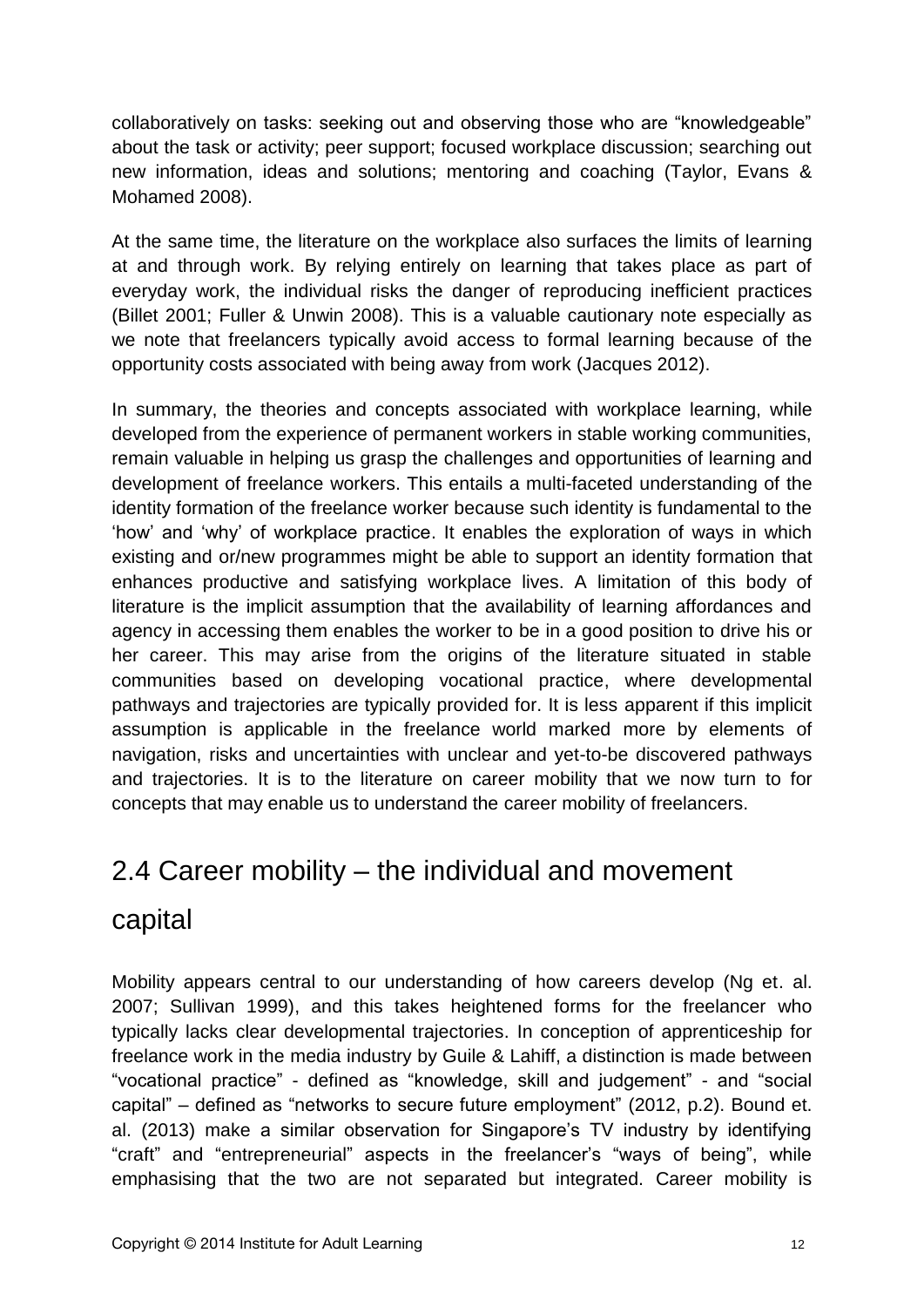intricately linked to conceptions of success that may be described as objective such as higher income or better contracts, or subjective such as mastery of skills for professional satisfaction (Arthur et. al. 2005). Consistent with the literature on contingent workers, most research for new career concepts are focused on the high agentic involvement of motivated individuals. This has been criticised as overly optimistic, and applies to only "some individuals, some organizations, some industries" (Inkson et. al. 2008, p.24). Sennett (1998) additionally notes that the pursuit of flexibility may produce new structures of power and control rather than creating conditions that set people free. Consequently, Forrier et. al. (2009) argue for the interplay between structure and agency in understanding the factors that shape individuals' careers set. In this regard, they put forth "movement capital" as a concept comprising human capital, social capital, self-awareness and adaptability as key determinants, consistent with the variables identified in theories of workplace learning. In building structure into their model, they identify "ease of movement" and "willingness to move" as two important variables. "Ease of movement" is linked to availability of work roles that are visible for a person and for which he or she is qualified. "Willingness to move" is linked to self-awareness but may also have structural components such as attractiveness of the future work-role and/or aspects related to wages. These are important concepts to help us asses the developmental trajectories of freelancers.

## <span id="page-22-0"></span>2.5 Summary

The above discussion surfaces the limitations of current academic discourse on nonpermanent workers in that the sharp dichotomy between the conceptualisation of the same worker as precarious and contingent do not lead to a useful understanding of the worker. We propose here for a more nuanced appreciation of agentic and structural factors, and their interplay over time, to help understand the experience and trajectory of the non-permanent worker. The socio-cultural discourse on workplace learning offers many tools for us to understand the whole person, their context outside of work, as well as the ways in which they engage in and with work though contractual relationships, and the production process. Vocational identity is placed at the centre for analysis, but considered in relation to the larger socioeconomic system the individual resides in. Tools from research on career mobility, most notably the concepts of "ease of movement" and "willingness to move", will be used to help us understand both the structural and agentic barriers to development.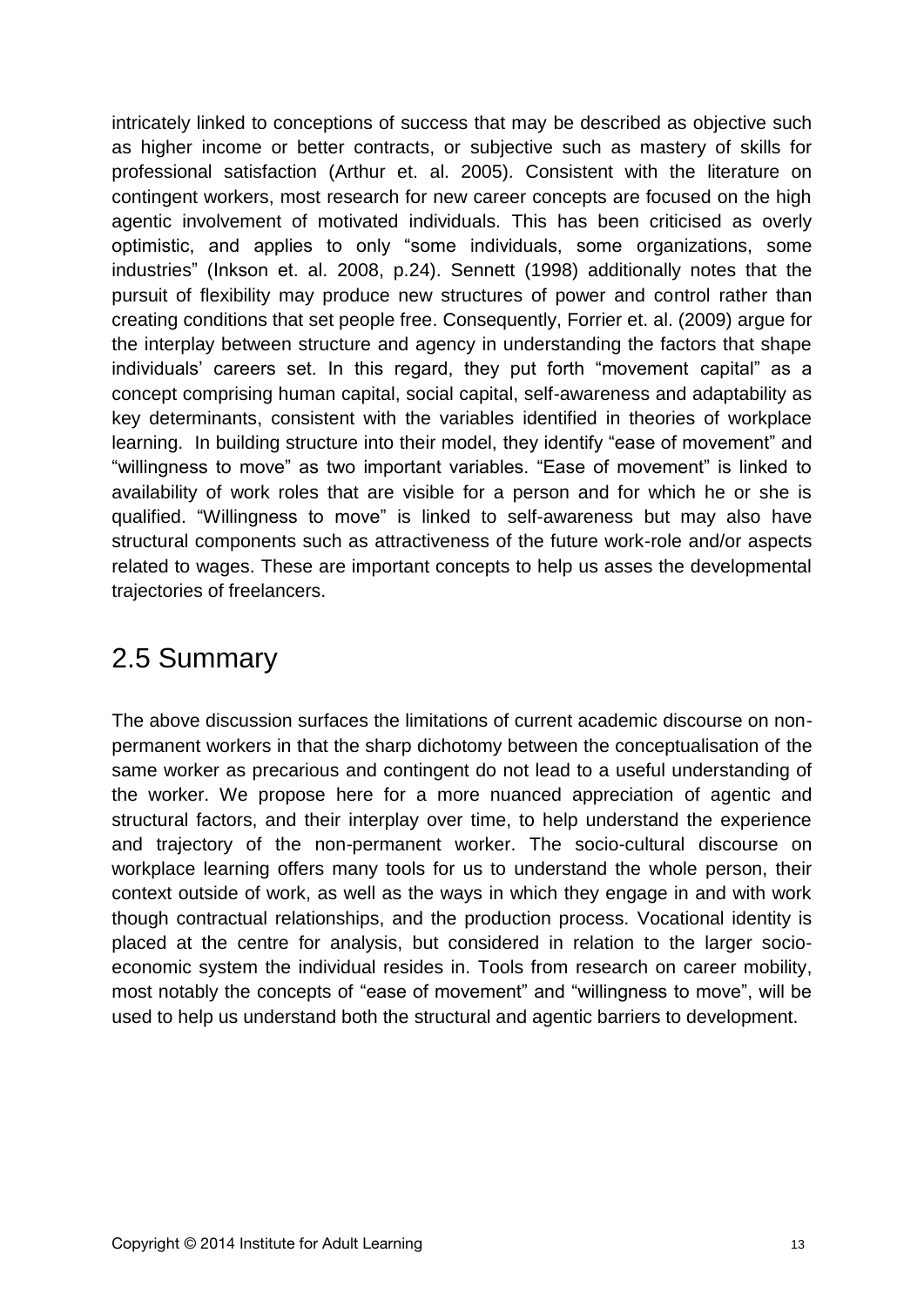# <span id="page-23-0"></span>**3.0 "Ways of Being"**

## <span id="page-23-1"></span>3.1 Five dimensions of "ways of being"

We present here the main findings from our data in relation to the "ways of being" of a freelancer in technical theatre across five key dimensions, with a view to capturing changes over time. These five dimensions are:

- Motivation for entry;
- Starting out;
- Building skills;
- Progress in their careers; and
- Managing income uncertainty.

# <span id="page-23-2"></span>3.2 Motivation for entry: passion for the arts vs passion for industry

The "figured world" of the freelance technical theatre practitioner must first be understood in the context of Singapore's competitive society where there is enormous pressure to secure permanent forms of employment. Entry into this industry almost always requires one to start by freelancing. In our interviews, freelancers often feel the need to justify why they opt for freelance work over permanent employment, even without prompting. Typically this is defined in terms of passion. A closer examination suggests that a distinction exists between those who articulate passion in relation to the arts, versus those who speak of a passion in relation to the industry, with profound implications on the subsequent evolution of their freelance careers.

For those expressing passion for the arts, joining the industry is always deliberate. They may have a personal interest in the arts or had prior exposure at school, and tend to have higher educational qualifications. Ashley, who holds a diploma in hospitality, was involved in Chinese drama while in school. An inspiring trip to the Sydney Opera House motivated him to try the industry out:

"I went to Sydney Opera House. I looked at the theatre. I liked the theatre and I feel that hey, I would love to work in a theatre."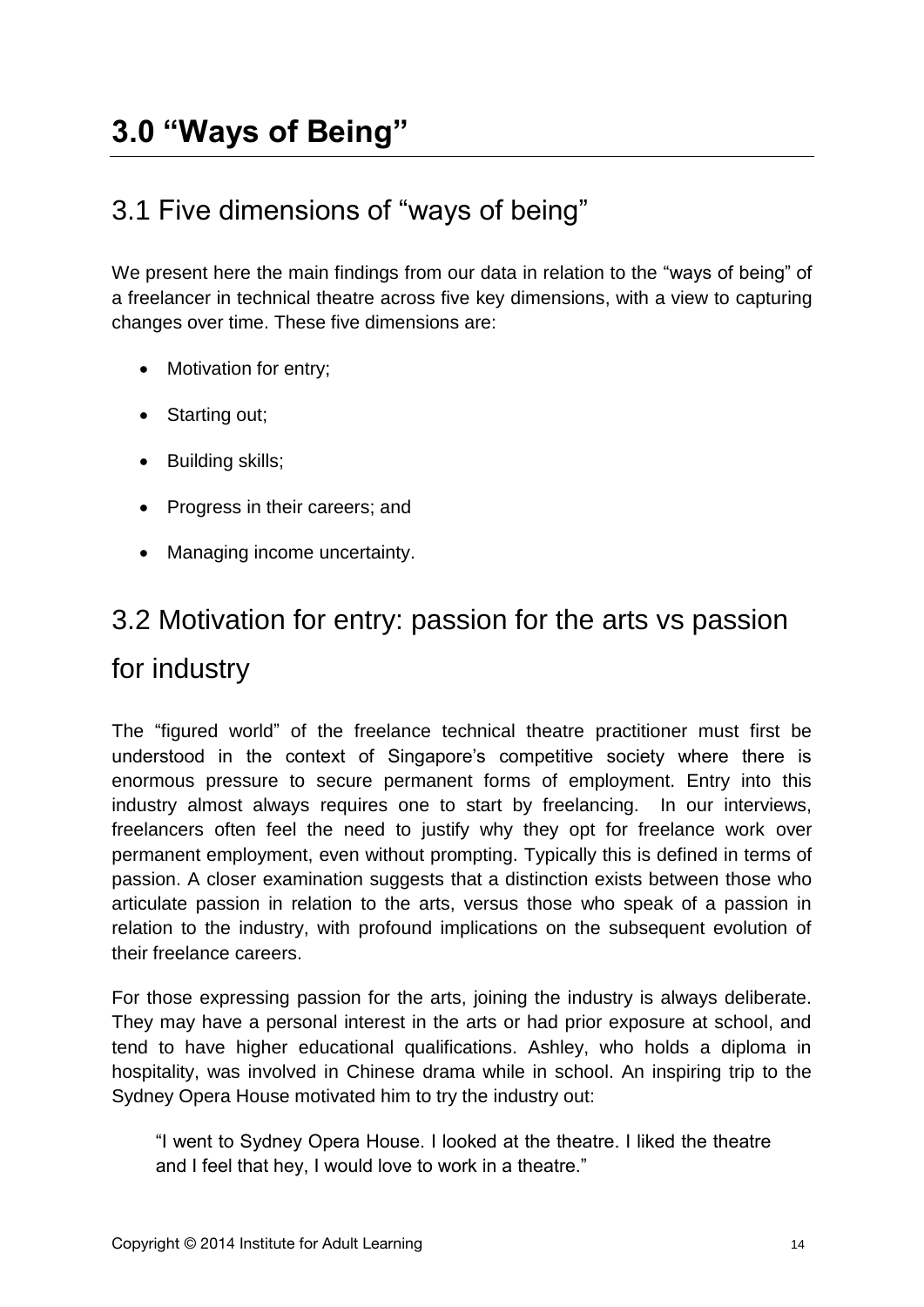Yati, a diploma-holder in audio-visual studies and currently a lighting programmer, likewise sees herself as creating art for an audience, and is crystal clear about her long-term plan in the industry:

"When I first stepped into this industry, I tell myself I want to be a very, very well-known lighting designer around the world...I am still fighting for that dream to come true (because) that will really satisfy me…I hope that day would come in 10-15 years' time."

The contrast is stark with those who articulate their passion in terms of interest in the industry. Their entry into this industry is almost always incidental. This group tends to have secondary education or less, and typically enter by tagging along as an extra pair of hands to friends or family already in the industry. Reza's path into the industry was not unlike many others:

"Most of my friends are in this industry. We are the younger 'gen' that followed them...The start was doing odd jobs which involve theatre and events. Before that, I didn't know this industry at all but the interest builds up…"

In effect, we are seeing the outcome of what this study calls the "venue effect" as a consequence of Singapore's uneven arts development that prioritises infrastructurebuilding over arts and cultural productions. The major public and private investment in theatrical venues are linked to cultural tourism, and dependent on revenue from the more lucrative international shows. This has the effect of "crowding out" local arts production, who are now confronted by two new issues of rising rent, and an audience who prioritises international shows over local ones. The outcome is a skewing of the profile of workers in the industry to be more "technician-focused" to meet the relatively stronger demand from theatre venues and event companies. Frank, an industry veteran reminisced that previously technicians tend to be in the industry because "we enjoy the show, we enjoy the experience", but things have changed:

"Now, a lot of them have never been involved in theatre before… it's a technician's job, they do it. There are a lot of technicians here who go out of their way to try and find solutions but there are also many who have a technician mentality. You tell me what to do or (they) take the safe way."

Ben, a director of British nationality at a local theatre venue, finds this situation perplexing and "uniquely Singapore":

"In the UK, if somebody wanted to work in the industry, they developed a passion or an interest or an intrigue in the theatre world…and then went on to pursue a career, not necessarily the one they set out to do but to an auxiliary career …. Over here, I can't think of a single person who is doing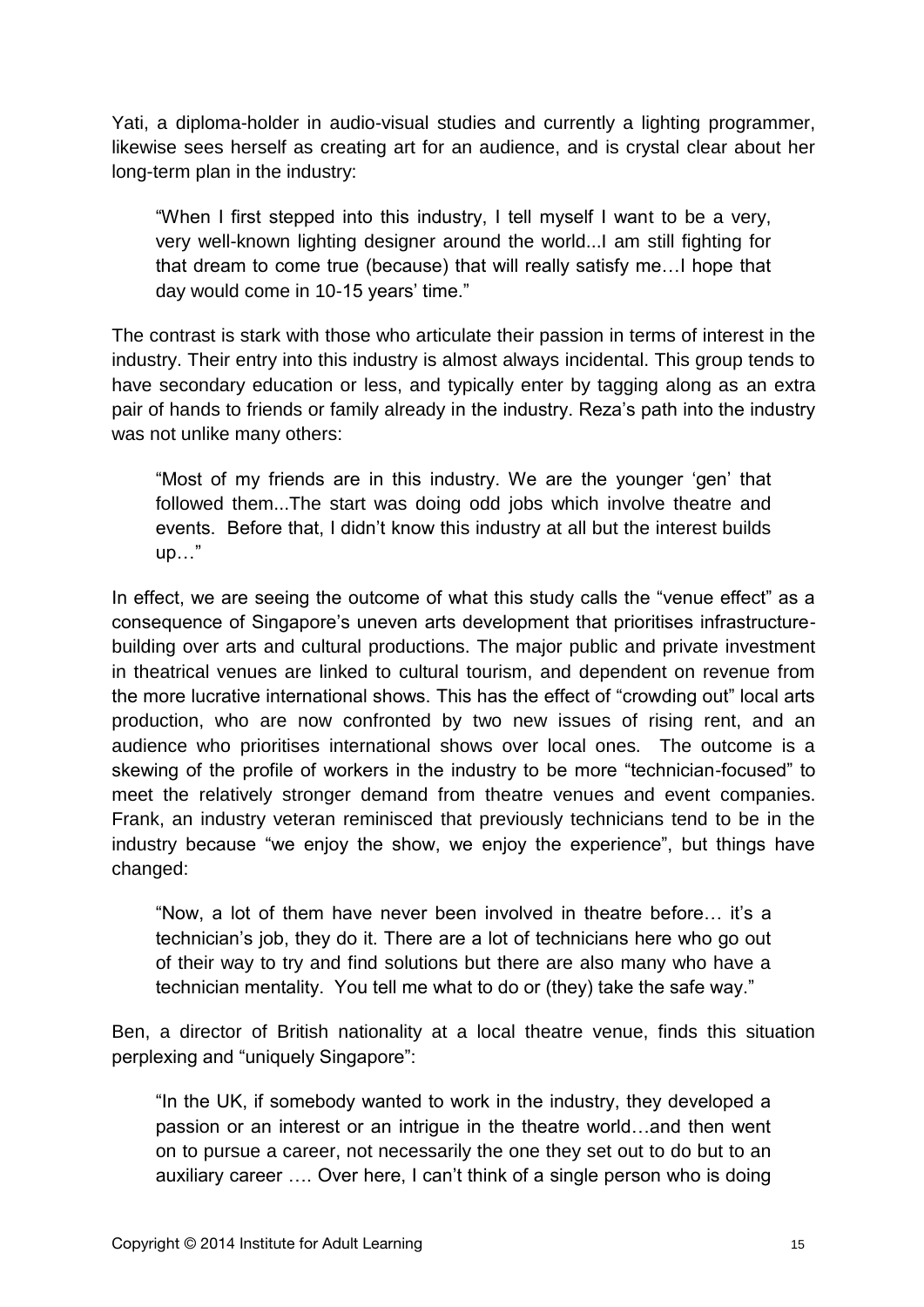a technical job here because they have a passion for the arts that they're working."

The disinterest in the artistic product is reflected in the remarks below from Din, a freelance technician who joined the industry through networks:

"We are the technicians. When we do something, we make sure everything is good. What happens to the show or how the story goes, we don't [sic]. To us, it's a normal thing."

This raises an important issue on the professional identity of practitioners in technical theatre that appears to be moving away from an "arts identity" towards a "technical identity" as an outcome of meeting current industry needs, yet detrimental to its longterm growth. Whether the freelancers see themselves as "artists" or "technicians" will influence the job opportunities they seek, and how they evolve their career. As Billet (2001) explains, developing a good understanding of the "goals for performance" is a key aspect of workplace learning, and artistic understanding and appreciation must necessarily be an integral part of workplace performance in this industry. This should not be taken as a lack of cognitive ability on the part of this group of technicians linked to lower educational qualifications. Examples abound in mature technical theatre industries of top designers and specialist technicians with lower pre-service qualifications. What it means instead is that the opportunities to understand the "goals of performance" in the context of the work site may be limited. A look at the production process based on interviews with both freelancers and employers reveals why this is an exceptional challenge in the local industry. Freelancers, described as "casuals" by theatre venues, are paid by the hour and typically fit at the periphery, with the core planning work with arts groups being done by full-timers. In the concert industry, equipment rental companies prize expediency and efficiency above the creative process. In the MICE industry, delivering good service is key, and artistic delivery is minimal at best. The main opportunities are in arts production houses, which we note are feeling squeezed. The lack of opportunities to understand the "goals for performance" is not experienced in equal measure by those with a passion for the arts as their interest will always prompt them to look elsewhere. It is not coincidental that both Yati and Ashley articulate their interest in relation to international experiences.

This analysis of a shift towards a "technician disposition" may provide a partial explanation to the problem of shortage of talent at the design and production management levels as freelancers entering by the network route do not naturally aspire towards design and production management jobs. This supports the approach advanced by Evans et. al. (2006) of the need to look at the personal biographies of the individual when assessing inclinations to partake in learning affordances. At another level, it signifies the lack of professionalism in the sector as technicians do not have adequate work-process knowledge nor are well-inducted into the work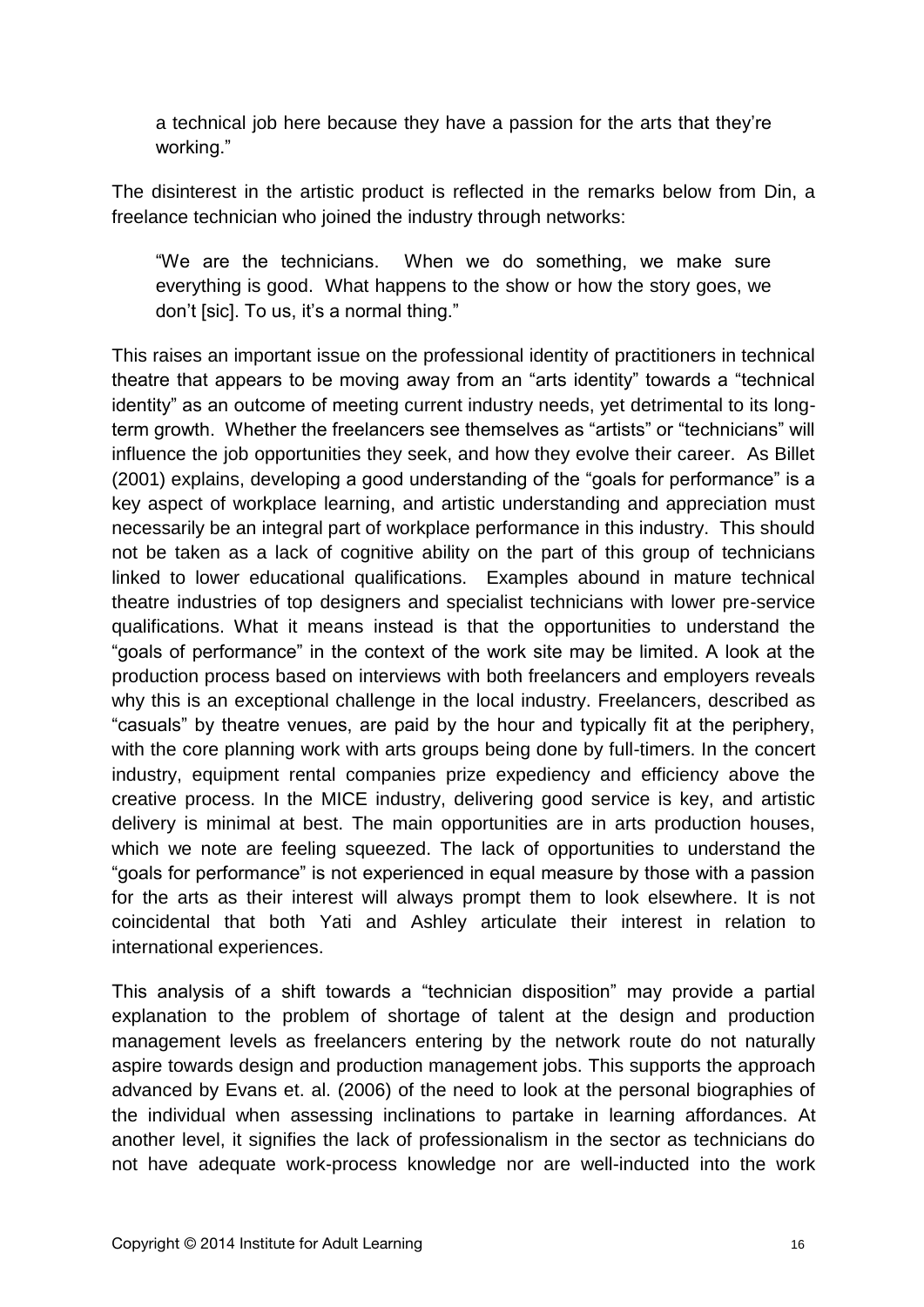ethics of the industry. Standing (2011) notes that labour market flexibility undermines work ethics that now become "constantly contestable and opportunistic", as appears to be the case with this group of freelancers who are paid by the hour. Alex, an industry veteran and employer at a major theatre venue, laments:

"A lot of techs do not understand that when it comes to rehearsal, it's not a time for you to laze at the side. It is time for you to look at what is actually happening and the probability of things going wrong on stage. .. When it comes to rehearsal, straight up the whole side stage is lit up because everybody has a smart phone…playing movies loudly and laughing. This is the kind of attitude that we have in the workforce…They are doing their stuff, while I am paid by the hours."

# <span id="page-26-0"></span>3.3 Starting out: the power of networks, and the threat of premature exits

The above analysis of a shift to a "technical disposition" provides only a partial explanation about the simultaneous problems of stagnation and shortage of manpower at design/production levels. Compounding the issue is the threat of premature exit of individuals most likely to aspire to those levels, namely those entering the industry because of a passion for the arts.

In technical theatre, it is networks that preside over the distribution of jobs and by extension, learning opportunities and work identities. Their enormous power can only be understood in the context of the production process in technical theatre. Collaboration sits at the heart of this process. It is a cumulative one of different parts working simultaneously and building up to a single "live show" with dire consequences if even one member of a team fails to do his or her part. Networks in this industry are thus tight as a means of managing risks. Those who engage freelancers almost always rely on "word-of-mouth" recommendations. Someone somewhere within the network must provide informal validation of the individual as much as possible. Seasoned professionals who hire junior team members are dismissive of paper qualifications, CVs and LinkedIn profiles. At best, these references are used as a means to check if the individual is associated with someone known to the hirer.

Consequently, the failure to get immersed into networks will put an end to a freelance career prematurely. The odds are stacked high for beginning freelancers who enter the industry not through the network route. In our interviews, these freelancers tend to express greater difficulty in getting jobs, having to build networks from scratch in contrast to the other group who are well-immersed in networks right at the onset. Getting jobs on one's own is a key aspect to being seen as a professional for this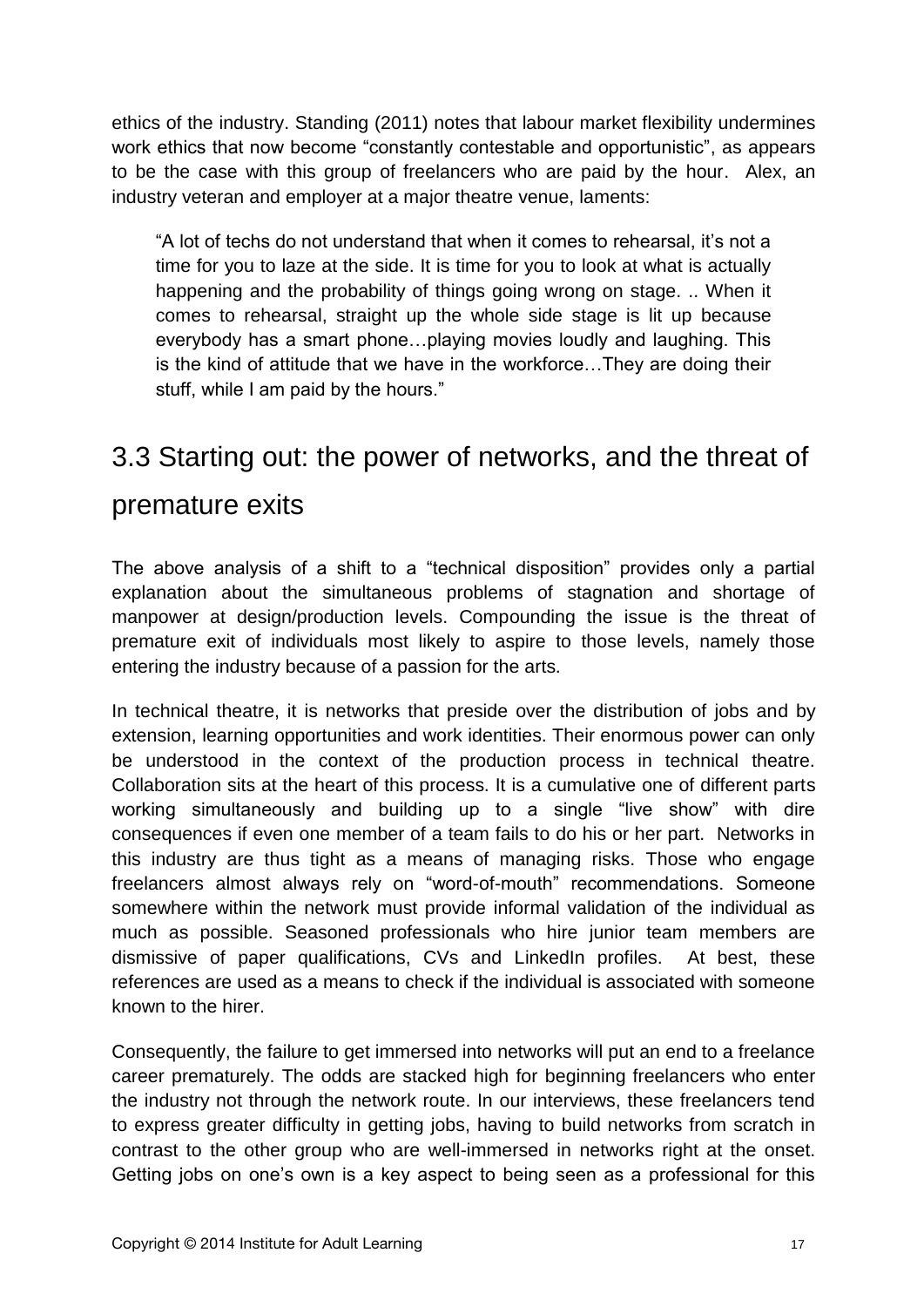segment of freelancers, which is never articulated with the same level of intensity by those who enter by the "network route". Rina, a beginning freelancer who joined the industry after a three-year course in music technology, says:

"Now I am just working in the Esplanade and my outside jobs are [through] my mentor …when I start to get my own contacts and start getting jobs from people that I don't know, then I think I am a professional."

The comments stand in sharp contrast to those by Reza who has similar number of years of industry experience as Rina but who entered the industry through friends:

"Singapore always has events going on because of tourism…. You always meet people and [ask] hey, where you're working and then you ask a bit about their job, and then maybe recommendations after that."

We note that those at-risk tend to be more educated and therefore attractive options lie outside of the industry. Echoing Rina's experience, Ashley opted for a permanent job in the shipping industry after two years of trying and despite being seen as a promising practitioner recruited under the flagship Technical Theatre Training Programme:

"I don't want to freelance anymore because it's very unstable and I was getting lesser and lesser (sic) calls (from Esplanade)…I started out with passion, but slowly the passion became money and money became a job…my passion kind of died….I definitely feel I didn't know the difficulty…of being a freelancer."

The analysis here suggests that the biographies of freelancers have a direct correlation to their skills needs. In the case of those entering the industry with a passion for the arts, many PET and CET programmes provide robust training of technical skills without sufficient exposure on aspects related to people and networking. This should not be understood simply as hard skills to be imparted, but to be accompanied with the creation of opportunities for a beginning practitioner to get himself or herself immersed into networks, and be inducted into the work norms and ethics of the industry. The "ease of movement" is low because those entering via non-network routes are structurally at a disadvantage. Ashley lost out because the TTTP programme gave him a good grounding of skills in lighting, sound and production, but his experience was not accompanied with an induction into networks beyond Esplanade that was critical to a beginning freelancer. The case of Ron, one of Singapore's top lighting designers, suggests a similar experience of a disadvantage among those entering not via the network routes. Ron had very advanced skills when he entered the industry at the age of 21, made possible because of a rare opportunity to hone his skills on a lighting board at church. Yet he had difficulty securing jobs in the initial years. Only after he joined La Salle's diploma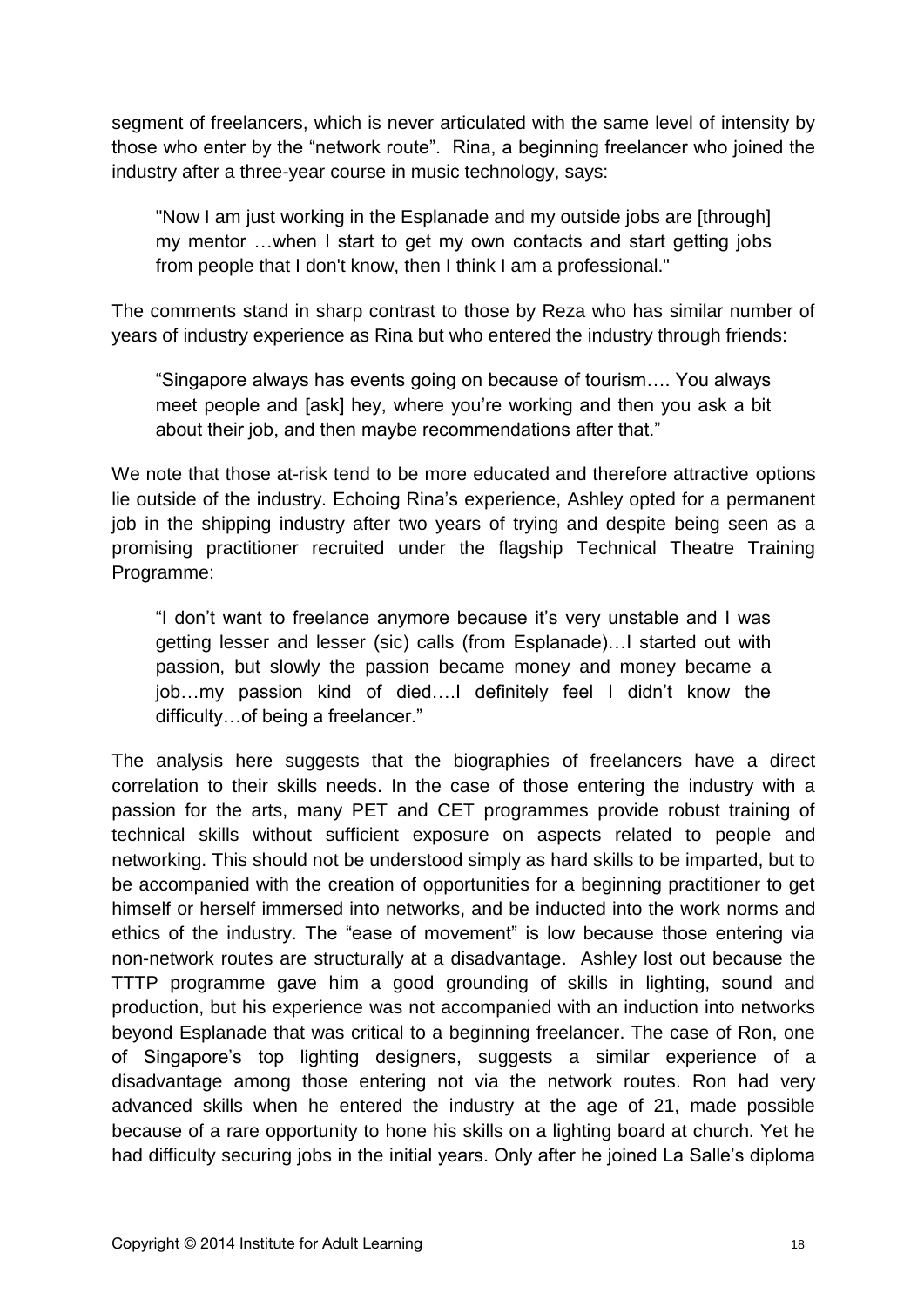programme did the job offers come in after an opportunity to work alongside professionals at school:

"I had very advanced skills…but nobody would give me a chance because they don't know [who] I am, and they don't know what I can do. It wasn't until the last year [before I] graduate that I started to get a bit more work… [The practitioner-lecturers] don't look at your study results. They want to know…when a prop is missing, how this person reacts? The light is flickering, what does this person do?... If you are good, [the practitionerlecturers] will just pull you out and say, I want you to work on my show. Once you get a foot in and someone well-established says this guy can work, people will say good, come and work on my show and it is very much that way."

This lack of access to jobs is a serious impediment to the professional development of beginning freelancers at another level, as they are required to rapidly build skills that enable them to move across work sites speedily. "Shape-shifting" is a key "way of being" for freelancers as a response to fitting into diverse work environments and contributing through various job roles (Fenwick, T.J. 2004). This is consistent with the experience in technical theatre, yet this is not an easy skill-set to acquire without adequate job experiences, and accompanying self-reflection. Yati commented that the school experience is often inadequate because it is tied to a single venue which does not reflect the way practitioners operate in the industry:

"Now if I shift you to another place, will you know how to do it? Will you use the same [techniques]? So that is where you need to switch your mind and not a lot of people can do that…Like I am somewhere else, I need to do it in a different manner, a different system,…different people,…a different way of doing things and you have to respect that…Because it is not the same everywhere."

Here, in reference to the understanding by Billet (2001), we see that the process of learning through "assimilation", while less demanding in the context of stable work opportunities, is actually onerous for beginners that require them to quickly master the "rapid reading" of environments quickly. Beginners are often challenged because they are likely to fumble in the initial periods, with the risk of a premature end to their career. In our interviews, we hear of employers and industry veterans lamenting that students were entering the industry with unrealistic expectations of becoming designers, producers and directors, without working from the ground up. The comment below is typical:

"Yes we are short of people but there can also be too many people especially those with no practical experience of doing things in a professional way…[P]eople take on fresh grads and that's when they realised, oops."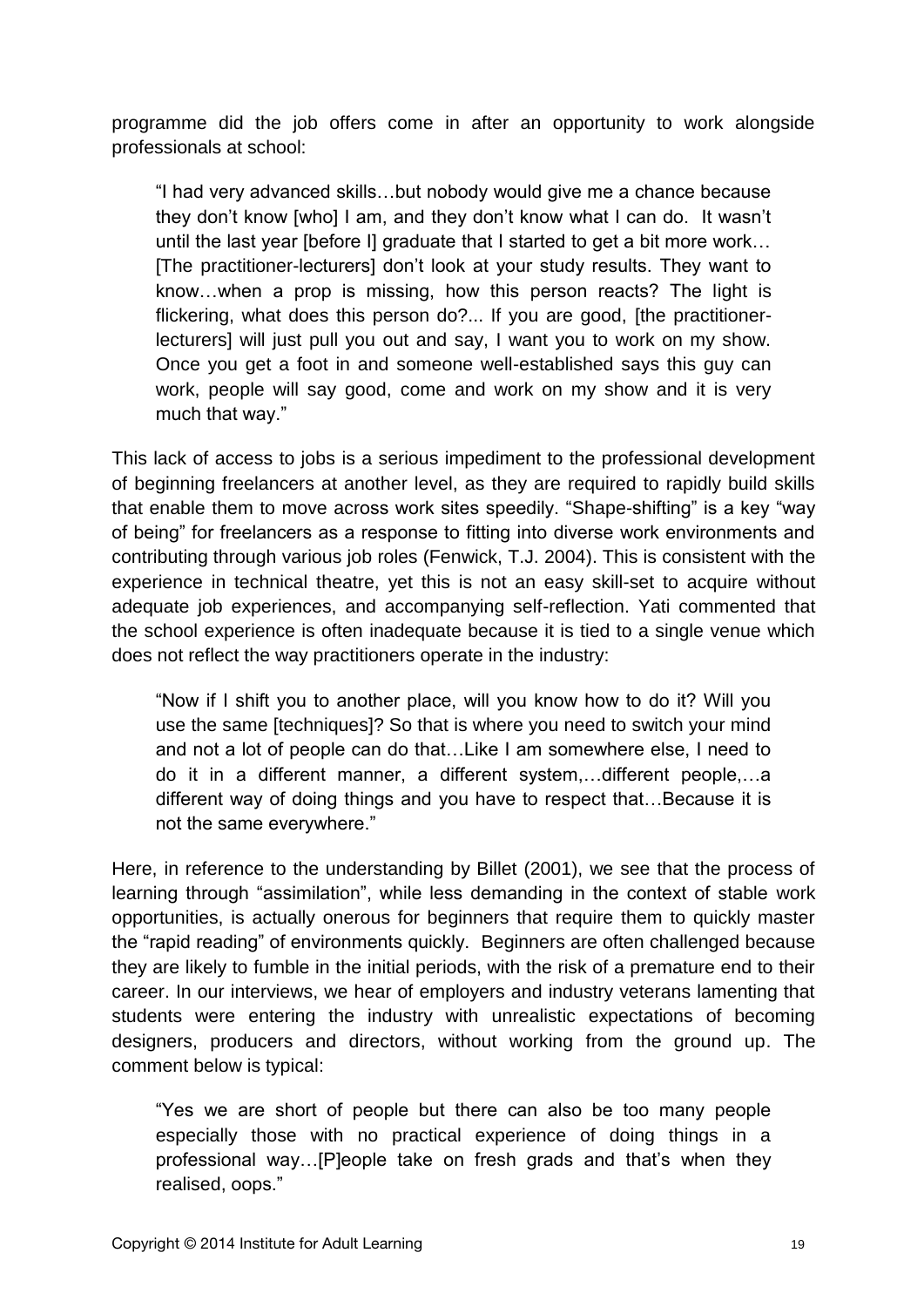In the final analysis, networks in technical theatre offer a restrictive environment to the development of beginning freelancers, especially those entering the industry not through the network route. They face a disproportionate amount of challenge being initiated into the "ways of being" of freelancing without sufficient opportunities to make and learn from their mistakes, and receive constructive feedback that typically come from informal mentors in the industry. Frank notes that in the US, a fresh graduate will not design his or her own show for the first 10 years but start as an assistant or an associate. This allows him or her to build credentials and gain experience. In the UK, the process might take four years. For the segment of young freelancers with the passion for the arts, the easy entry into the industry but high barriers to learning may eventually lead to industry leakage, given the more attractive options outside of the industry that promises stable income and clearer career progression paths. The above analysis should not suggest that those who enter the industry via networks have it easy in the industry. In fact, the data suggests the risk of path dependence leading to stagnation, a point we will return to in Section 3.5.

# <span id="page-29-0"></span>3.4 Honing one's craft: opportunities and limitations of learning at and through work

As suggested in the preceding analysis, there is significant amount of learning taking place at and through work, and it appears to be the main means for honing one's craft in the industry. The collaborative nature of work in technical theatre means that there are many opportunities to learn from fellow co-workers. Ron shares with us how he picked up tips from a well-known lighting designer while supporting the latter as a lighting operator:

"I would sit down with [him]…, not like he is teaching me but because he will tell me, I want this channel at this per cent, you start to see his working process…When you are working with someone of that calibre and experience, you would pay attention to everything he is doing, how he communicates and what he is trying to do. A lot of times you don't understand what he is trying to do. Just going through the entire process of 2-3 weeks of working with him building up the show step-by-step, you learn that this is [his] way of doing things, what works, what doesn't, why it works and how do you get that - it is a tremendous privilege."

Adi explains how he and his team of technical crew friends picked the brains of international practitioners whom they worked with on shows:

"We read, we learn from the foreigners – the English, the Australians, the Americans. We learn from them. We copy everything that they do. We ask them questions because experience is everything to us…we know there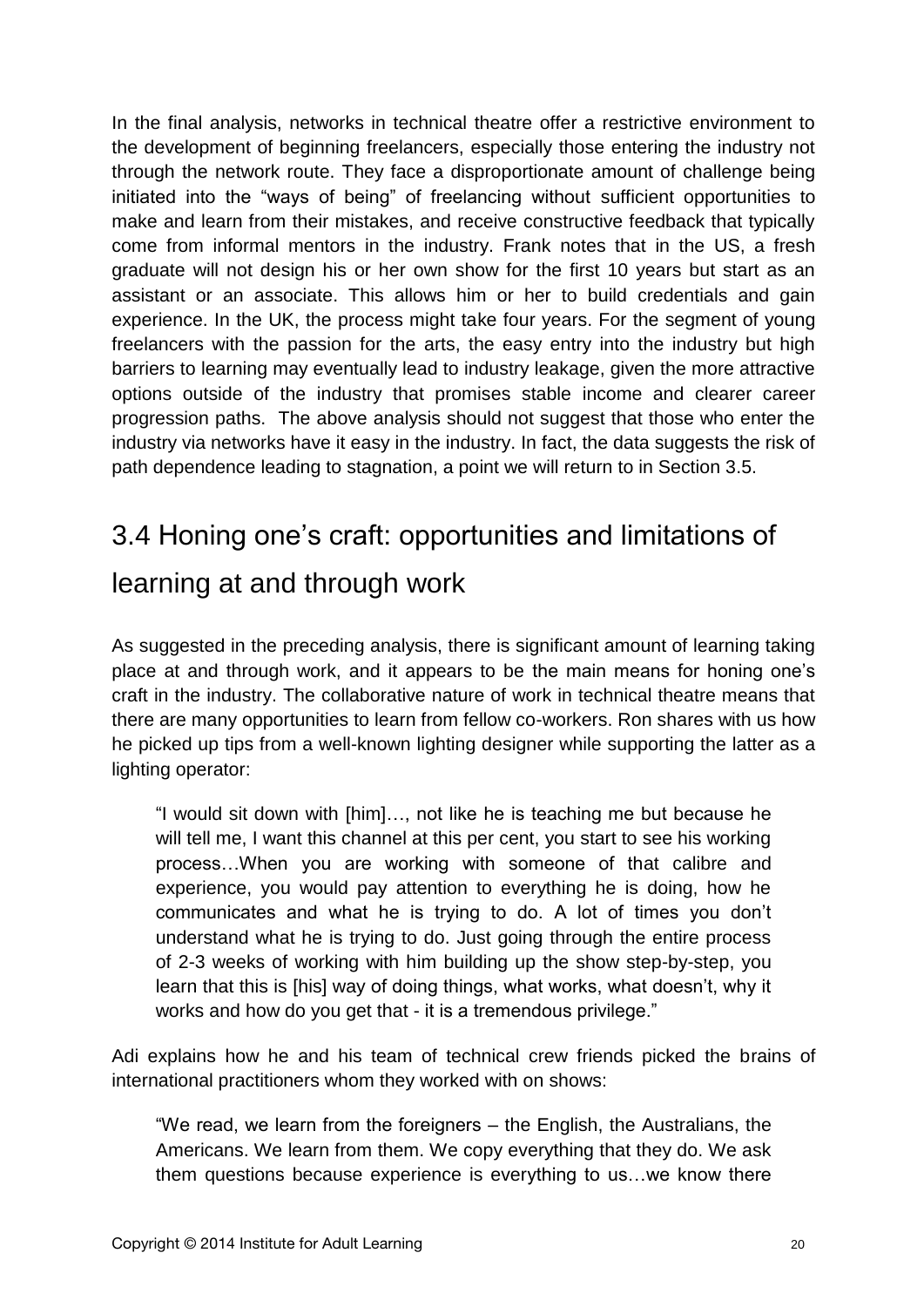are something that they need to do like let's say the chandelier is going to fall down, how are they going to achieve that? We don't know but know that it's automation but then we do it with them then we learn…, then they will explain."

Sometimes the learning takes place at the sideline of work activities. Typically, this would require the junior freelancer to deftly find a way to connect and bond with the experienced co-worker. For instance, Sue had the chance to work with a freelancer known as the "radio guru" for one show. It was for a short period, but proved to be a transformational experience for Sue.

"I offered to help clean the mikes…The things she taught open more ideas to things. I was only with her for that show, but the way she teach[sic], I could explore more by myself… She even put the mike into the water to let me hear and the mike costs like \$800… the idea is if sweat goes in, how does it sound like…, we were shocked. If you put the mike in the water, wouldn't it short-circuit or spoil? She said that that particular mike if it's wet, you just hang it upside down for a long period of time… it's built to be like that because it's on the face, so you get sweat going in."

Helmi likewise benefitted from a highly experienced co-worker who demonstrated valuable tricks-of-the-trade during informal sessions at work:

"[H]e is very, very good and he is not selfish… Whenever we ask him, he will show us. Like for us to get these things done, [it would be in] four or five steps but for him it is one or two steps…He can earn about \$700-800 a day… because he travelled and worked overseas. That is a lot of experience."

On the surface, the above examples appear to suggest expansive learning opportunities in the industry. Consistent with the warning raised in the literature on the limitations of workplace learning, a closer examination suggests that the low barriers to entry tend to lead to haphazard development of core skills as there is a lack of opportunities for the structured development of expertise. The comments from Adi who first joined in the industry in the 1990s are telling:

"How did I progress? …. There are no professional people because the professional people are us, which is not professional. We're not trained, we're untrained, so we're very raw but we're willing to learn."

It takes very motivated individuals to overcome the learning barriers. Zac came into the industry with Primary 6 qualifications, but took the initiative to research and understand the fundamentals of rigging including learning Additional Maths concepts from his sister and friends.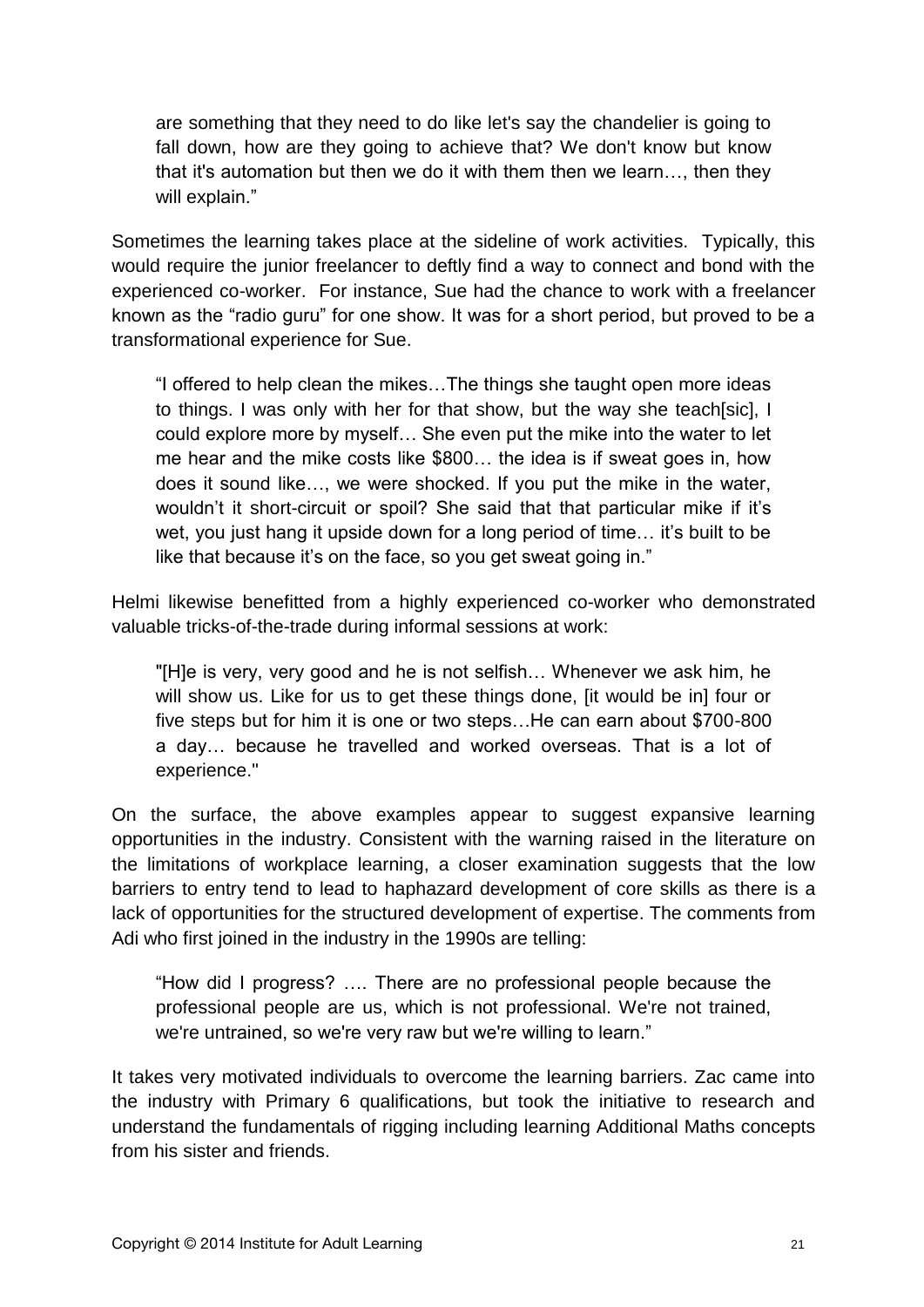"In rigging, you need to know your calculations. You need to know your angle, the angle of bridle, you need to know your points, the weight, the tension, this is [sic] all maths. And as a person without any education level, it is very hard to learn maths especially A Maths just to accommodate my job. So I learnt from scratch, I asked my sister, I asked my friends to help me with all of this."

Yet his experience showed the limits of learning at work in the local technical theatre industry as a freelancer. It was only after he joined Esplanade as a full-timer did he have access to a professionally-trained co-worker from whom he learnt the proper industry terms which he deems necessary to be considered an expert.

Another freelancer, Barry, recounts how he was asked to do a lighting job on the fly, because of manpower crunch:

"They cannot find people so when I went in, I told them [I've only done] staging. So they said no worries, just follow this instruction sheet. These are the codes you just go pick whatever you want. And when I pick I [made] mistakes because some [codes] had no markings, I just pick anyhow. At the end of the day, I said I'm so sorry I am here just purely to help but if you find that my knowledge is not up to date I am so sorry because in the first place I'd already spelt out that I am a more staging crew and not so much [in] lighting and sound. But they are forgiving and they said no worries, just learnt on the spot. At least I help them to offload 50%... even though half of it I don't get it right they have to do it over again but at least I get half of it done." [sic]

This haphazard development of core skills is linked to how freelancers fit into the production process, and the general industry expectations that they learn on the job. Ben, of British nationality, is a director at a theatre venue, and feels that there is a lack of appreciation of the depth of expertise required of a technical theatre practitioner:

"[In lighting for instance] we don't just turn up for a few lights up there and turn them off. There are various theories of physics or psychology involved in lighting design in other parts of the world. I do not see that in Singapore… They watched visiting companies and picked up all the bad habits ... There's no underpinning knowledge and the quality ain't there."

Theatre venues, and Esplanade especially, are often lauded as being exceptional in offering good quality training to freelancers. However, sentiments from the ground and Zac's case suggest that the learning is still constrained compared to the opportunities open to full-timers. More importantly, because of the way they fit into the production process, freelancers do not have the chance to truly hone their craft with many suggesting that theatre jobs are easier compared to outdoor events and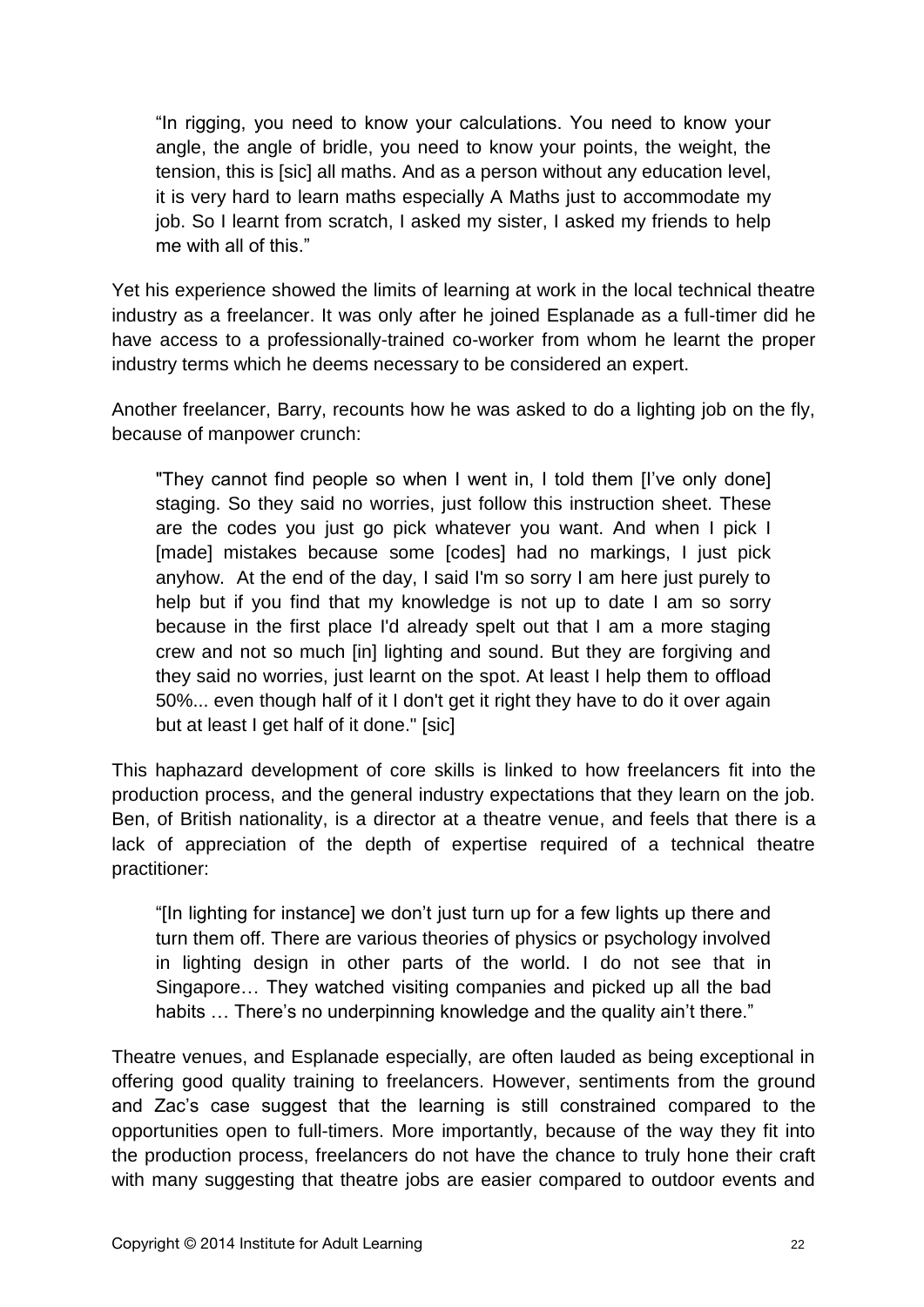concerts. Even when trained, freelancers usually have few opportunities to practise on the equipment unless they have gained the goodwill of full-timers. For outdoor opportunities, on the other hand, freelancers appear to have more expansive job roles but suffer from the lack of access to experts.

The way local arts is being developed in Singapore impedes craft development at the core. Says Carl, one of Singapore's top sound designers:

"Our bar is sometimes so low, it's painful. Our biggest cliché term is got [sic] sound can already. Audience doesn't care... The creative process gets chopped up simply because of money. There is little time for rehearsals. Time is something that neither talent nor skills can reproduce."

He notes that a quantitative approach to arts funding "kills creativity":

"The theatre groups…they are being forced to produce. You take my funding means that in one year, you have to produce these four shows. Then the funding gets cut [up], so [too] the number of hours, everything also gets cut, [and it] comes out - technical. [In Scandinavia], you just need to show the process. As long as I'm happy with your process, I will sign and give you the money….One simple idea can take one year to develop, so the government funds them for that one year."

This contrasts with the experience of Flora who took on a scholarship with the National Arts Council (NAC) to study technical theatre in the UK. She recalls vividly being involved as a small-time crew in an elaborate play where an artist used his entire hometown as a stage.

"There was never a point where he breaks character. So even at night when he goes to one of the hills to stay, it was filmed and recorded so that people could watch it online. There's so much technicalities to it that you just learn. If you ask me what I learned, I really don't know…but it's just taking it to the next level."

In the context of the quality of local productions, it did not take long before she feels that she is not challenged sufficiently.

"When I worked [in the UK], there's so much to learn because you have skilled people who are achieving a higher standard of art."

The net effect we see is that the element of professionalism in the work identity of freelancers is in short supply. Flora lacks the language to elaborate on the learning she experienced being part of a crew of an elaborate play in the UK. This explains the seeming lack of professionalism in the workforce, which should not be seen as a lack of capability or capacity of workers but rather the limitations they face as a result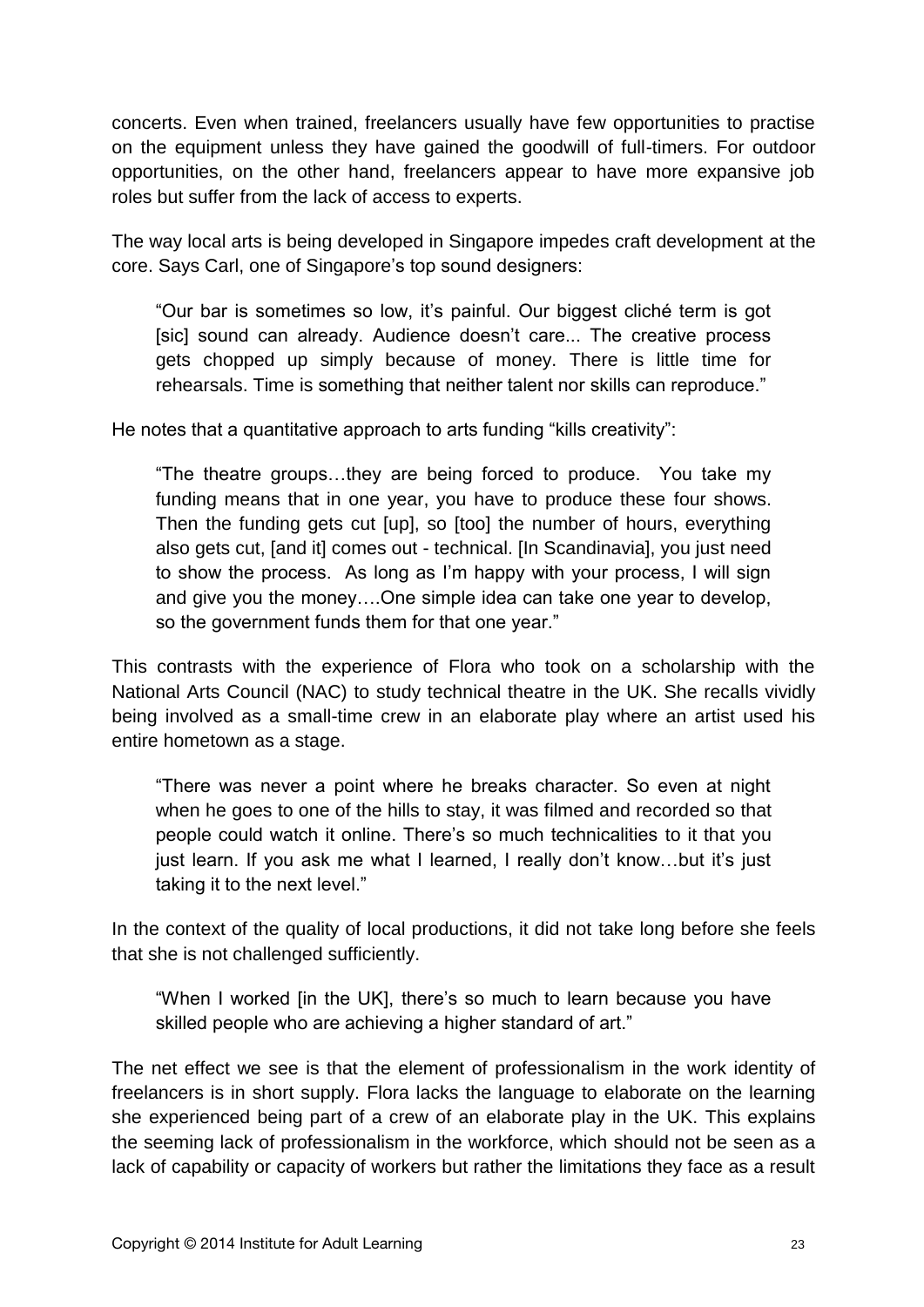of industry practices, the production process and their job roles. Unless "demandside" issues from the employers are tackled especially in their recruitment practices and design of freelance jobs, as well as the opportunities for creative roles, skills development may remain difficult. This is not to imply that there is little to be done in providing opportunities for skills development through supply-side provisions either through PET or CET institutions. However, as the experience of Flora demonstrates, any skills-supply programmes must be accompanied by a parallel engagement of employers and the industry as a whole to aid utilisation. Unsurprisingly, at our reference group session, representatives of educational institutions lament their students were not valuing the educational experience, as jobs were being offered to them even before graduating.

## <span id="page-33-0"></span>3.5 Progress: stability vs craft, niches and "deliberate ruptures"

What does progression mean for freelancers in technical theatre? As noted in Section 3.2, the figured world of freelancers is often contrasted with the world of permanent employment, and perspectives change over time as a result of family, health and other personal and professional circumstances.

For one group, going into full-time employment becomes the desired progression path to overcome the problems of inconsistent income, punishing hours and declining stamina. There appears to be no link between the level of educational qualifications and the desire for full-time employment, except that those with a diploma or a degree have more options to climb into management roles within the industry, or pursue fulltime opportunities elsewhere. Those with lower level educational qualifications, however, appear to be stuck in that the opportunities for full-time employment at theatre venues are finite, while options outside of the industry will leave them worseoff. Din exemplifies the typical profile of such freelance workers. A veteran who hones his skills at outdoor events, Din now shuns such jobs because of the longhours and hard work in favour of jobs at a particular theatre venue even though he finds the latter less satisfying professionally and akin to "babysitting". He moved quickly to the highest level possible for freelancers because of prior skills accumulated at outdoor events, but that progression has since been "flat". Full-time options outside of the industry, however, will leave him worse off:

"I've been looking for a job but you see, I'm used to work in this line. I would say that the average of my pay is \$3000, …\$2500. So other jobs with my knowledge and qualification, other jobs that I apply I cannot really get this kind of pay. So it's been hard for me. I have to come back here. I don't have any opportunity to even upgrade myself. The only thing that I can hope and pray for is to become a full timer here which is hard."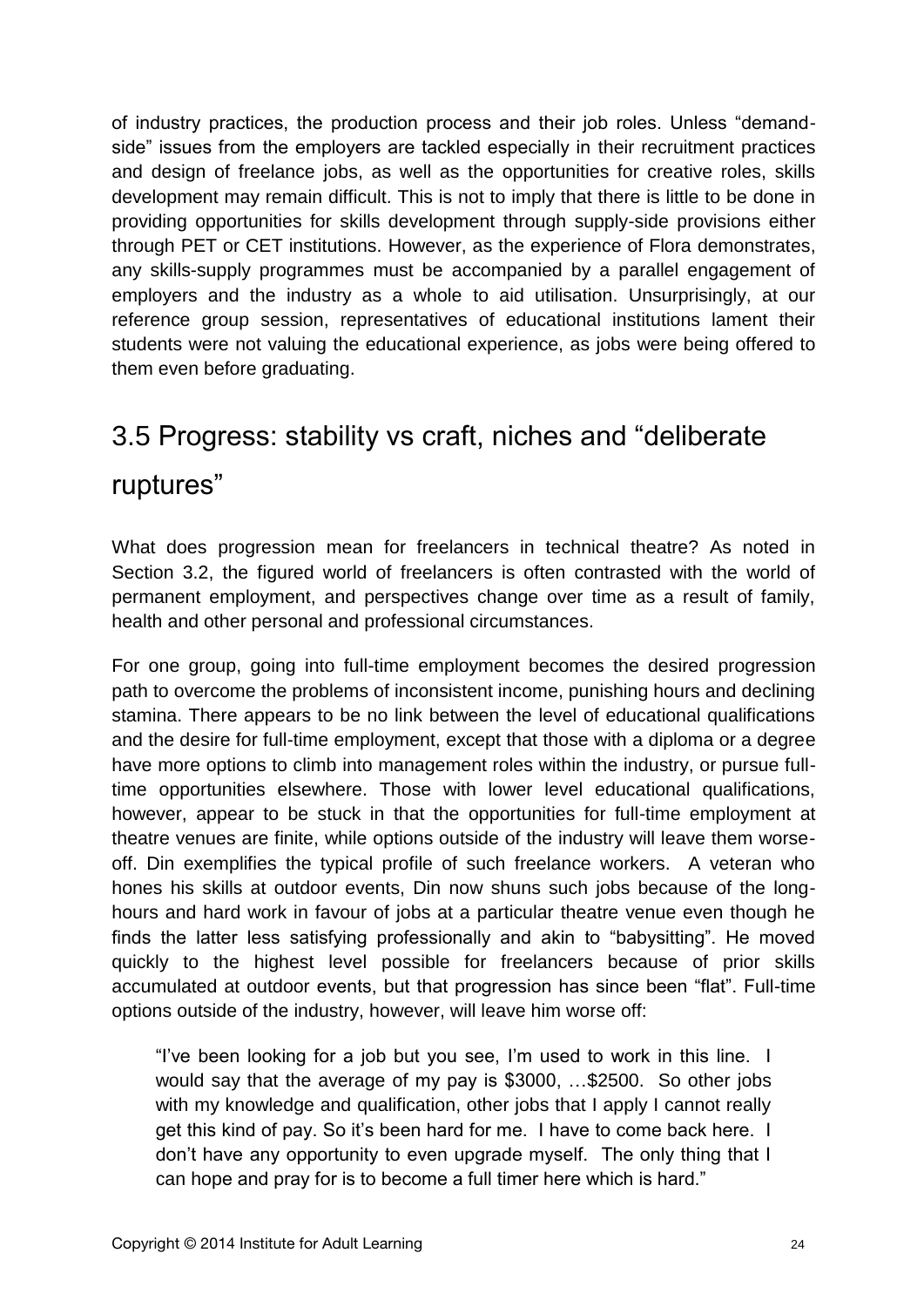For another group, however, staying on as freelancer is vital. This is the committed freelancer who deliberately opts for a "boundary-less" career fraught with a high level of uncertainty because it is key to craft development. The opportunity to work across sites, genres, national borders and with different teams of people enable them to acquire diverse sets of experiences and access to different experts, not available if they were to remain with one employer. This is true at all levels of the production process, from the specialist technician to the lighting designer and production manager. Indeed, diversity and international work opportunities seem to be strong markers of the work identity of the committed freelancers. In the context of the strong growth of full-time employment opportunities, staying on as a freelancer is a conscious choice. Yati, a beginning freelancer, found herself in a dilemma when she received job offers from two flagship theatre venues. She was guided by her career goal:

"If you know about our industry, the most successful are actually freelancers...because they can move around anywhere you see. One day you can be in Singapore, the next day you can be in Macau. You can be in Europe doing a set-up, doing a show, then you can tour around…it broadens your views, your perspectives....when you stay in one place, you'll be so contained in it."

Ted, who is now in a full-time managerial position, explains that as a technician, he was committed to looking for challenges beyond the shores:

"When I was a technician, I dreamed to tour. I dreamed to work on a Broadway show as a technician….the events in Singapore would seem boring and mundane to me. I want to look for a bigger challenge to do bigger events and where is the opportunity going to come from? Overseas…, even Malaysia has bigger events than Singapore."

Not all made it to stay on as freelancers. Adi, a specialist technician who was operating internationally, is now a full-timer at a theatre venue. He is nostalgic about his work experiences as a freelancer and wishes to return to it, but sees full-time work as a practical choice to be with his children who are growing up.

Regardless of the desired progression, the "way of being" of freelancers necessarily requires one to develop niches amidst diverse experiences. This is not an easy task as it entails navigating networks that exhibit path dependence effects. Alex informs us that how one entered the industry has important ramifications on subsequent development:

"If you come in and work with a contractor that does events, it might be event is the only thing and that is the circle that you are keeping to."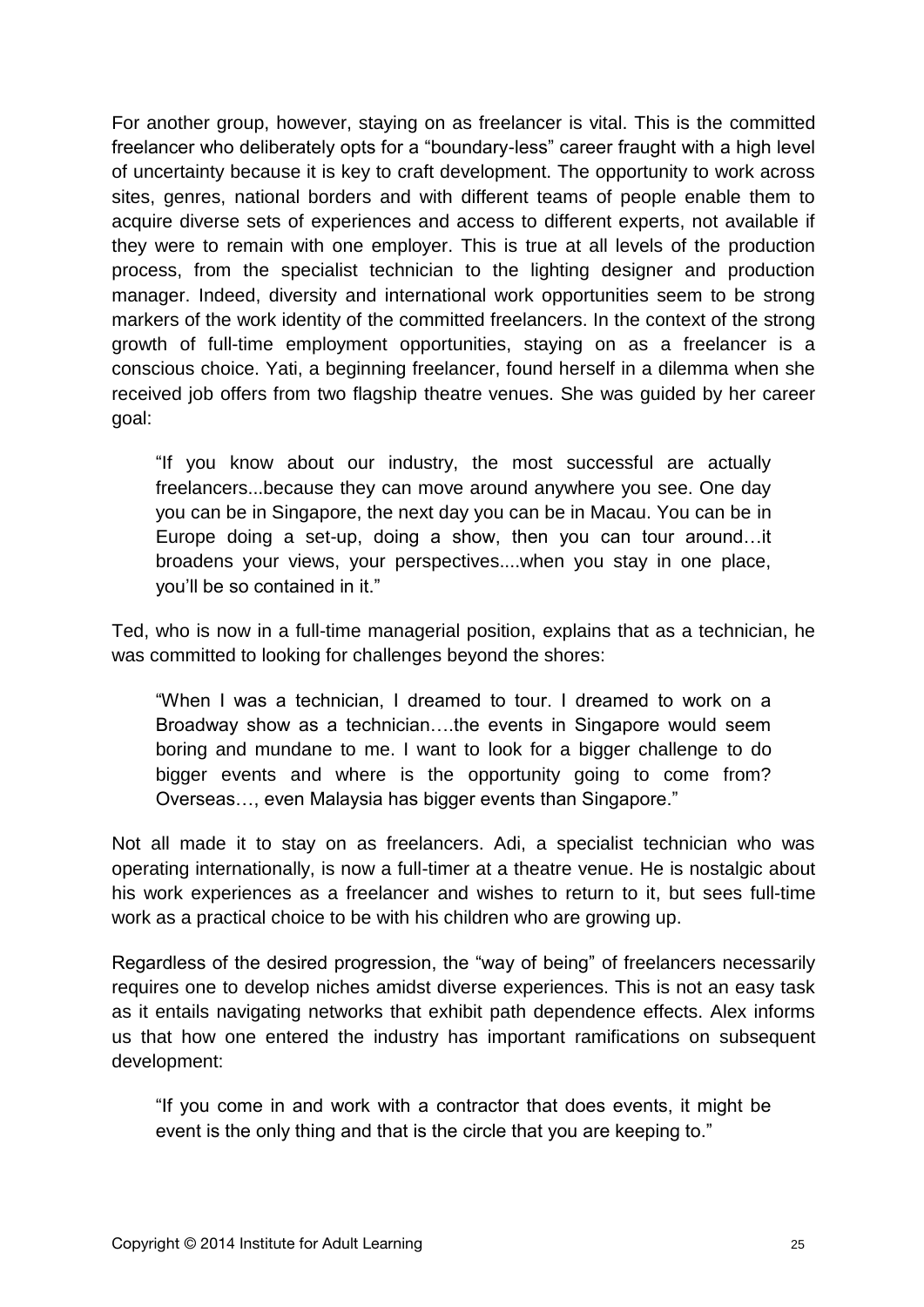Without a strong sense of core, it is not easy to progress well in freelancing. Says Jay, one of the region's top freelance lighting designers:

"If you start in a freelance world, you [must] have a direction - you say I want to do theatre, I want to become a concert specialist, I want to be a console specialist. If you want to become a console specialist, you won't simply take up a sound job or a cable job. You will just focus on doing the console job and wait for the next console job and plan for the console job. If concerts are coming, I am going to initiate and call up - do you need a console operator?. Obviously there are people who are not very sure what they want and doing everything, and end up not being focused on certain skill that can actually help them to advance. Dance jobs, advantage in dance market. You sharpen it into a point and make it your advantage. Otherwise you just become general lighting design, and don't have the extra demand power. You have to find the niche market."

An important aspect of progression in the freelance world of technical theatre is what this study calls "deliberate ruptures". For those aspiring to higher levels, while being a technician is deemed as necessary to start a freelance career in the industry, it may constrain the long-term growth of freelancers subsequently. Carl, now a top sound designer says, "Somebody along the line, he has to say I don't want to do, I don't want to become technician."

Jed, a technician turned lighting designer, explains the dilemma:

"(Being a) technician pays you a lot of money. To go into design, you need to sacrifice some of that money. A specialised technician could be earning \$6,000 compared to new lighting designers who may be undercutting at \$1,500/month. In the past, while I was building up my name as a designer, I was doing tech to supplement my income. I'm still doing that now. "

Carl took the hard option of quitting a full-time job at a theatre venue to establish himself as a sound designer. Jed and Ron took up LASALLE programmes as a means to establish themselves as lighting designers after limited success in the market. Carl continues to make deliberate ruptures. He has set up two companies. This is a major shift in his work identity:

"For three-quarters of my life I… don't care, don't want to know about the whole business. I just do my thing. I'm a craftsman, whether I'm an artist or not, I let other people judge. I don't care but I'm a craftsman. I do this and *da, da, da*. But now I need to run company. Now CPF sends me email, I actually read it."

The negotiating and re-negotiating of work identities are not unique to freelance employment, but have to be undertaken in a more deliberate manner for freelancers.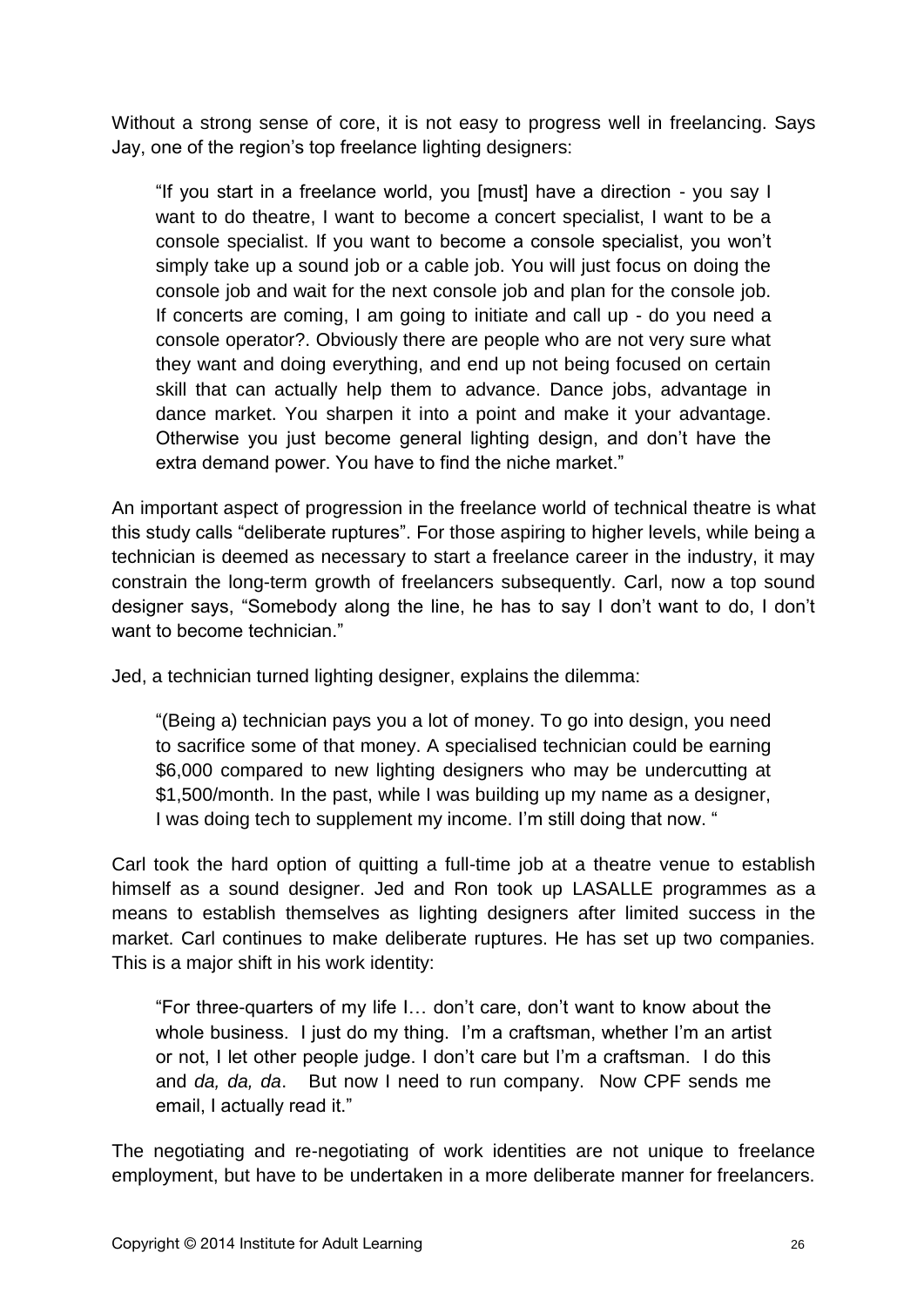Indeed, borrowing from the literature on career mobility, we see that progression is onerous because of the relative difficulty in movement linked to sharp ruptures in one's "ways of being", and the general unwillingness to move linked to the risks in taking on a new work-role. Self-awareness is critical. This entails, amongst other factors, knowing what jobs to take, what to turn down, and what to seek out. This "industry process knowledge" is potentially emancipatory for the freelancer. The challenge is enormous for those who come into the industry without a clear direction, specifically those entering the industry through network routes as outlined in Section 3.2. Their path in the industry need not be deterministic, if they can be helped by good industry mentors. Jed had the opportunity to be taught by Carl who was a parttime educator at LASALLE. He still remembers Carl's advice:

"[Carl told us] don't get too comfortable being a tech. He said sure go out and be a tech, do it for four, do it for five years, do it for 10 years. Don't stay there because at the end of the day, it really stifles you."

The above quote should not be taken as being dismissive of technician jobs but rather to suggest that being a technician has a certain path dependence that would require a deliberate shift from it if one seeks alternative pathways. The challenge is to communicate this information to freelancers early enough and in an effective manner so that they can make informed choices about their career. At another level, the freelance technician job-role requires redesign and the creation of specialised pathways, beyond progression into permanent jobs. That "deliberate ruptures" are required to facilitate progression suggest the presence of structural impediments blocking the ease of movement into new work roles, making it onerous on individual agency. The introduction of programmes and initiatives to ease the movement into new work roles seems necessary.

## <span id="page-36-0"></span>3.6 Managing precarity: simple coping vs taking the bull

#### by its horns

Income and employment uncertainty are top concerns among all the freelancers interviewed, regardless of their career stage. Despite being widely seen as a top lighting designer, Ron still has fears:

"No matter how established you are, you always have this little fear inside you when is my next job going to come."

What the data suggests is that there are short-term and long-term ways to mitigate the risks of income uncertainty and inconsistency. Zaki provides the bare minimum approach.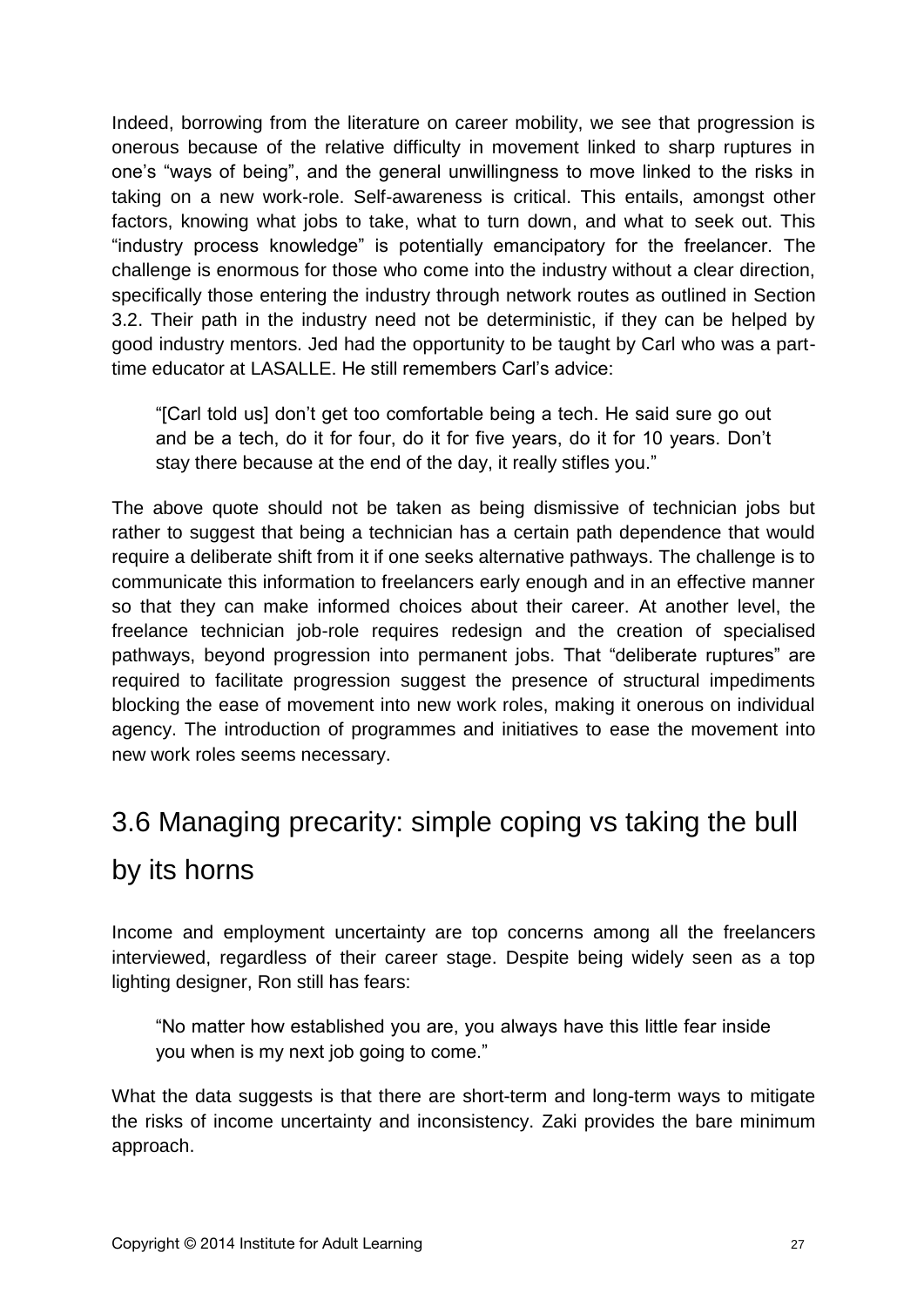"When I work four days a month..(or) only one or two shows, OK, time to start calling people."

Rizal sets up a range of safety nets that may last him for three months.

"[One] would be my savings, [then]…those people who owe me money, [then]... outside jobs....It may be a delivery job, it may be an IT job, whatever it is we just have to find. .. it really works and I'm like smiling even though I'm not working for three months but I still have money."

Others have more long-term approaches. Ron shares how he plans his savings:

"The first thing I did once I graduated was to sit down with a financial planner and said I am a freelancer, I don't have CPF, I don't have all this, what should I be buying? What should I be planning for? And I did that and I contribute a good 20-30 per cent of my pay to long-term savings and you need to because if you don't, nobody will save you."

Teaching is often cited as a valuable fall-back plan. Ron is entertaining such thoughts:

"I have been looking at getting a degree or Master's so that I can perhaps move into teaching. As I hit my 30s, you get more and more tired. I would like to stay in Singapore more consistently."

Jed, for instance, does part-time lecturing at educational institutions to get a steady source of income, which he then pumps into a company. Having a company is also a means to get legal protection compared to operating as a freelancer. However, there may be trade-offs. Says Jed:

"Last month I was asked to go to China for two months but I can't go because … I still have to protect my teaching market. I mean, sure I get paid very well for two months but what do I do after that when I come back? Somebody here would have taken over my job here because they will probably need to find a replacement for me... I look at the long-term."

The way one manages one's craft as a business is an integral part of mitigating employment risks. Jay set up a theatre consultancy early in his career for the benefit of his children:

"I set up a company that is supposed to help me stabilize the issue because I have a family of children of three, so I cannot afford to have uncertainty when the children start growing up. It is very difficult to see that"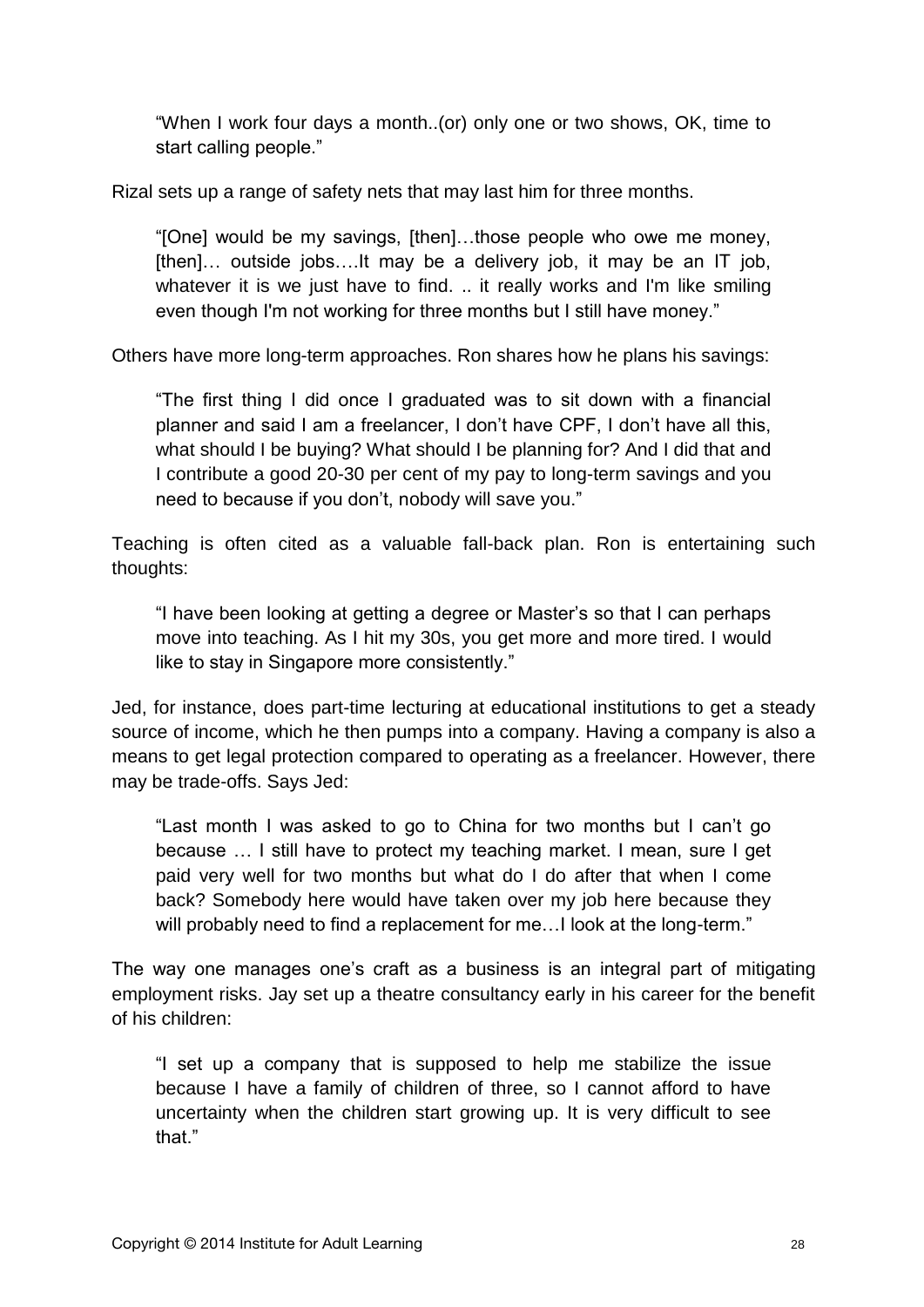Carl actively recruited assistants to help him on shows, and that prepares him for the next level of jobs:

"..I make sure I have assistants [on my shows]…I use my pay, I cut my pay… I can call upon a team readily because of all these things that I have done. It wasn't an accident. I was teaching, and I was very clear that apart from sharing knowledge, I'm finding potential people who can help me. So now I can take on multiple jobs and kind of like spread it out, make sure that all of them run well under my name but I don't need to cut myself into four pieces."

At another level, consistent with the observation of Kong (2011), the current set of social institutions in Singapore is not equipped to deal with systemic precarity of freelancers, as regulations tend to benefit those engaged in permanent employment. This is typically in relation to medical benefits and the loss of income that might follow. These are concerns among both freelancers and employers. As Adi notes of the freelancers working with him,

"These boys or girls, when they work as a freelancer, sometimes to tell you the truth, they work harder than a full-timer in that company but if anything happens to them, there's no black and white [sic]. If they get injured, if they hurt themselves during a process of working, there is nothing that actually shield them or protect them, that's it. There's no obligation for the company to pay for them."

In the final analysis, there are short-term and long-term solutions to managing the precarity aspects of self-employment. The challenge is that many freelancers appear unaware of the need to develop long-term plans for themselves that are appropriate to their future needs, both in terms of family life and state of health. Both Jed and Ron emphasise the need for more support to be given to freelancers to shift them towards adopting long-term strategies. Jed, for instance, shares that he advises young freelancers to always file their income tax returns as there would be proof of income in the future when they want to get a bank loan to purchase a house. Because precarity is typically experienced over time, early advice by mentors appears to be a valuable resource to freelancers. In addition, there appears to be a need for core social institutions in Singapore to evolve to deal with systemic precarity of these workers.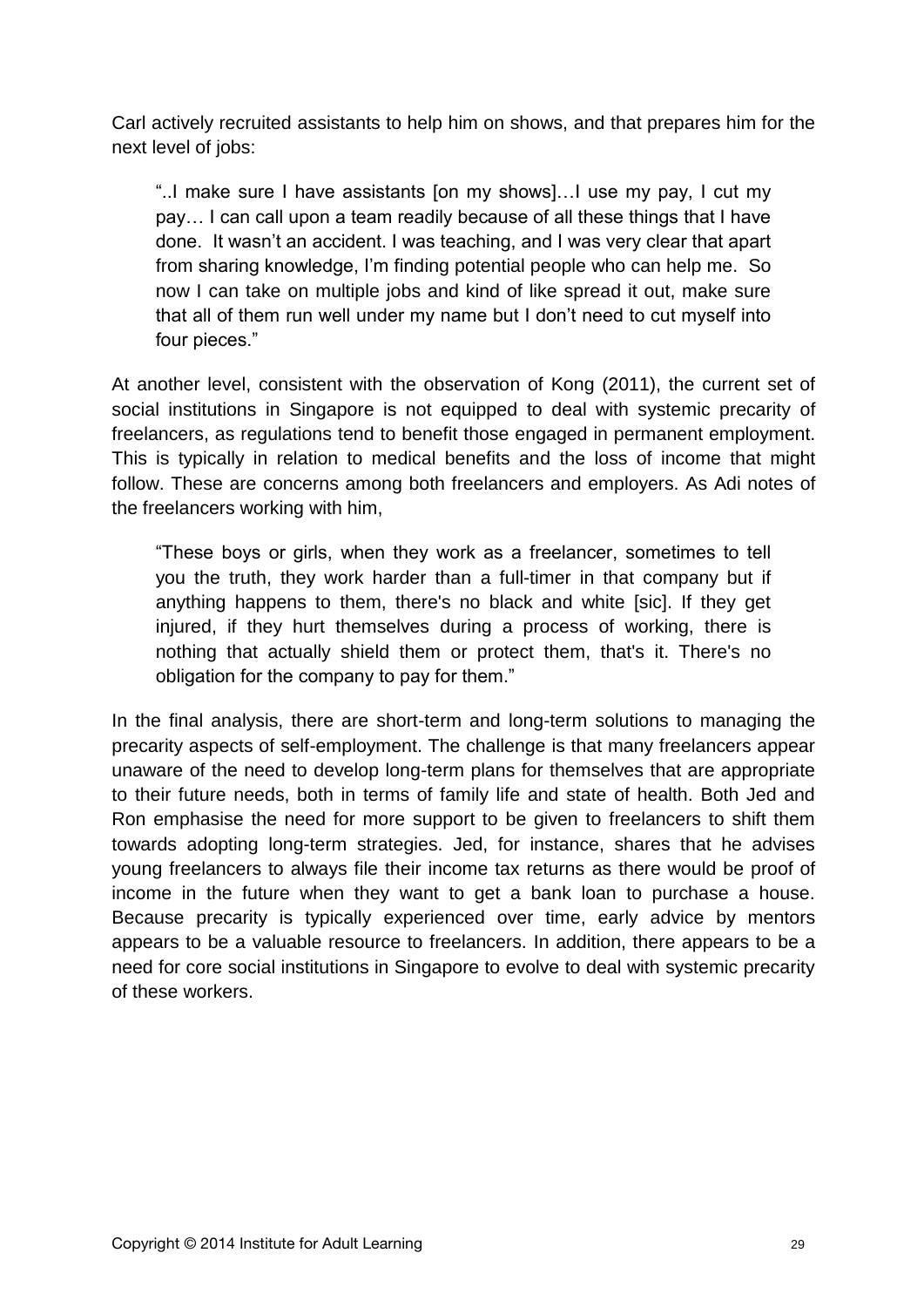## <span id="page-39-1"></span><span id="page-39-0"></span>4.1 Knowledge for a satisfying career

This chapter discusses the key types of knowledge important to the technical theatre practitioner to develop a long-term satisfying, professional career in the industry. In addition, it surfaces the kind of challenges experienced by freelancers at the different career stages and the learning they expressed as desirable.

## <span id="page-39-2"></span>4.2 Types of knowledge

Table 3 describes the types of knowledge desirable for the holistic development of the technical theatre practitioner.

| <b>Types of</b><br>knowledge              | <b>Description</b>                                                                                                                                                                                                                                                                                                                                                                                                                                                                                                                                                                                                                                                                                                                                                                                  |
|-------------------------------------------|-----------------------------------------------------------------------------------------------------------------------------------------------------------------------------------------------------------------------------------------------------------------------------------------------------------------------------------------------------------------------------------------------------------------------------------------------------------------------------------------------------------------------------------------------------------------------------------------------------------------------------------------------------------------------------------------------------------------------------------------------------------------------------------------------------|
| Theoretical<br>knowledge                  | This refers to underpinning theories related to physics, electricity<br>and psychology, for example. While they are not necessary at<br>entry into the industry, they offer important foundational concepts<br>for a deeper appreciation of current jobs, and as pre-positioning<br>capital for more specialised work roles in the future. Those on PET<br>programmes may have access to such knowledge, but may not<br>have the opportunity to apply them at the workplace at the point<br>when they are taught the knowledge. For those entering via the<br>network route, they are limited in their access to this knowledge to<br>a considerable extent because of the opportunity costs associated<br>with formal training. This limits their ability to access more<br>specialised job roles. |
| <b>Technical</b><br>knowledge &<br>skills | This refers to immediate technical or craft skills relevant to the job<br>roles e.g. operating the light board for the lighting operator, rigging<br>lights. Most of these skills are acquired "just-in-time" at the<br>workplace or through ad-hoc training typically available at venues.<br>The skills are generally well-developed in the industry, but suffer<br>from the lack of strong theoretical grounding.                                                                                                                                                                                                                                                                                                                                                                                |

**Table 3:** Types of knowledge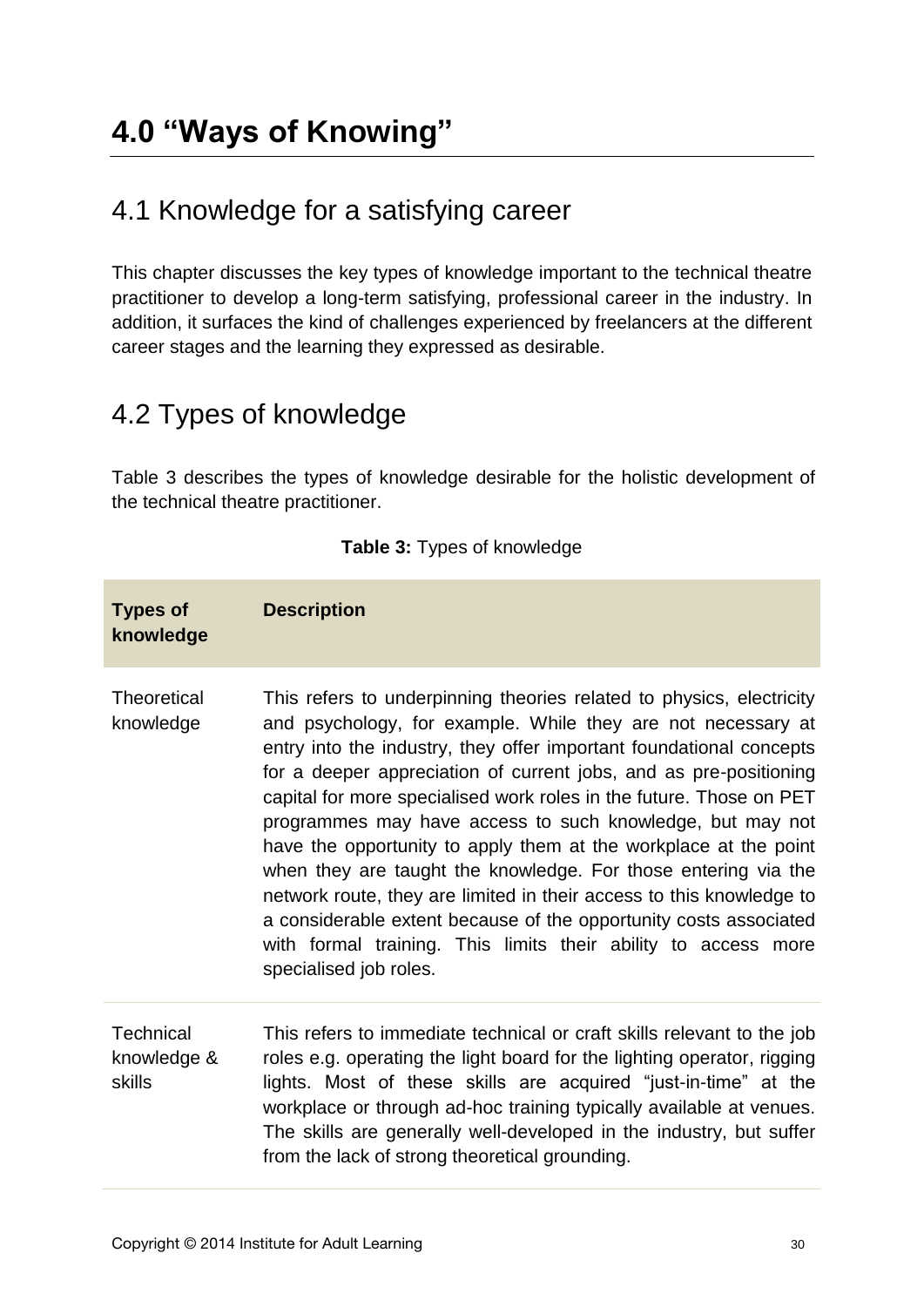|                 | This refers to aspects of networking and niche-building related to  |
|-----------------|---------------------------------------------------------------------|
|                 | working in teams for current jobs, and building social capital to   |
| Entrepreneurial | secure future jobs. This is very much shaped by the individual      |
| knowledge       | biographies, as well as through access to peers and experts.        |
| (people skills, | Freelancers entering the industry not via the network route require |
| networking)     | more development of this set of skills.                             |

Knowledge and appreciation of artistic genres and forms This refers to understanding the final product in technical theatre i.e. the 'show'. The cultivation of knowledge and appreciation of artistic genres and forms will allow a worker to anticipate and propose new solutions, enhancing his or her productive capacity. This quality is said to be missing among technicians in general as well as graduates of PET technical theatre programmes.

- Aesthetic skills Involves judgements of taste and development of a style(s) appealing to the senses and emotions, and building upon the philosophy of art and beauty. It requires the ability to execute technical jobs with flair, and requires significant practice and support from peers and experts.
- Industry process This refers to an understanding of the immediate and long-term knowledge developmental opportunities in the industry. For instance, it requires an understanding of the process of getting jobs, the limitations of certain jobs over others, the opportunities to access support, and long term career options. Although the provision of information is important, peers and experts are valuable in helping to contextualise the information.

Income and financial planning This refers to awareness of strategies to minimise income and employment risks related to financial and medical planning. Like industry process knowledge, the provision of basic information is important but augmented by advice from peers.

**Business** knowledge This refers to corporate skills related to project management, running a business or securing bigger projects through government tenders. Although applicable generally to more established freelancers, such skills should be picked up early as pre-positioning capital to access bigger jobs.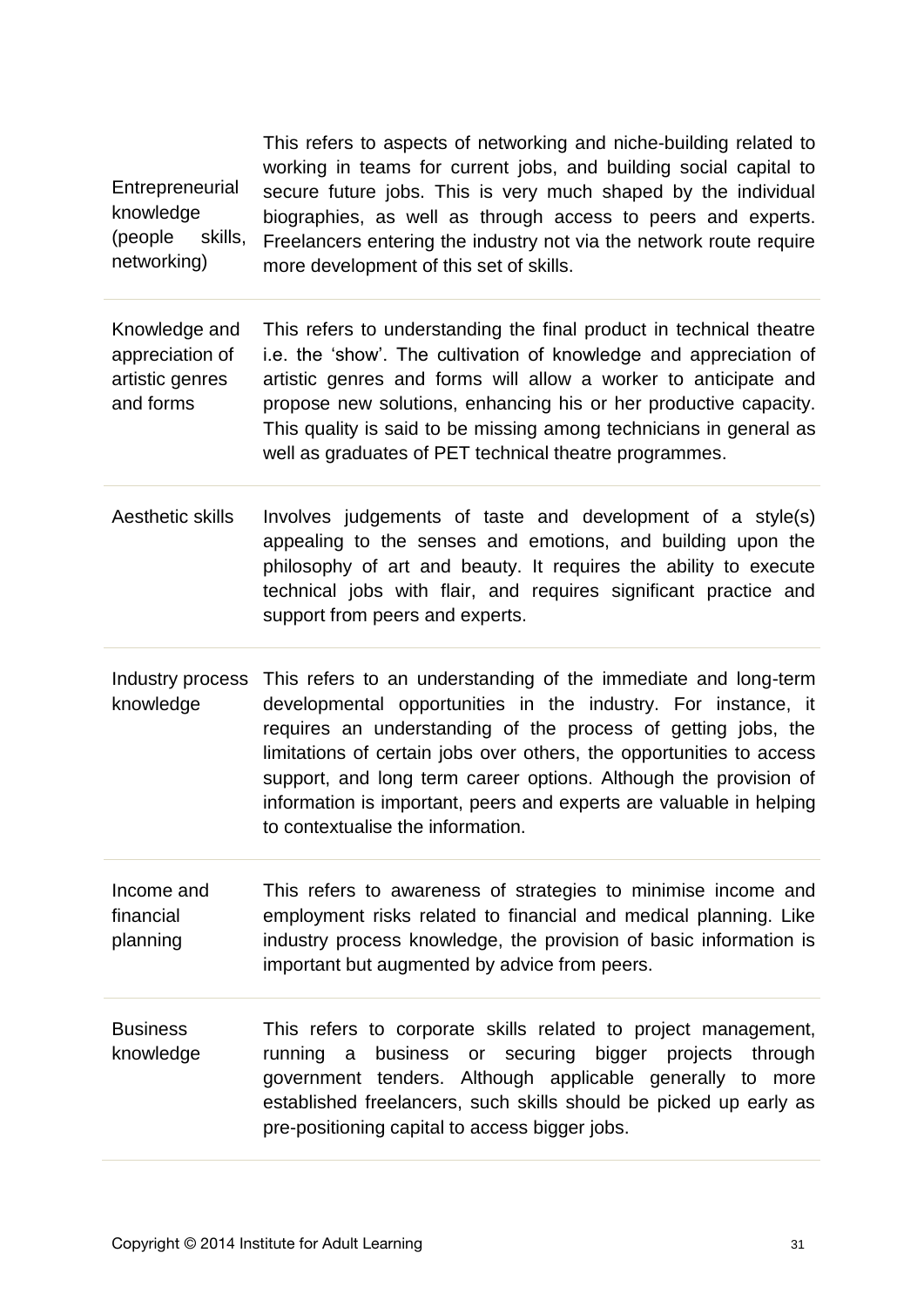Metacognitive, reflexive skills This refers to reflexivity as a general pedagogic stance which is important in the context of the constant shape-shifting required of freelancers across diverse environments, and the need for high agentic involvement in driving his or her own career over the longterm.

It is worthwhile noting that freelancers need the types of knowledge at different levels depending on their individual biographies, as well as the career stage they are at.

## <span id="page-41-0"></span>4.3 The beginning freelancer – getting in

For the beginning freelancer, getting access to multiple work sites is an immediate priority so as to become a viable freelancer who has a steady stream of income. Strong entrepreneurial skills to get jobs are required in this regard, consistent with the observation by Bound et. al. (2013) of practitioners in Singapore's film and television industry. He or she needs to be seen as effective at work and needs to quickly master the routine processes at different worksites. This process of recontextualisation goes beyond technical skills to also include aspects related to the rapid reading of different work environments and cultural norms, among others. Reflective practice becomes an important strategy. Established freelancers often share with us how they tend to observe and take notes conscientiously early in their careers.

Being seen as effective at work not only ensures repeat jobs, but opens up opportunities for new learning as experts at the worksites are willing to share more with those they view as competent. This is critical as it marks the start of the deepening of the freelancers' craft. Based on our interviews, we note that it is almost always incidental that they get tips or advice from those more experienced than them. At the same time, the beginning freelancer needs to start developing a mid to longterm plan for him or herself in the industry, which includes aspects related to life and financial planning. A strong theoretical foundation is also important to pre-position him or herself for jobs. Its acquisition outside of school, however, is a challenge. This points to the need of considering merging the best of school and working world.

We note here that the analysis in the preceding chapter suggests that the individual biographies of freelancers co-relate with the challenges they face. For those with a passion for the industry, they have an edge in that their passion for the arts provides a strong internal compass. This is a strength that the industry should leverage. Their challenge, however, is the difficulty in penetrating networks to get jobs at the start of their career. Structurally, this is impeding the "ease of movement" for this set of beginning freelancers that leave them at risk of dropping out of the industry, and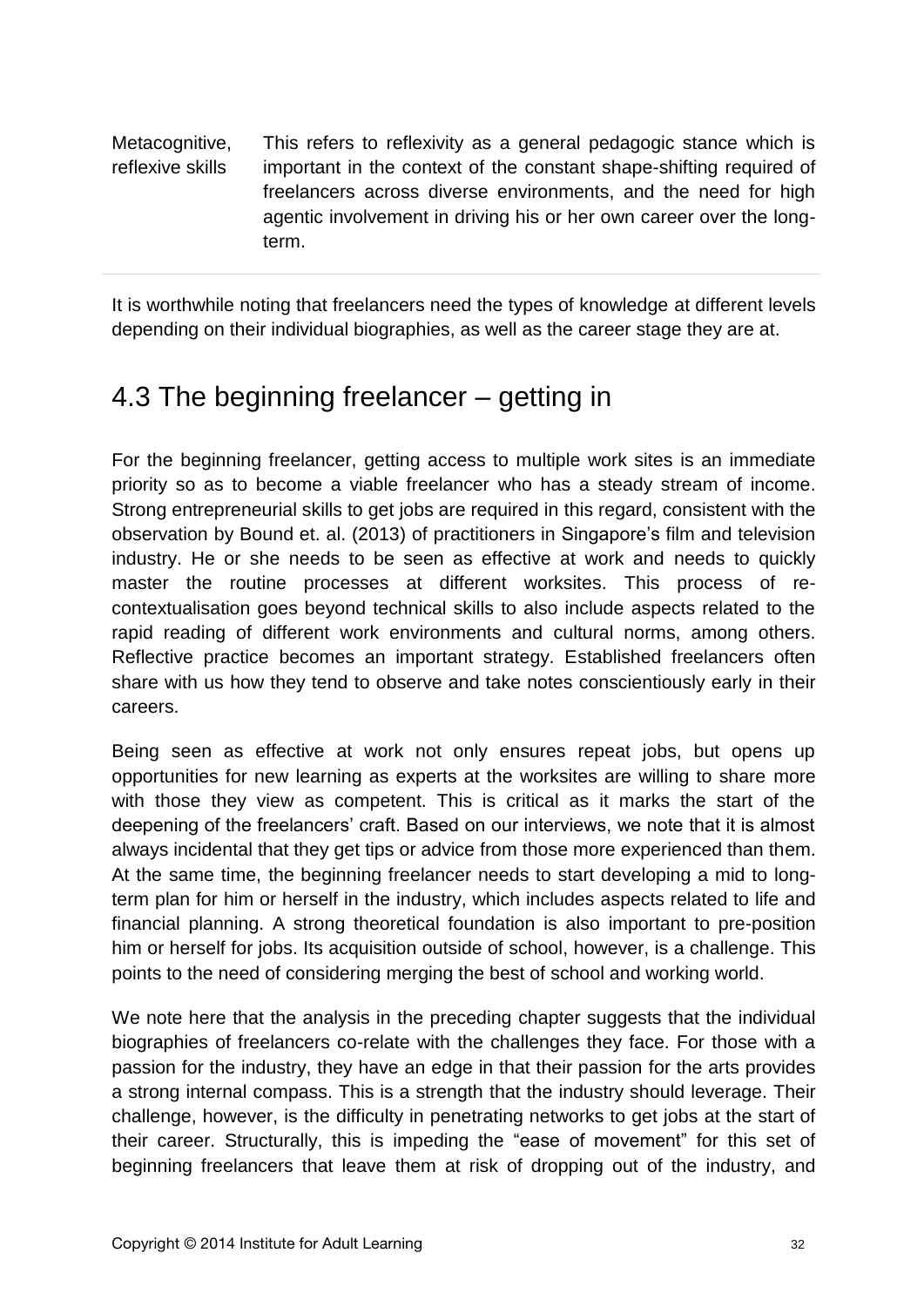moving into permanent jobs in other industries. At another level, the pre-service education system is biased towards preparing them for permanent jobs, without sufficient attention to the development of entrepreneurial skills, and the "ways of being" of a freelancer. As Yati notes in the preceding chapter, diploma courses prepare students based on a single venue. In addition, internships are usually arranged with venues because of the policy that students can only be released for internships with companies. Students, as such, are typically attached to permanent staff that may not open doors for them in the same way that a freelancer would.

Those entering using the network routes have an advantage at the start because they are already immersed in networks that enable easier access to jobs. However, they tend to suffer the effects of homophilous networks that limit their access to and awareness of experts. They appear to lack the same internal compass that leads us to observe a lack of "willingness to move" to new work roles to take craft development to the next level.

Regardless of their entry point, the overriding challenge of beginning freelancers is the lack of opportunities to develop meaningful relationships with experts necessary for a community of practice. Socialisation into an occupational community is important for craft deepening and development of work ethics. In the context of the freelance world, this also entails the sharing of advice and tips on navigating the freelance world, such as financial planning and strategies to hedge income and employment risks. From the data, we observed that there is a natural way of apprenticing with experts in the industry embedded within the production process, which should be developed and encouraged.

Yati gets called up for jobs by a freelance lighting designer as and when he needs help to cover him for jobs. She calls him a 'mentor', and she represents him at work and gets paid by him. He always prepares her for the assignments, disciplines her to get her to develop the right work ethics, and guides her through a reflection session at the end of each assignment. He trains her up such that she was able to represent him for a highly challenging job in Bali. The mentoring relationship extends to include her personal life and she looks up to him as an exemplar of someone who could manage a successful freelance career while still managing a family.

Carl similarly develops a system of grooming young talent in a mutually beneficial manner. He brings them on-board with him on shows, not as designers, but as operators. They slowly pick up skills from him, to a point where many of them become designers in their own right. For busier periods, he will make an agreement with companies that he will co-design with his young apprentice. He will do the initial concepts, and be the resource person when the other person is stuck.

"That's the best way…Start off with observing, then slowly [the mentor] will share some of the workload which he deems is appropriate. His reputation is on the line."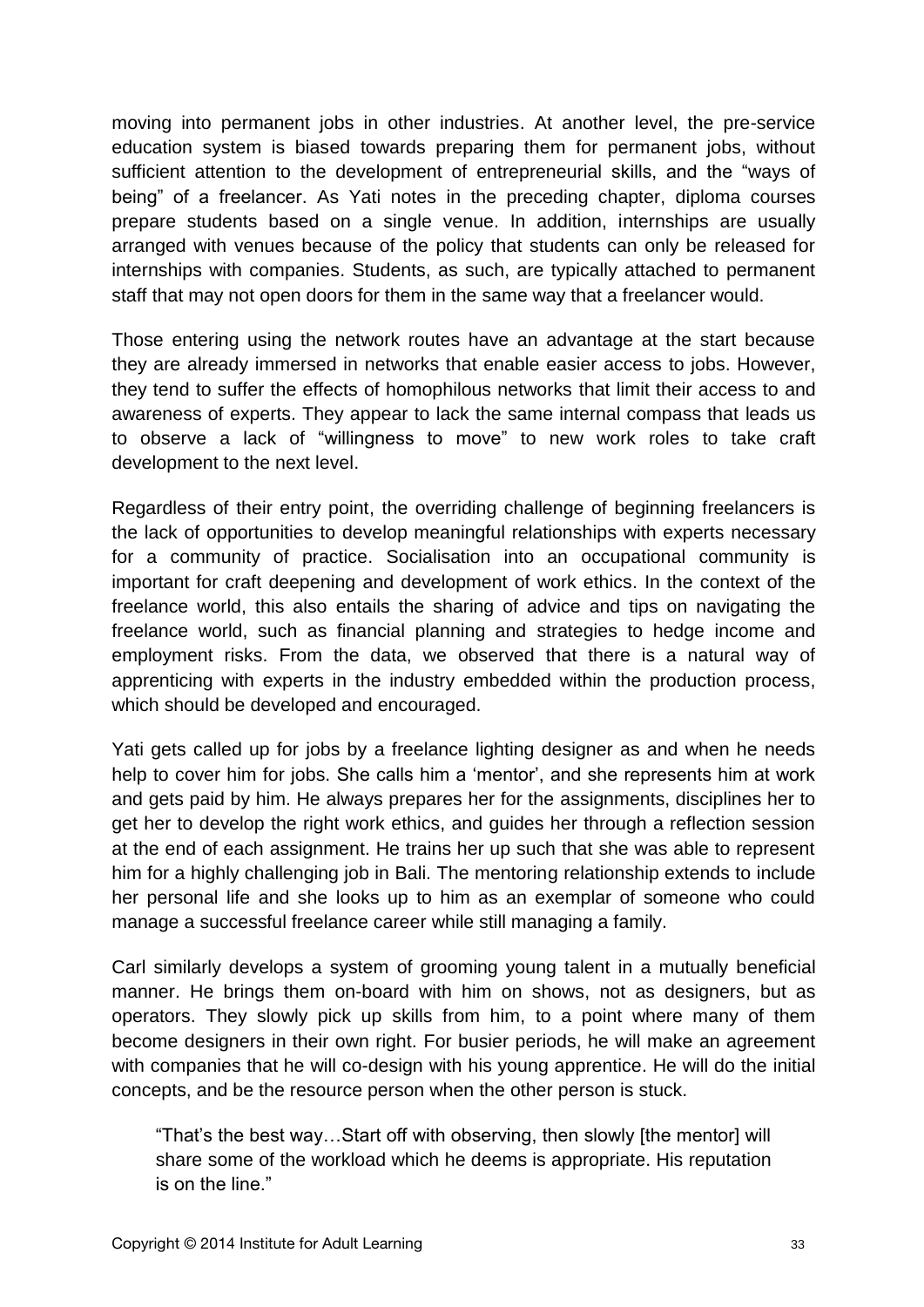Frank notes that such assistants cannot be fresh. Mac talks about his expectations of his assistant, who also freelances elsewhere:

"He knows exactly what I want. He can prepare things. When I get there, I just grab and start working. In that way, you stick to certain people out of convenience…during the process, if he's interested to learn, I will answer. He might not see me doing it the way he would but he doesn't mind listening to another alternative. So in that case, [there's] one more knowledge that you can spare with in case you need to."

Such loose apprenticeship arrangements in the industry are valuable for giving the beginning freelancers simultaneous opportunities to master routine processes under guidance, as well as knowledge that is potentially developmental. At this point, it is worthwhile noting that Fuller & Unwin (2008) warn that apprenticeships that are located entirely in the workplace are "problematic" for both pedagogical and social reasons. According to them, formal instruction provides spaces for reflection, to transcend workplace concerns. Apprenticeships are also potentially exploitative, but the risks are much reduced in the context of the freelance world with opportunities for boundary-crossing. Regardless, any programme that introduces an apprenticeship element must be accompanied by opportunities to access learning situated in real work environments and in educational institutions. Designers of apprenticeship programs also need to develop clear goals and outcomes of what they want the apprentice to 'be'. This guides the developmental nature of the program, the movement between work and school and the graduate attributes (Bound & Lin 2013). Being an apprentice is valuable not only in the short-term when one begins freelancing. It offers opportunities to build long-term relationships to avoid the risks of 'middling' typical of the seasoned freelancer, which we examine in the next section.

### <span id="page-43-0"></span>4.4 The seasoned freelancer – risks of "middling"

The seasoned freelancer would typically have been in the industry for more than three years and would have acquired a steady stream of jobs. His or her challenge at this point is to develop a niche to stand out in the market. He or she needs to start acquiring business acumen to ascertain the market space he wants to play in. He or she now has to be strategic about the jobs to take up. Reflective practice takes a different dimension and focuses on the wider industry. The challenge for this group is the lack of access to experts necessary to help in maturing their craft. Because they tend to be hired for a specific service, they are seen as the expert for that project. Mike, an artistic director at a local production house, comments on freelance stage managers in the market:

"Maybe their management skills are great for small productions or school productions. When trying to manage a production of 25, it's a different game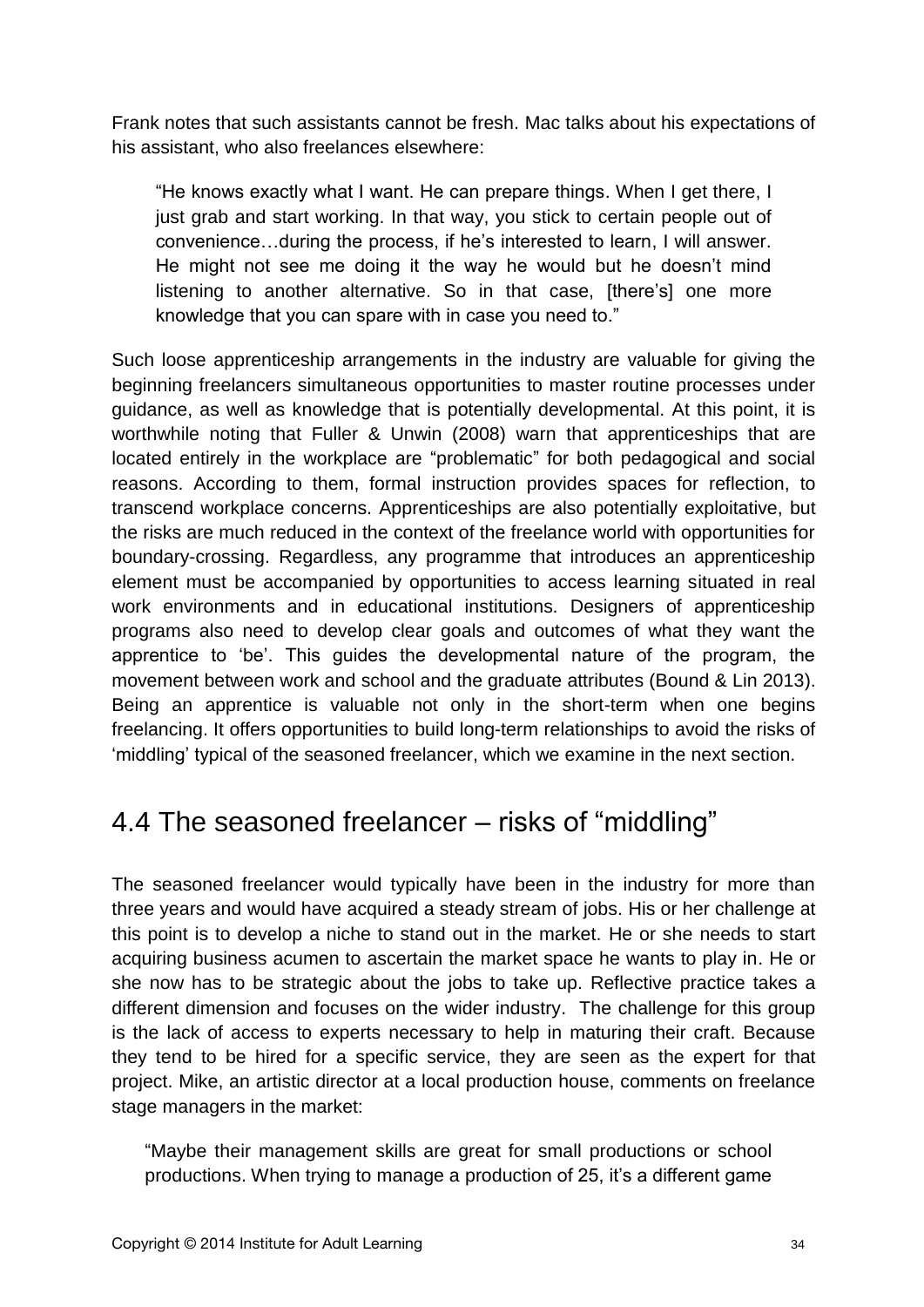[such as] making sure everybody respects them enough. If actors don't turn up on time for a show, we've got a big problem. And it's a stage manager's job to make sure actors are there, ready to start on time."

The above comments points to the importance of exposure to deepen one's craft, and mature as a professional. Ellstrom (2006) highlights the need for opportunities for developmental learning, yet for seasoned freelancers, such opportunities are scarce. Our interviewees who are seasoned freelancers speak wistfully of the value a mentor can bring to their skills. In the context of their contractual arrangement where they tend to be the only one in their field of expertise, opportunities to be mentored are limited. Seasoned freelancers in our study tend to suggest Masterclasses as a valuable learning opportunity. At another level, the creation of developmental networks where seasoned freelancers have regular access to established freelancers would enable learning conversations to take place, and open up new opportunities to help them access more challenging jobs. At times, the seasoned freelancer may also take up a different job role to get access to experts. Jay explains the importance of growing one's repertoire of knowledge:

"You react to what you know. You cannot react to something that you don't know. It is experience. You take the most similar case to deal with this case. But if this case is something totally new, you get ready to stumble. Experience need not necessarily be your experience. It could be somebody else's experience that they share with you or you actually travel enough or know enough people and go into different networks that allow you to see some other people's experience. [I was once] working as a technical director….I saw an Australian lighting designer create a sepia effect…It is a nice effect, a learning curve [for me] and I say oh, that is how they do it. So [the next case].. I know how it can be done. It doesn't mean that I know exactly how it works, so there is a learning process for me as well to trial and error. This is where the so called human relationship is very important. If you are a nasty technical director, then people don't…want to share with you. You lose all the opportunities to learn."

In the context of niche-building necessary to progress in freelance life, the technicians face significant challenges because they are primarily fitted at the periphery in venues and hired on a contract of service. Those who are good tend to be able to progress only by taking on permanent jobs or to play in the international field. Staying on as a freelancer locally to hone one's craft as a technician appears difficult.

### <span id="page-44-0"></span>4.5 The established freelancer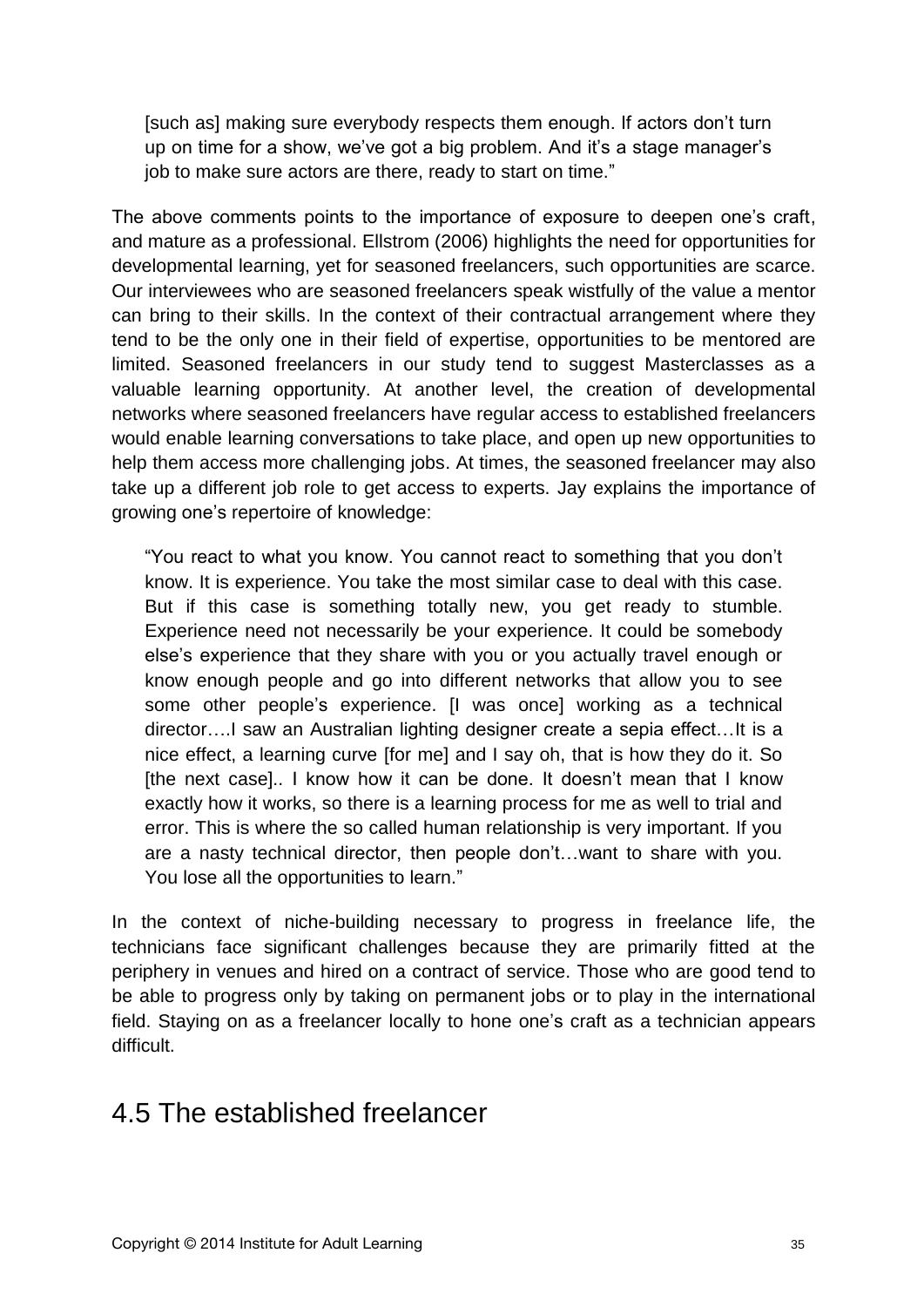The established freelancer has cornered his niche in the market and is hunted for his or her skills. There appears to be no co-relation between years of industry experience and the ability to establish oneself as a freelancer. Learning for this group becomes tied to securing access to high quality projects of a certain scale. The frustrations at the quality of the jobs in Singapore are expressed vehemently by this group comprising both designers and technicians. Consequently, they seek out international opportunities as a means of honing their craft. Carl, for instance, tries to take on a touring show each year.

Because of the type of jobs they access, learning typically takes place in teams. Frank shares how his team tried to create an effect for the National Day Parade. They eventually succeeded but the organisers decided not to proceed with it. He comments:

"In a way it's a failure because it never found its way into the show, but we took something from it. So if that scenario comes up again or something similar [is required], we can apply that. I don't need to start from zero again."

In terms of opportunities to learn, like the seasoned freelancer, the established freelancer seeks opportunities to learn as part of an occupational community. Carl notes that practitioners typically don't watch one another's shows. He suggested seminars where practitioners can share their design challenges, work challenges, and venue challenges.

Finally, the acquisition of business or corporate skills becomes even more critical as the established freelancer eventually sees starting companies as the next stage of his or her career development. This requires a shift to a new "way of being" - as an entrepreneur.

## <span id="page-45-0"></span>4.6 Summary

In summary, we have identified three key stages in a freelancer's career in technical theatre. The first stage requires initiation into the "ways of being" of a freelancer that requires rapid adaptation to various worksites, and the development of a long-term plan of his or her place in the industry. The opportunity to be an apprentice to one or a few experts is valuable with regards to the inculcation of work ethics, access to jobs and developmental learning, and lessons on life and career planning. The second stage requires the freelancer to move into niche-building to establish his or her space in the market. This inevitably gives rise to isolation and the risks of middling that can be mediated by opportunities to access and observe mentors either outside (e.g.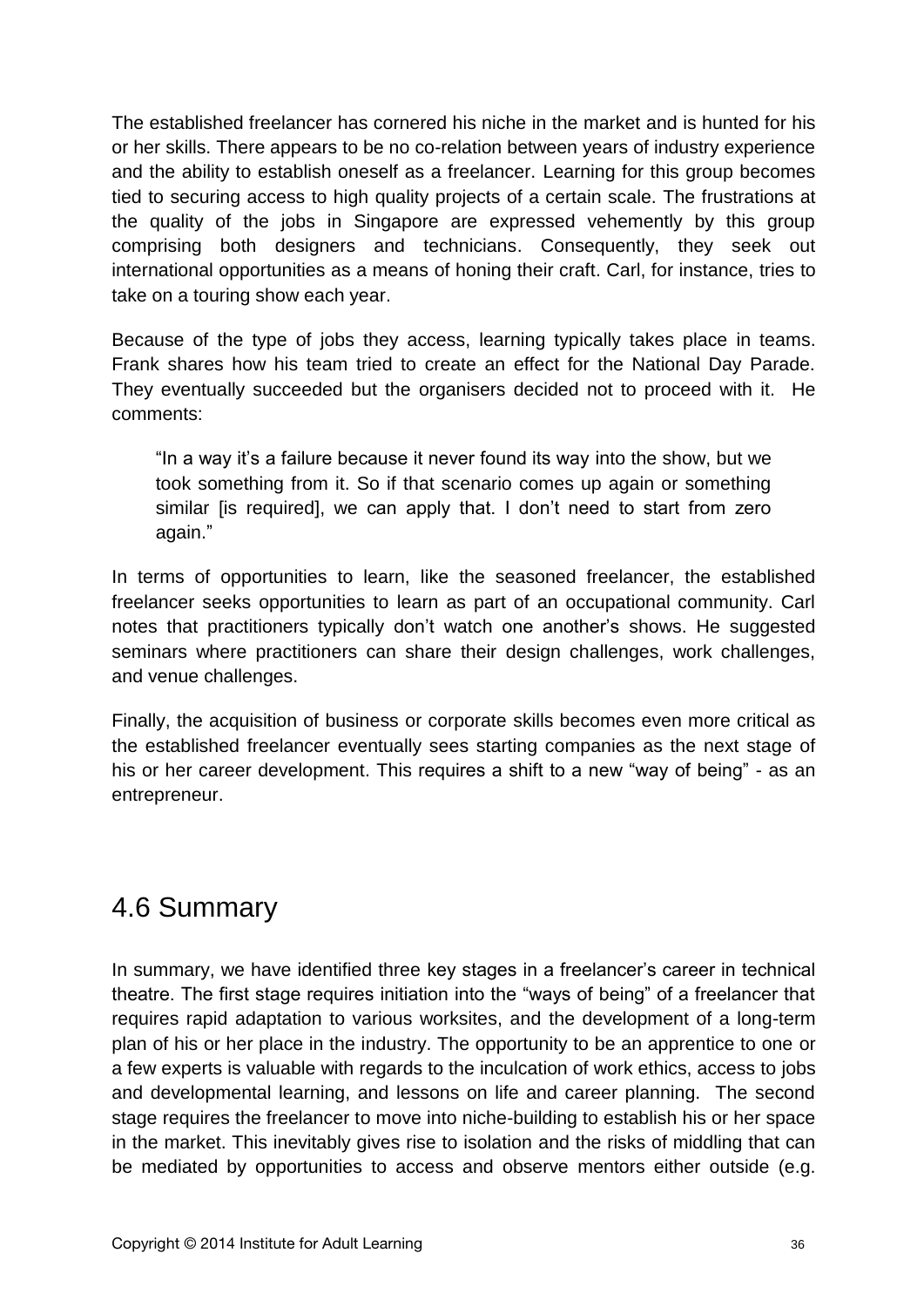learning conversations or Masterclasses) or within the production process such as by taking on jobs beyond one's specialisation (e.g. a lighting designer taking on the job as a technical director). The third stage is the established freelancer who is hunted for his or her skills. He or she is constrained by his solo "way of being", and may gravitate towards forming teams to access more sophisticated jobs. In this regard, there is a natural impetus to take younger freelancers under his or her wings, as part of building long-term capacity. These three career stages are broadly defined, and do not co-relate with the years of industry experience, as a talented and committed freelancer may be able to establish him or herself quickly. It also does not take into account "deliberate ruptures" that some freelancers go through when they switch job roles (e.g. from technician or management to designer).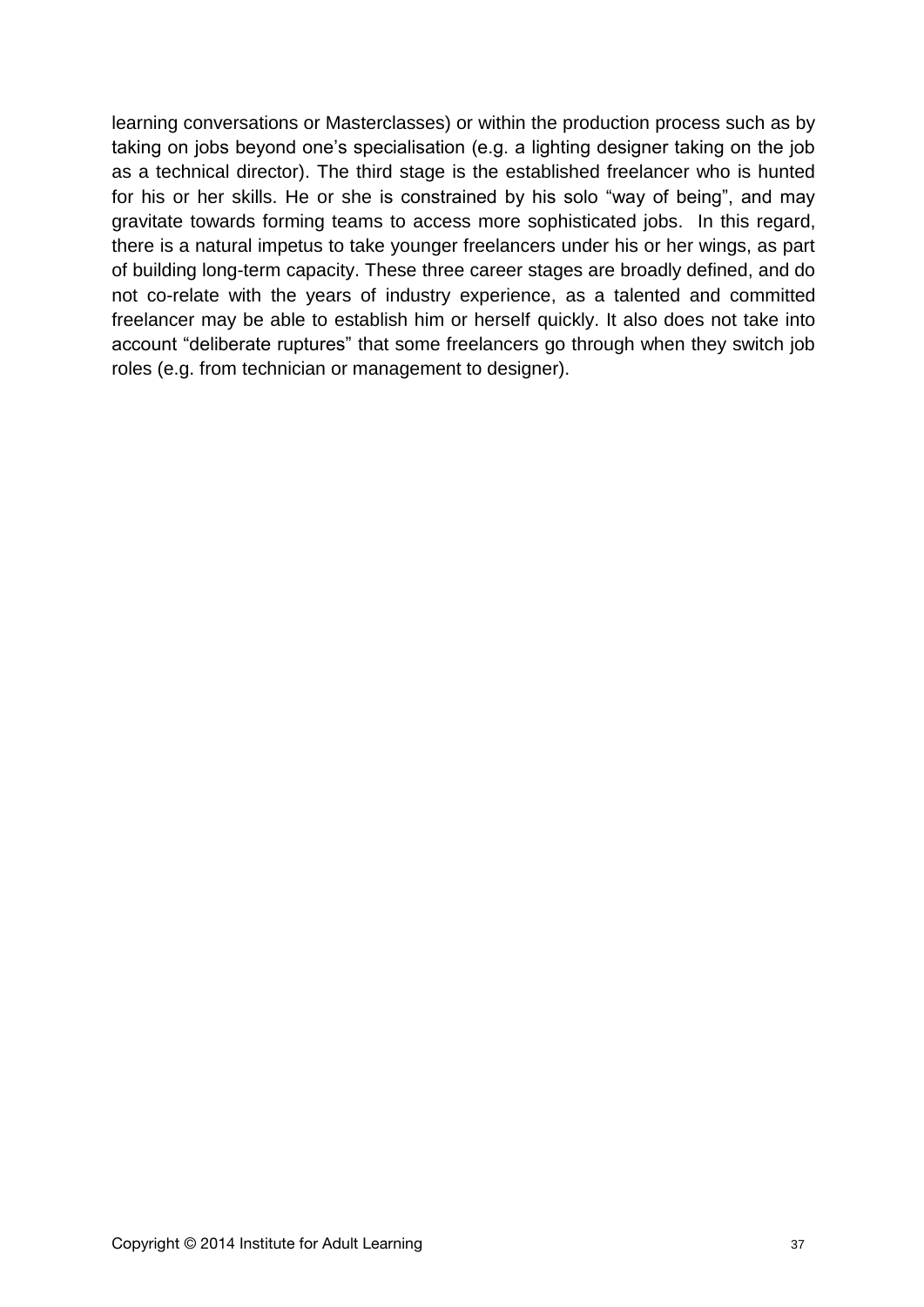## <span id="page-47-1"></span><span id="page-47-0"></span>5.1 Key observations

Our study points out that neither the precarious nor contingent worker concepts are adequate in understanding the experience of freelance work in Singapore's technical theatre experience. While instances of stagnation were apparent, a good number of freelancers appear to thrive on freelance arrangements. Our interviews include practitioners who turned down or resigned from full-time employment because they see access to diverse experiences as vital to craft development that would not be possible by sticking with one employer. Some also indicate that they enjoy higher income as a freelancer than if they had taken up a permanent job in the industry. For some practitioners, the world is their oyster, with one practitioner observing that toptier freelancers in Singapore have strong international value and may spend some 40 per cent of their time abroad. The experience of this group of workers thus reflects more the contingent worker discourse in academic literature. Yet this perspective cannot explain the simultaneous experience of stagnation experienced by many others in the industry. Given the extremely low barriers of entry, workers with elementary and post-graduate qualifications work alongside one another as equals, yet how they evolve their careers appear to be different. This study has shown that the individual biography of the freelancer is one important variable in explaining the difference in how freelancers evolve their careers. It also shows the disproportionate challenge that beginning freelancers encounter, especially those who enter the industry not via the network route. Their passion for the arts makes them an asset, but the industry is set up to lose them especially given their ability to secure permanent jobs outside the industry. Too much is also expected of the individual to evolve his or her career, such that "deliberate ruptures" are required. The industry can do more to ease the movement into more advanced or alternative work roles, and improving access to experts and mentors is one key strategy. Lastly, many freelancers lack awareness and the skills to mitigate their employment and income risks. Support in this regard appears necessary to help them build a long-term satisfying career in the industry.

At the crux of our findings, we note that freelancers in the local technical theatre industry sit - not at the periphery, not as a parallel workforce, - but at the core of the industry. The best in this industry are freelancers. They also form the pipeline into the permanent workforce at both the technical and management levels. They provide flexibility to enterprises and are central to the internationalisation efforts by local arts production houses, as well as rental and staging companies. Consequently, any industry or manpower development initiatives would do well to incorporate the developmental needs of freelancers at the core. Yet policy-makers have always fitted them in from the periphery, usually because of the freelancers' inability to organise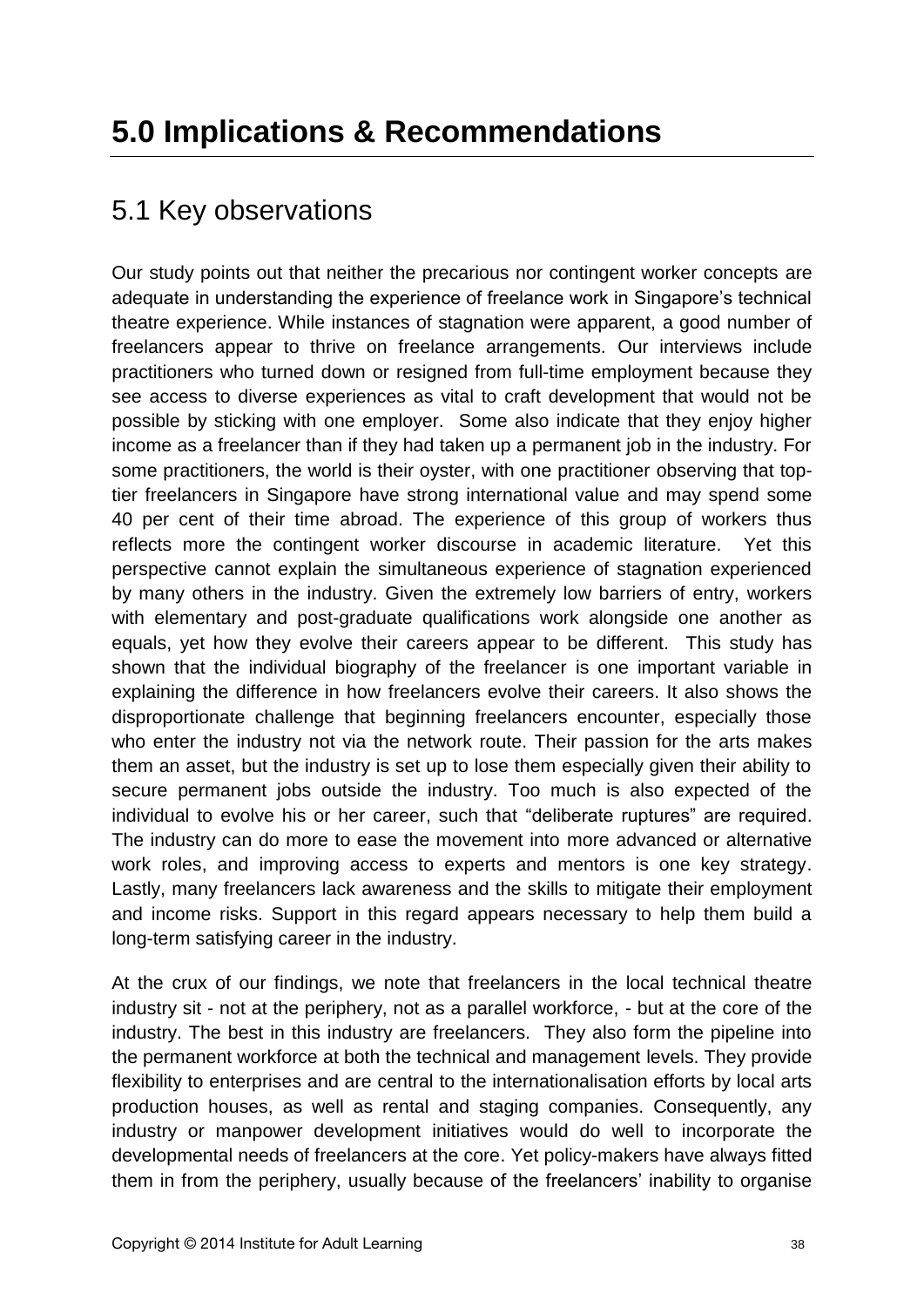themselves. This is unfortunate as it is this very segment that are unable to access support, given that most learning and development initiatives are typically provided for through an employer.

The sections that follow discuss the implications of the findings to policy. We draw on our findings, our interpretation of the data and issues, and suggestions made by stakeholders at our reference group session in their discussion of the implications of the findings (See Appendix 2).

#### <span id="page-48-0"></span>5.2 Implication: whither the profile of workers?

This study found a shift in the profile of the technical theatre workforce from an "artistic disposition" to a "technician disposition" as a consequence of an industry development model that privileges the establishment of flagship theatre venues. As a member in our reference group notes, there is disproportionately more technical jobs than creative jobs given venues are essentially presenting houses and bring in international shows that typically do not require manpower for the creative process. This makes the local technical theatre industry different from other mature economies like the UK, US and Australia in which the skills of the technical theatre workforce are built upon local productions. The extent to which this shift is of adverse impact to the industry became a topic of debate among members at the reference group session. While some felt that the shift reflects the current needs of the industry and leads to growth of jobs in new areas such as the sales of technical equipment, the general consensus was that a technical theatre workforce must be anchored by the core values of the arts. The latter view is supported by the national vision that the industry growth is primed towards enabling Singapore to "join the league of arts and cultural capitals" through a "proliferation of artistic talent and free exchange of ideas" (Ministry of Culture, Community and Youth 2012, p.7). The finding of the shift to a "technical disposition" is a sobering reminder of the limits of the industry development model as it exists now, and the importance for more sustained efforts to evolve the professionalism of the workforce towards one that can support the national vision in arts. Members at the reference group session called for higher support for small experimental companies, particularly in terms of access to venues and equipment. Some note that the funding discrepancy between venues and production houses, such that freelancers were gravitating towards venues for better income security. Established freelancers also lament the quantitative approach to arts funding that leads to budgets being stretched at the expense of the creative process. There was also a discussion of how commercial venues could be incentivised to produce local shows. Interestingly, theatre venues themselves are seeing the effects of a "technical disposition" on their permanent staff. Says the head of learning & development at one theatre venue: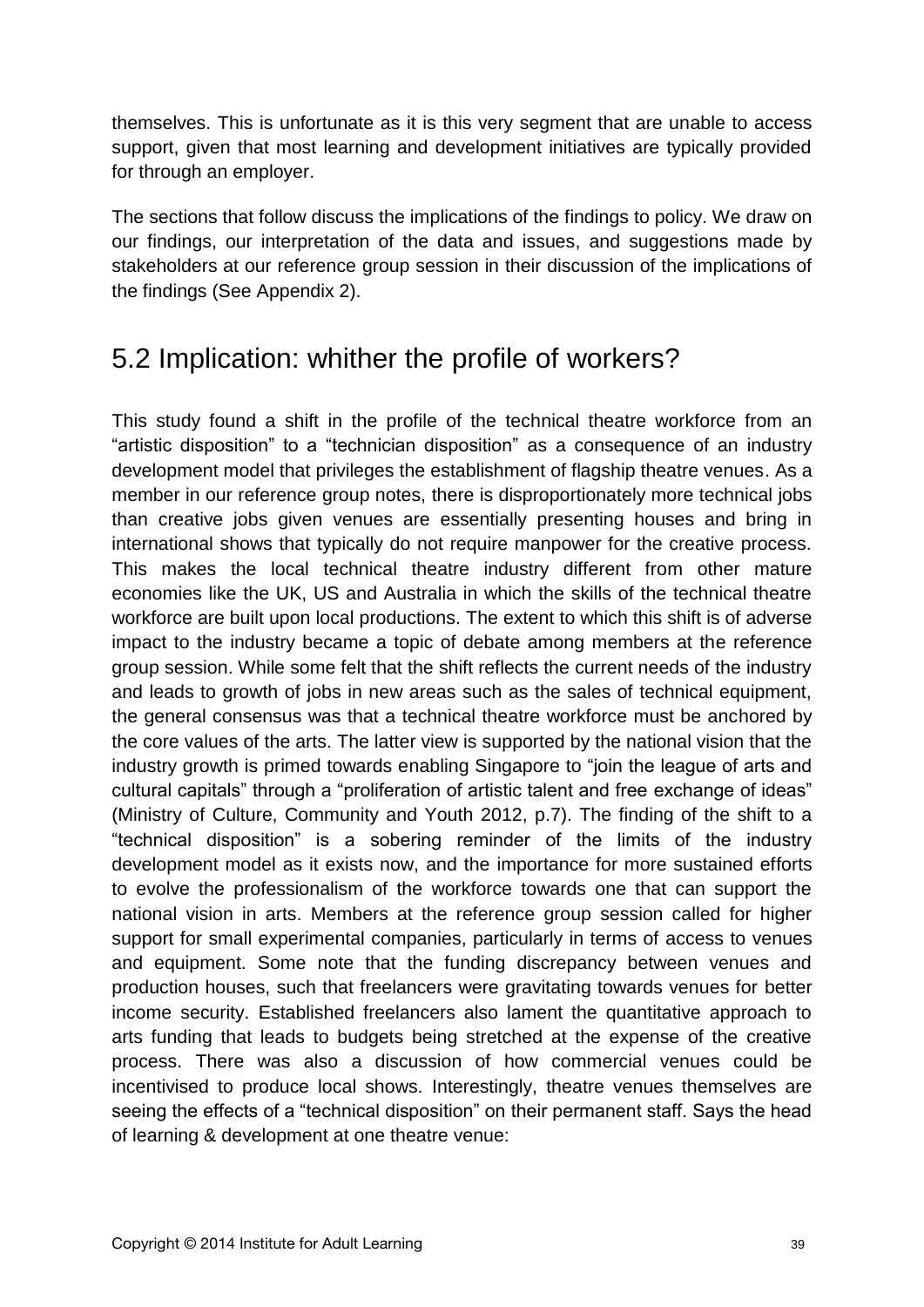"We are trying to create opportunities for [our permanent staff] to be seconded out to industry for their own exposure. [They tend to have] a mindset of bottom-line and compliance. [Secondments give them] opportunities to interact with other practitioners who have another type of mindset."

| <b>Recommendation</b>                                                                                                          | <b>Agencies</b>                                       |
|--------------------------------------------------------------------------------------------------------------------------------|-------------------------------------------------------|
| To strike a better balance between the objectives of<br>investing in cultural tourism and support for local arts<br>production | Ministry of<br>Community,<br><b>Culture and Youth</b> |
| To provide more support for local arts production                                                                              | (MCCY) & the<br><b>National Arts</b>                  |
| To incentivise flagship venues to have a greater stake<br>in supporting local arts production                                  | Council (NAC)                                         |

### <span id="page-49-0"></span>5.3 Implication: low barriers of entry and job design

The study found that low barriers of entry to the industry offer tremendous opportunities for learning for beginning freelancers, but leads to subsequent stagnation for many technicians. This is particularly acute for those entering via the network route, who tend to have lower levels of initial qualifications. The recommendation is for the industry to move towards a strategic deployment of freelance technicians based on higher responsibilities with quality checks linked to a network of certification products agreed upon by the industry and aligned with worldwide standards. We hear often that employers were mainly looking at warm bodies to overcome the manpower crunch. Says one venue head:

"We just need hands. We almost prefer [individuals who are] well-rounded, then we get more people to do multiple things…But when we get really busy, we say: ok ok, you know what, this freelancer can do it by himself. Give him two people. And they kind of get tested on the job."

In part, this reluctance to accord higher responsibility to freelancers stems from a lack of trust on their capacity to be accountable to clients, in the way permanent workers would. A network of certification products<sup>1</sup> in the industry, which also taps on

1

 $1$  This may take the form of basic and specialist certification products for technicians.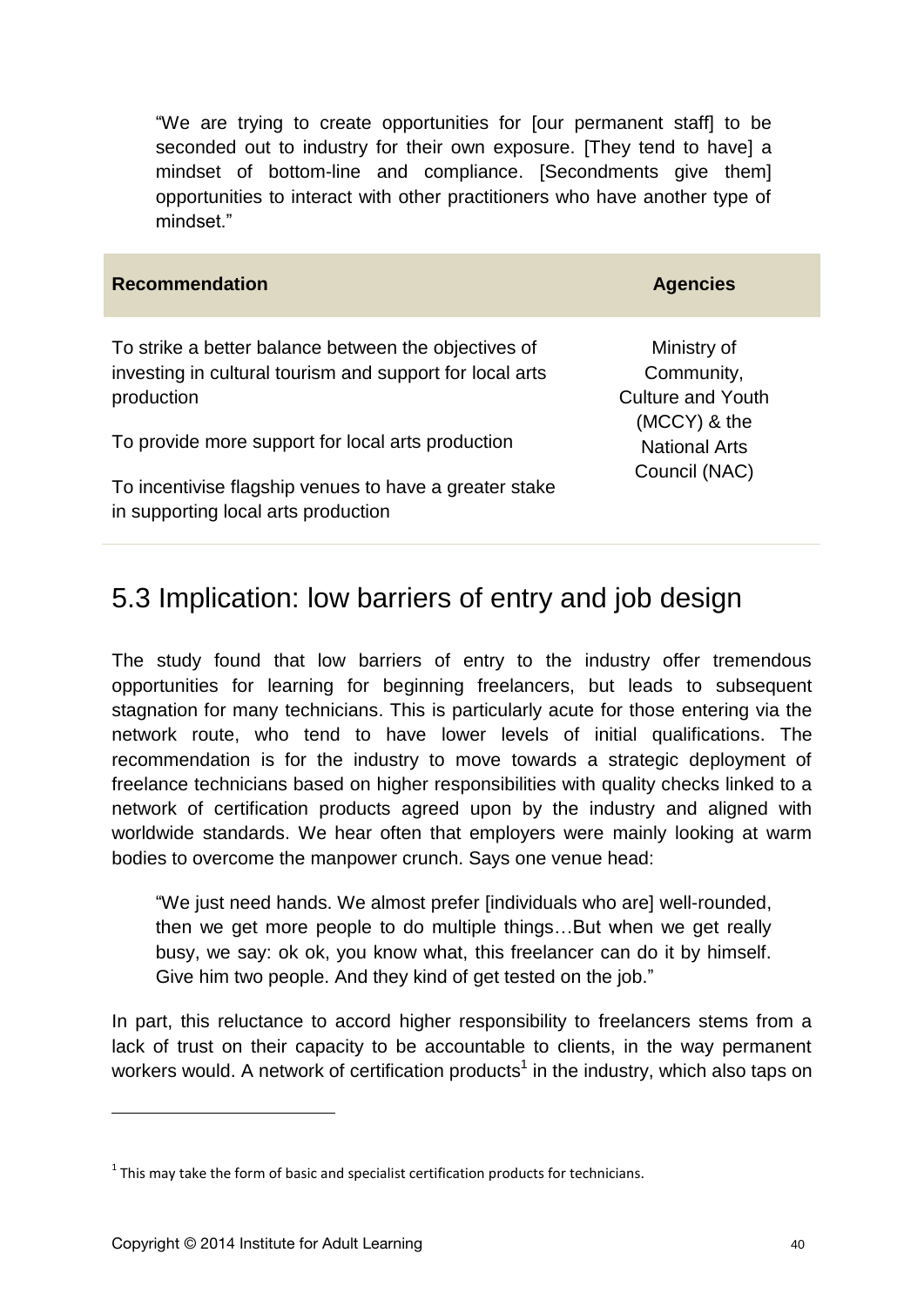learning at and through work, would provide a quality check on the capabilities of the individuals. The challenge is significant in this sector because of the diverse range of organisations that utilise the services of freelancers. However, feedback from members of the reference group suggests that the challenge is not insurmountable. The WSQ framework provides a good starting point to develop a range of certification products for the industry. We note that there is another policy impetus for the professionalising of the industry in the context of government efforts to create good jobs to ameliorate the conditions of low-wage work. The technical theatre industry is one with the potential of enabling those with lower initial qualifications to acquire a high level of skill sets for a long-term professional career, and deserving of more sustained attention.

| <b>Recommendation</b>                                                                                                                                                                                                                                                                                                                                                                                                                                                                    | <b>Agencies</b>                                                                                  |
|------------------------------------------------------------------------------------------------------------------------------------------------------------------------------------------------------------------------------------------------------------------------------------------------------------------------------------------------------------------------------------------------------------------------------------------------------------------------------------------|--------------------------------------------------------------------------------------------------|
| To move towards a more strategic deployment of<br>freelance technicians based on higher<br>responsibilities with quality checks linked to a<br>network of certification products agreed upon by<br>the industry, and aligned with worldwide standards.<br>The certification products should tap on learning at<br>and through work but also offer access to<br>opportunities to acquire the full range of different<br>types of knowledge required in technical theatre<br>(see Table 3) | Companies in<br>technical theatre &<br>the Singapore<br>Workforce<br>Development<br>Agency (WDA) |

# <span id="page-50-0"></span>5.4 Implication: individual biographies and CET and PET interventions that facilitate participation in an occupational community

The study found that CET interventions should avoid a one-size-fits-all assumption as workers come into the technical theatre industry with very different individual biographies in the context of low barriers to entry. In addition, they require different types of assistance at different career stages.

In the context of the isolation faced by freelancers as a consequence of contractual arrangements, CET interventions that are most meaningful in the industry are those that enable the building of an occupational community. This is consistent with the recommendations made in the "Report of the Arts and Culture Strategic Review" that called for the introduction of mentoring and apprenticeship in the industry (Ministry of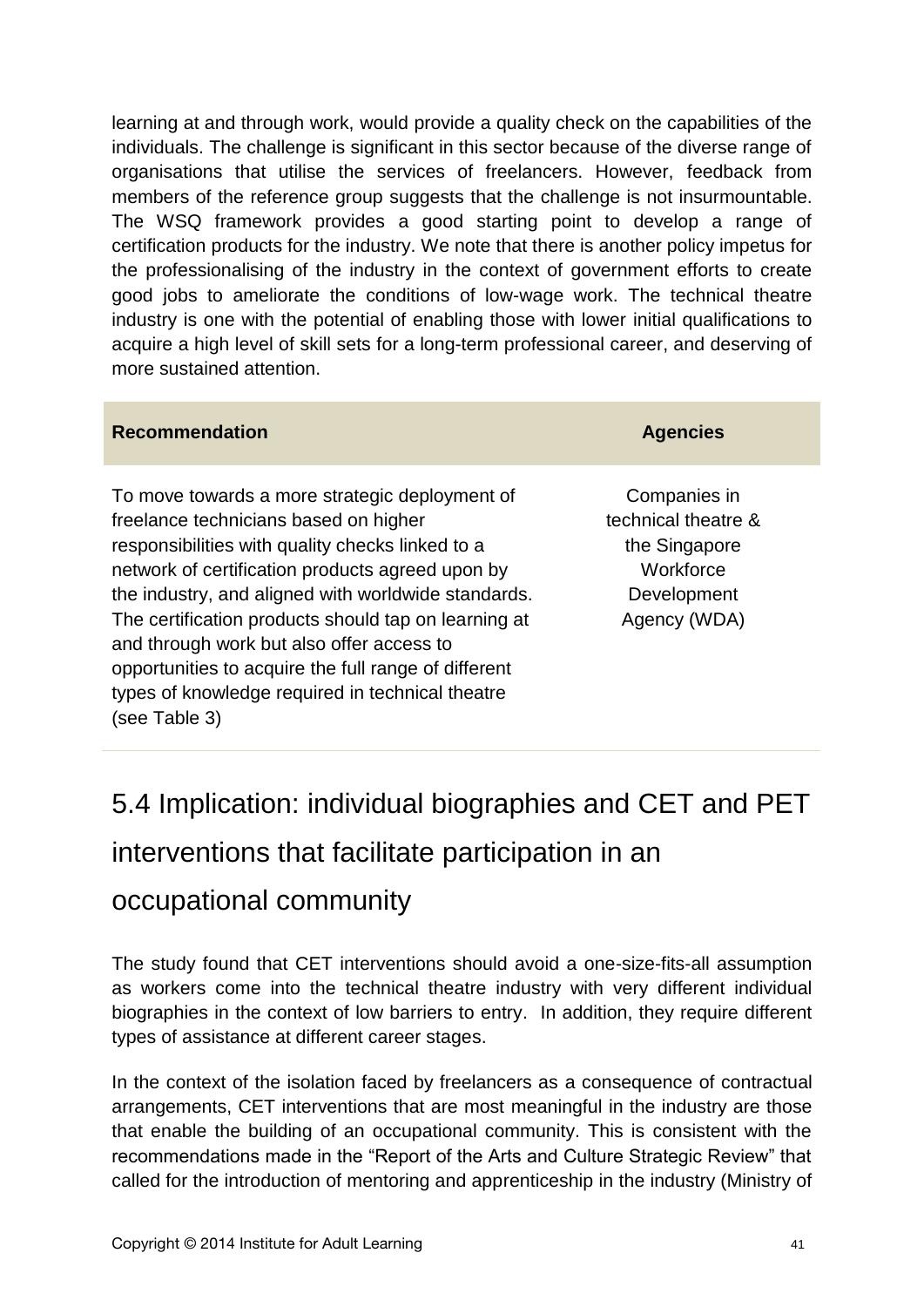Community, 2012: 78). This study takes the recommendations further by suggesting that an apprenticeship scheme is most suitable for beginning freelancers, while mentoring programmes should be introduced for seasoned freelancers. This study has also identified a loose form of apprenticeship system embedded in the production process, whereby established freelancers recruit young talent as assistants. This is mutually beneficial to both beginning freelancers as well as established ones whose ability to form teams will allow them to stretch their development. Carl, a sound designer, shares how such government interventions may work:

"If I'm paid x amount [by a company], the government will match that amount by half or about one-third [which will] go to the assistant, and can only be used by him. Everybody will have an assistant [because] everybody is stretched. A lot of times, a lot of shows have bad design because the designer is trying to do cheaper, better, faster [sic]…70 per cent of the time in industry, the designers are already underpaid."

The above proposal differs from the existing Creative Industries Apprenticeship Scheme which focuses on new hires, and trains them up for a period of six months. In contrast, the apprenticeship system proposed here is tied to projects, and may be accessed by freelancers for instance, say within the first three years of their freelance life. The introduction of any apprenticeship and mentoring programme must be accompanied by the simultaneous identification and skilling-up of practitioners to become industry mentors. There is value to consider hosting established freelancers at theatre venues or other companies to act as industry mentors to younger freelancers. In this regard, government agencies may co-share the cost of hosting such freelancers jointly with venues and other companies.

At another level, the WSQ system is seen as "venue-based" by many freelancers in that it identifies mainly competencies that would allow for development and progression in venues, but not necessarily the wider industry. It is also said to be short on cultivation of work ethics. Freelancers acknowledge that policy-makers have attempted to engage them, but it is hard for them to participate as "everytime we are not doing work, we are not getting paid." Undoubtedly, the value of any intervention programme is to reach out to segments that most need it. More sustained efforts are required to capture the needs of freelancers and this study is an attempt to plug this gap. In addition, freelancers note the limits of training, and point to the need to develop alternative pathways of learning and assessment:

"Most of the people in the industry now would run rings around any training provider. I have witnessed in CET classes where we have technicians who have been in the industry 10-15-20 years ago, and signed on a job with [a theatre venue] sitting there falling asleep because he knows more about the subject matter than the instructor."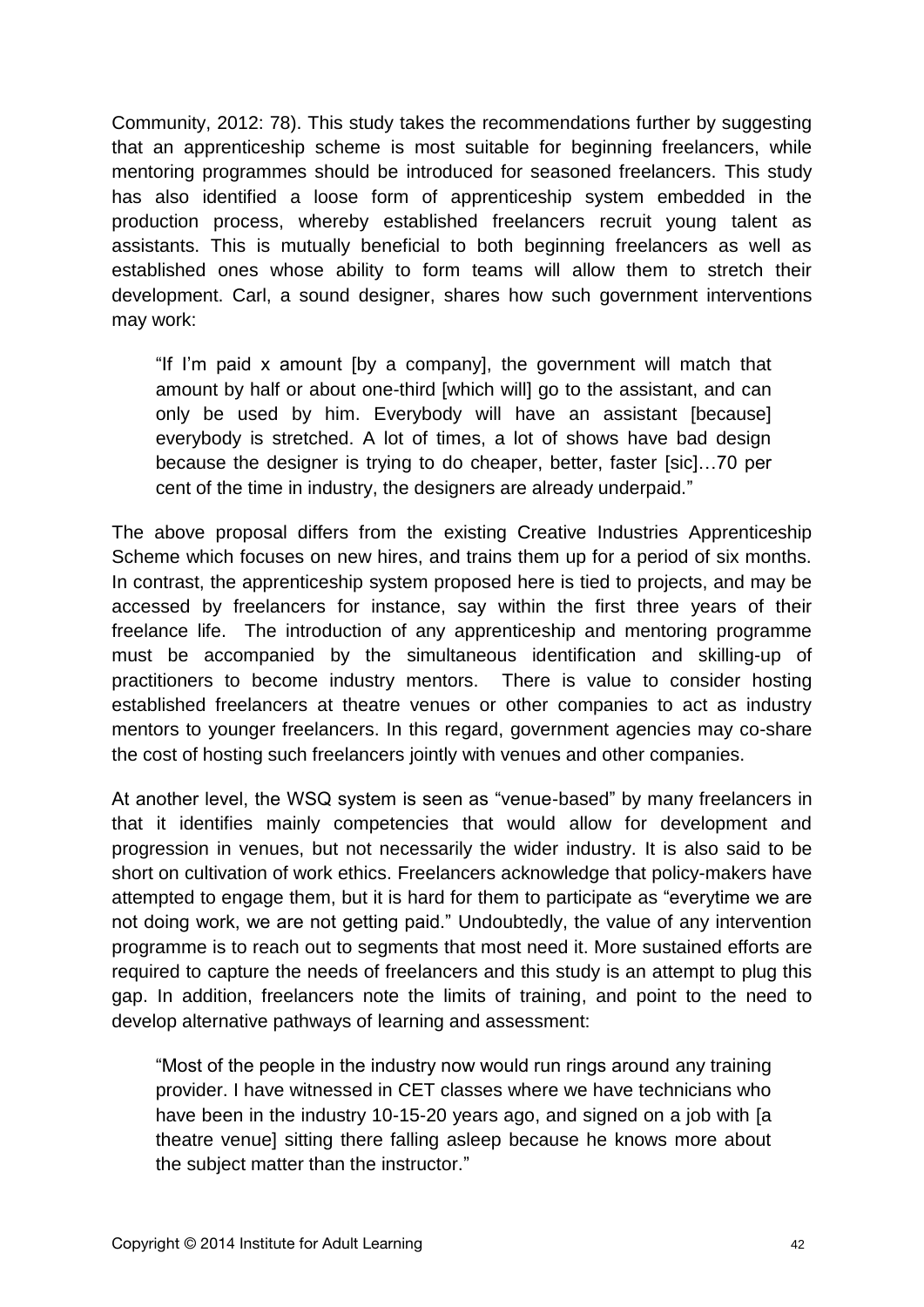The study also found that most PET programmes are robust in equipping graduates with theoretical and technical skills, but fall short in terms of initiating them into the ways of being a freelancer that require entrepreneurial skills to secure jobs, dexterity to work across multiple sites and job roles, and sound life and financial planning. The organisation power of venues means that interns are channelled mainly to them. However, in the context of the industry norm that beginners start out as freelancers, a PET programme must necessarily be found wanting if it does not cater adequately to preparing its graduates for the "ways of being" of freelancers, lending a higher risk of subsequent attrition. This points again to the need for any CET and PET programmes to be integrated within the occupational community.

#### **Recommendation Agencies**

To introduce CET programmes and schemes that can build an occupational community. This should include apprenticeship and mentoring programmes that tap on freelance practitioners directly. There is opportunity to introduce an apprenticeship embedded within the production process that benefits both beginning and established freelancers. Established freelancers may also be stationed at venues to be mentors. Masterclasses and sharing seminars are also valuable platforms to facilitate the building of an occupational community.

To customise CET programmes based on individual biographies of freelancers

To strengthen PET programmes such that they better prepare graduates for the "ways of being" of freelancers

WDA, educational institution, companies in technical theatre

## <span id="page-52-0"></span>5.5 Implication: ownership by and protection of

#### freelancers

Enterprises, by and large, find that they are structurally unable to cater to the learning and development needs of freelancers. We were told the following:

"We will train [our full-timer] because we are responsible for this person's career development whereas as a freelancer, unfortunately anything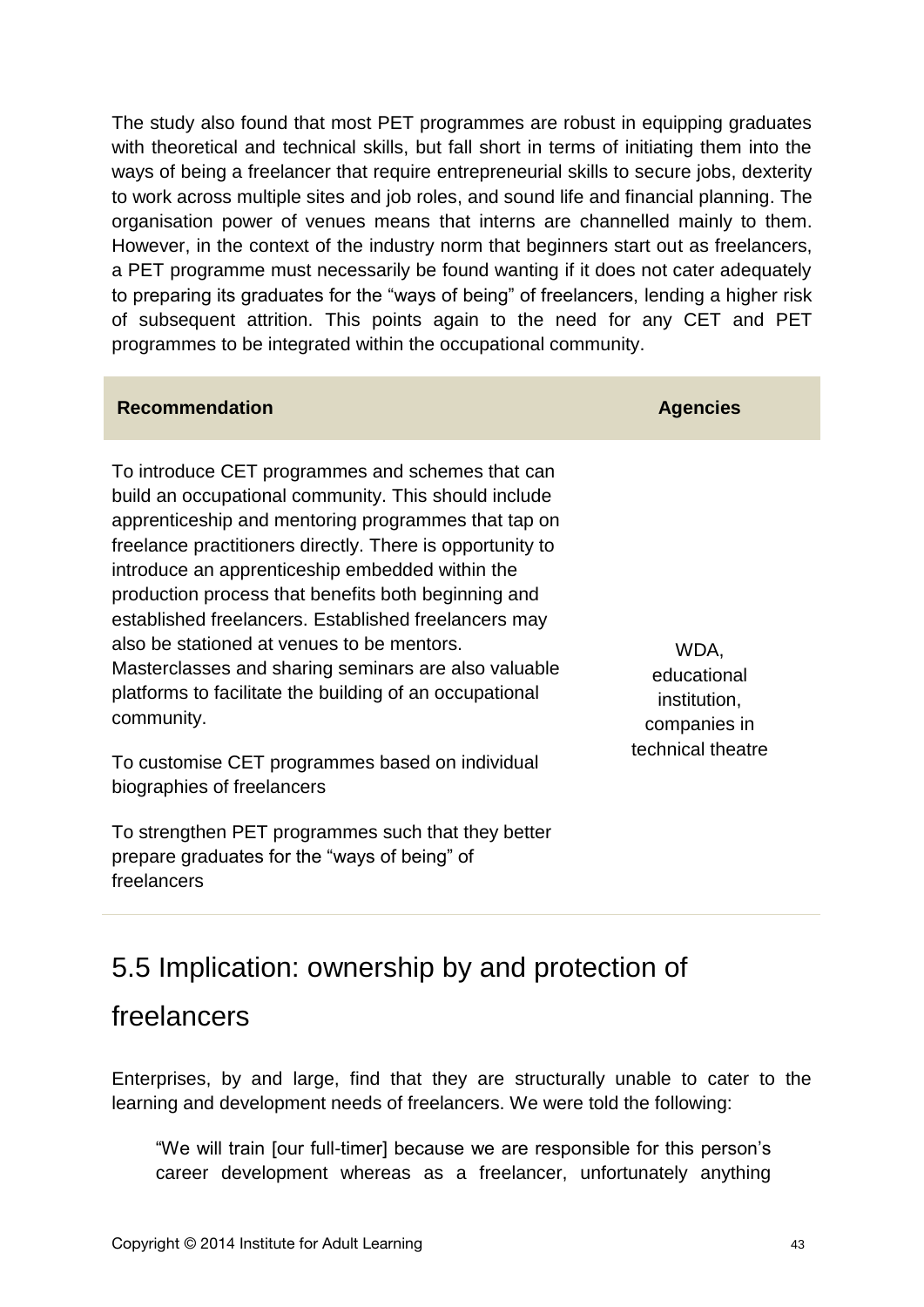outside that contract… how [can we as a] company …be responsible for that person."

Consequently, freelancers need to adopt long-range planning for themselves if they are to sustain a professionally satisfying career as a freelancer. This entails aspects related to managing their vocational practice, as well as life and financial planning. This study found that it is not natural to many to adopt such long-term planning. Members of the reference group session emphasized the need to educate freelancers early and regularly. As noted earlier, former technician turned lighting designer Jed shares how he advised a younger freelancer to always file income tax, because there would be evidence necessary when one needs to apply for a housing loan in future, for instance. This anecdote shows that industry mentors have the potential to play an important role in coaching the beginner on long-term life skills, in addition to vocational skills. Another aspect of concern to freelancers and employers alike are medical plans for freelancers, including protection from loss of income.

| <b>Recommendation</b>                                                                                                                                                                                                       | <b>Agencies</b>                                                                     |
|-----------------------------------------------------------------------------------------------------------------------------------------------------------------------------------------------------------------------------|-------------------------------------------------------------------------------------|
| To provide career guidance support early and<br>regularly to freelancers. The provision of<br>information is important, but equally valuable is the<br>access to industry mentors to help contextualise<br>the information. | WDA, established<br>freelancers, National<br><b>Trades Union</b><br>Congress (NTUC) |
| To look into industry-wide medical protection for                                                                                                                                                                           |                                                                                     |

freelancers, including protection from loss of income.

## <span id="page-53-0"></span>5.6 Implication: pressing need for a guild or industry

#### association

In the context of the range of challenges confronting the industry, members at our reference group session discussed extensively the need for an industry association to bring together different interests, and coordinate efforts to boost the professionalism of the workforce. Among others, the industry association would be able to run a freelance jobs portal, organise Masterclasses and related development, identify industry mentors, educate or coach freelancers on life and financial planning, and generally be the front for any industry coordination work. The National Arts Council (NAC) has a scheme to fund the starting up of such an organisation, but many in the reference group session felt that the scheme did not cater for sufficient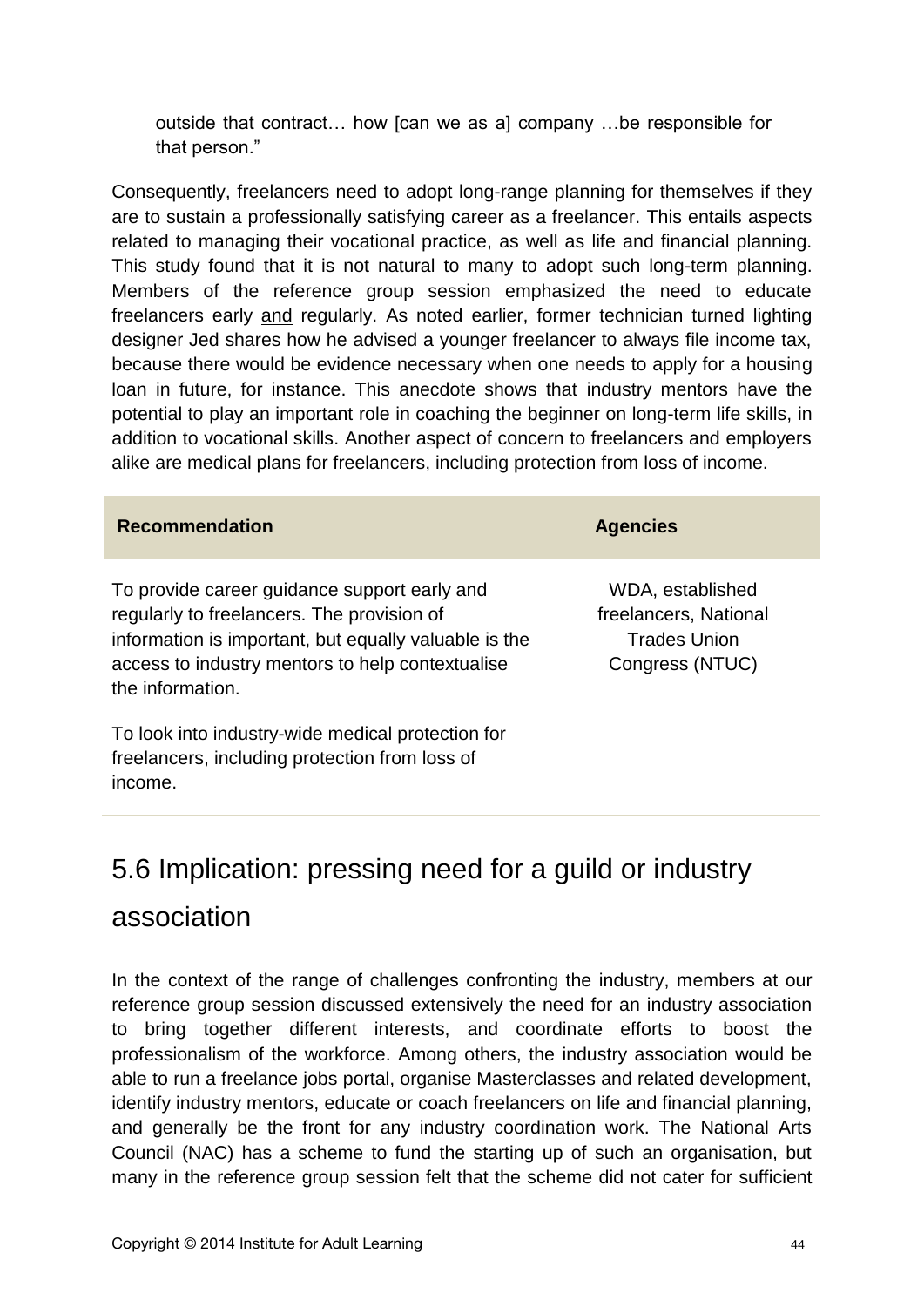resources to hire full-time administrative personnel, which was the situation that led to the current defunct status of the Technical Theatre Association of Singapore. More dialogue on the setting up or reviving of such an institution appears necessary.

| <b>Recommendation</b>                                                                                                                                                                                                                                                                                                       | <b>Agencies</b>                                        |
|-----------------------------------------------------------------------------------------------------------------------------------------------------------------------------------------------------------------------------------------------------------------------------------------------------------------------------|--------------------------------------------------------|
| For stakeholders to come together to discuss the<br>setting up of an association or guild. More<br>government support appears necessary given the<br>unique needs of freelancers that are not met by<br>current institutional infrastructures that tend to<br>privilege permanent workers and established<br>organisations. | Freelancers, NAC,<br>companies in<br>technical theatre |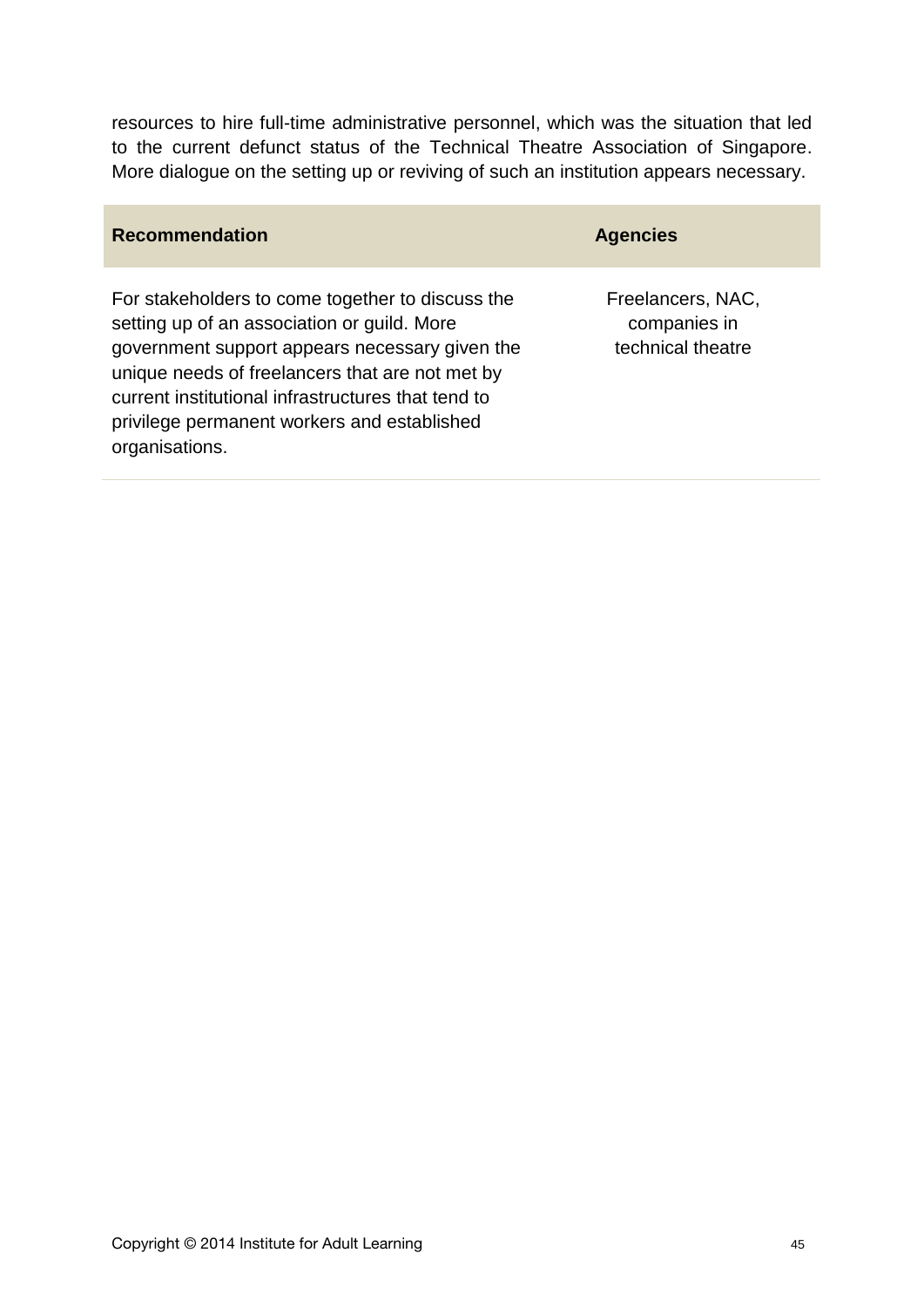## <span id="page-55-0"></span>**Appendix 1: Profile of interviewees**

A total of 23 on-going, former and returning freelancers were interviewed for this study. Purposive sampling was employed to obtain a range of profiles in terms of age and job family. We then collected more information from the interviewees in relation to their number of years of industry experience, educational qualifications and income, among others.

In terms of the number of years in the industry, a period of 15 or more years is not uncommon in the industry, primarily because the industry has no minimal entry or age requirements. One of our interviewees traced his involvement in the industry from a young age of 15 when he was hired as a stagecrew for a school production. We observe that of those who indicated their annual income, a sizeable number put their income as ranging from S\$20-30k annually. We are hesitant to make further analysis because more established freelancers expressed reluctance to indicate their annual income. However, from the small data pool, we note that there was no correlation between initial educational qualifications and levels of annual income. Those with lower educational qualifications have reported higher annual income than those with higher educational qualifications. There was also no co-relation between years of industry experience and annual income. Charts 1 – 6 provide a breakdown of the demographics.



**Chart 1:** Breakdown by current employment status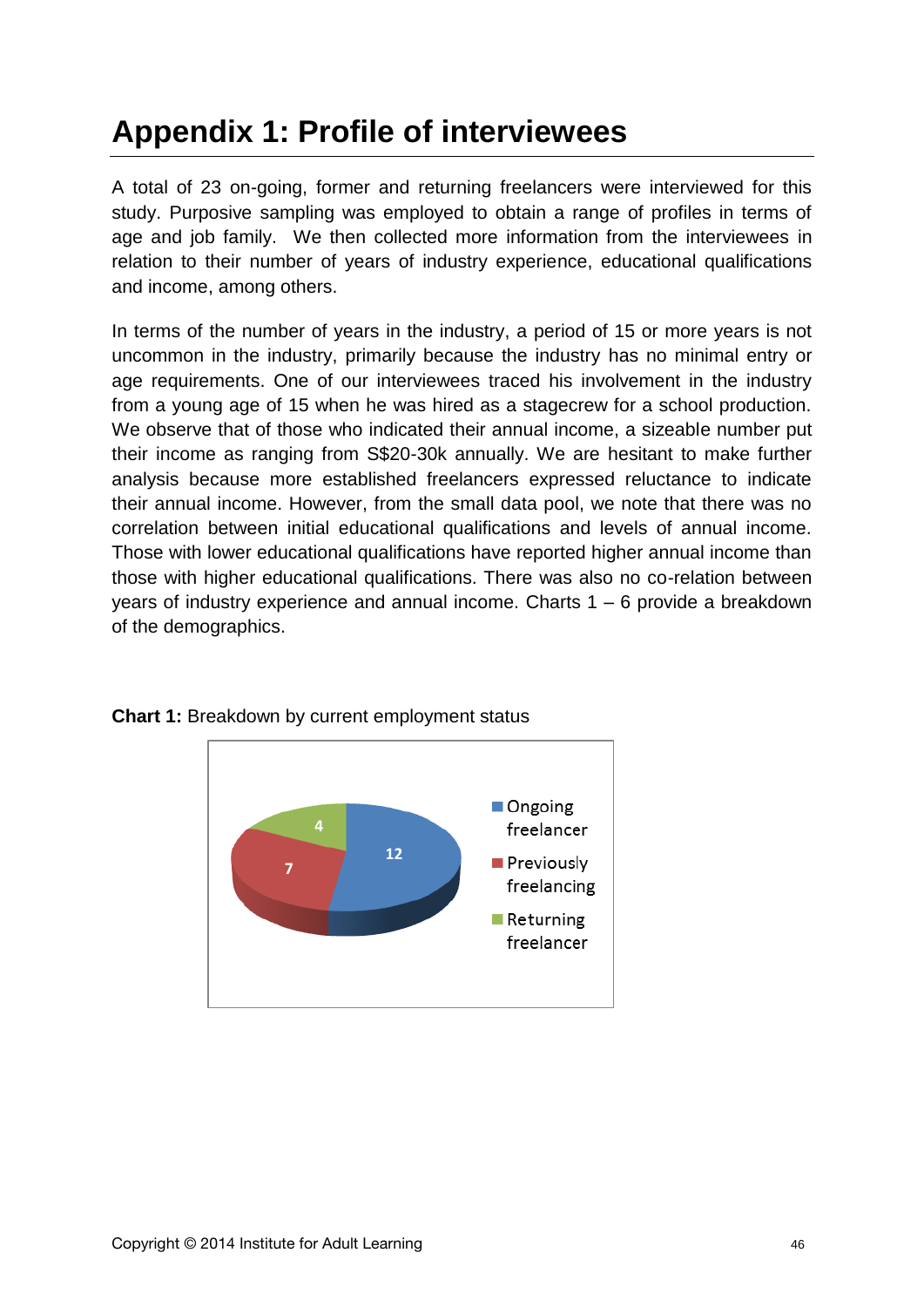



**Chart 3:** Breakdown by number of years in industry



**Chart 4:** Breakdown by initial educational qualifications

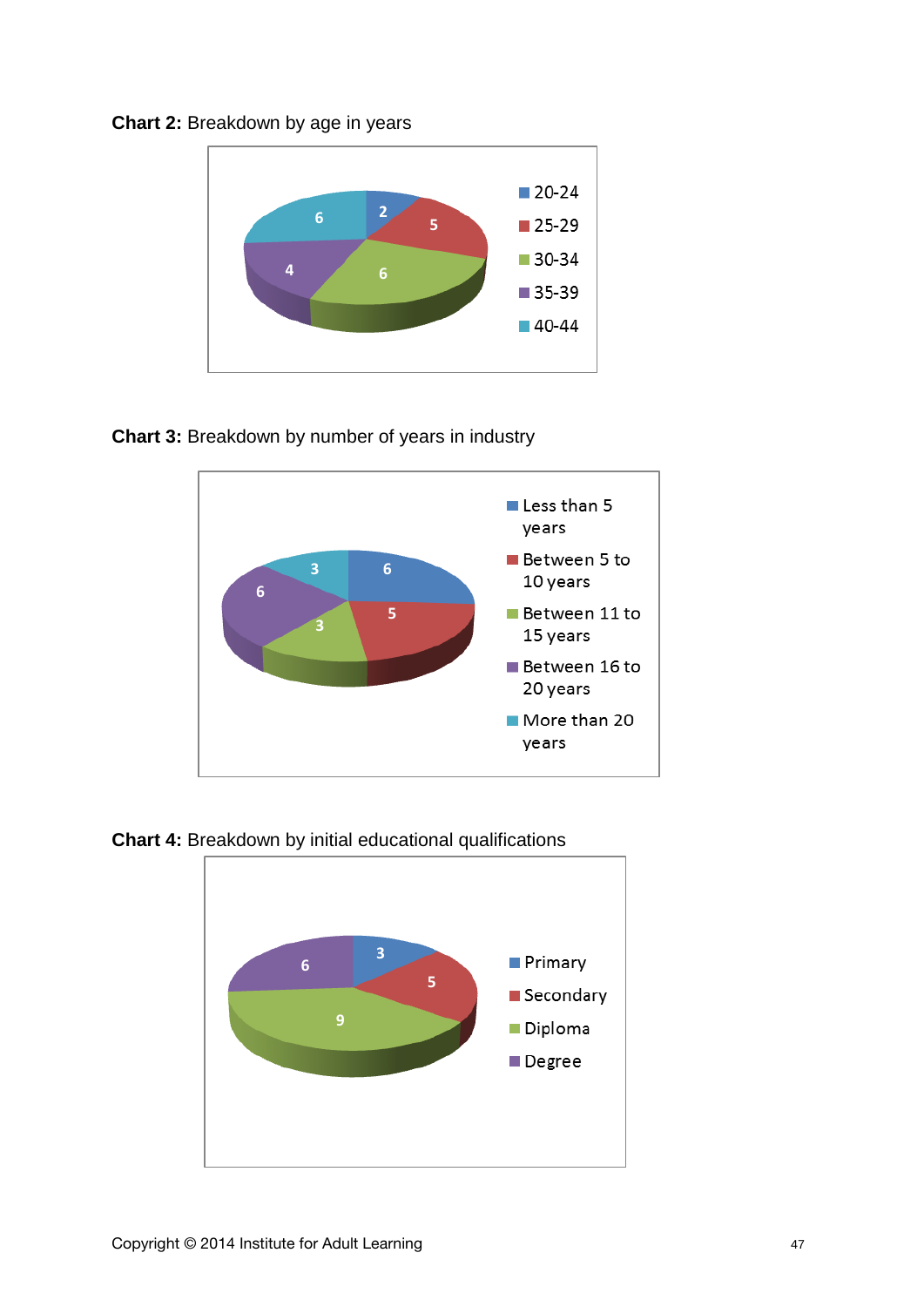



**Chart 6:** Breakdown by annual income (in S\$)

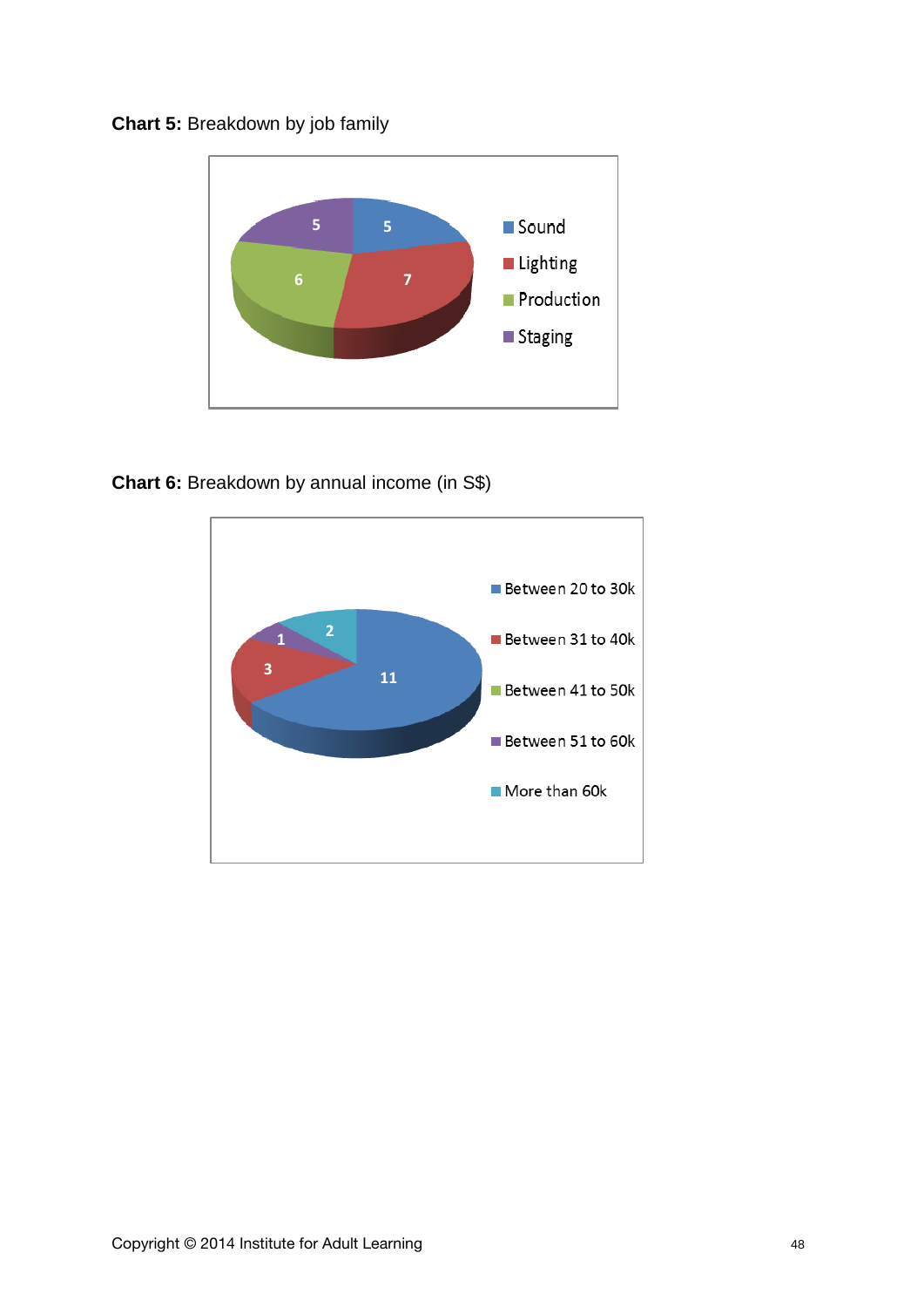# <span id="page-58-0"></span>**Appendix 2: Reference Group**

A reference group session with stakeholders was organised on Tuesday, 3 June 2014, to discuss the preliminary findings and implications, as well as brainstorm recommendations. Twenty-two representatives from fourteen organisations, and two freelancers participate in the session. The list of participating organisations (in alphabetical order) is as follows:

- Institute of Technical Education
- LASALLE College of the Arts
- Marina Bay Sands
- Ministry for Culture, Community and Youth
- National Arts Council
- Republic Polytechnic
- Resorts World
- Singapore Repertory Theatre
- Singapore Workforce Development Agency
- The Esplanade Co.
- The Star Vista
- University Cultural Centre, National University of Singapore
- Yellow Brick Productions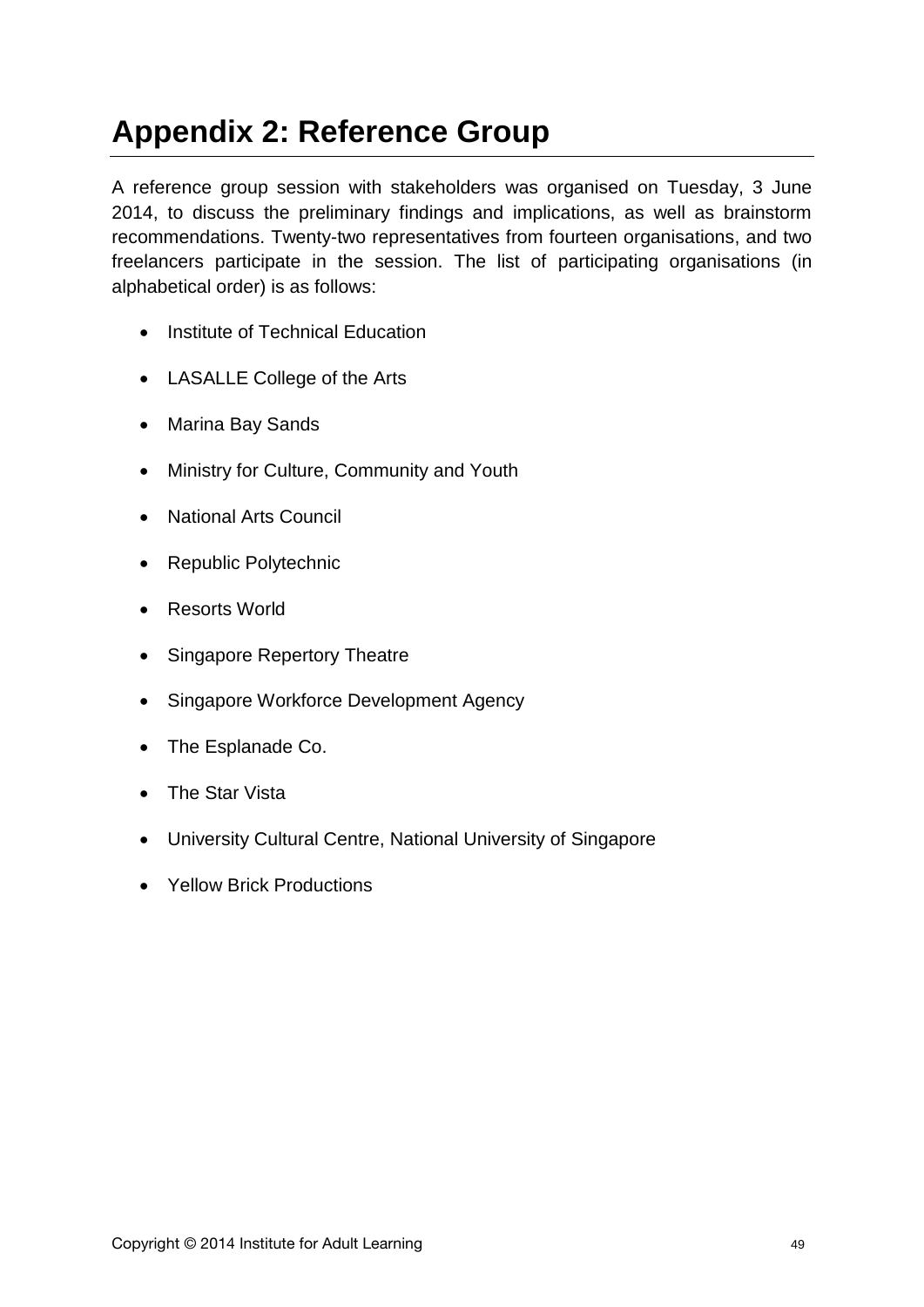## <span id="page-59-0"></span>**References**

Allan, P. (2002). The contingent workforce: challenges and new directions. *American Business Review*, 20(2), 103-110.

Allen, B.C. (2011). The role of professional identity commitment in understanding the relationship between casual employment and perceptions of career success. *Career Development International*, 16(2), 195-216.

Arnold, J., & Cohen, L. (2008). The psychology of careers in industrial and organizational settings: A critical but appreciative analysis. In G. Hodgkinson & J. Ford (Eds.), *International review of industrial and organizational psychology* (Vol.23, pp.1-44). Chichester: Wiley Interscience.

Arthur, M. B., & Rousseau, D. M. (1996). *The boundaryless career: A new employment principle for a new organizational era*. New York: Oxford University Press.

Arthur, M. B., Khapova, S. N., & Wilderom, C. P. M. (2005). Career success in a boundaryless world. *Journal of Organizational Behaviour*, 26(2), 177-202, doi: 10.1002/job.290.

Billett, S. (1999). 'Guided learning at work'. In D. Boud and J. Garrick (Eds.), *Understanding Learning at Work* (pp. 151-164). London: Routledge.

Billett, S. (2001). Learning through working life, interdependencies at work. *Studies in Continuing Education*, 23(1), 19-35, doi: 10.1080/01580370120043222.

Billett, S. (2006). Relational interdependence between social and individual agency in work and working life. *Mind, Culture and Activity,* 13 (1), 53-69

Bound, H., et. al. (2013). *The entrepreneurial self: becoming a freelancer in Singapore's film & television industry.* Singapore: Institute for Adult Learning.

Bound, H., & Lin, M. (2013). [Developing competence at work.](http://ecite.utas.edu.au/91517) *Vocations and Learning*, 6, (3) pp. 403-420.

Beck, U. (2000). *The Brave New World of Work*, trans. Patrick Camiller. Cambridge: Polity Press.

Brophy, E. (2006). System error: labour precarity and collective organizing at Microsoft. *Canadian Journal of Communication*, 31(3), 619-638.

Brown, P., Lauder, H., & Ashton, D. (2011).*The global auction: the broken promises of education, jobs and incomes*. New York: Oxford University Press.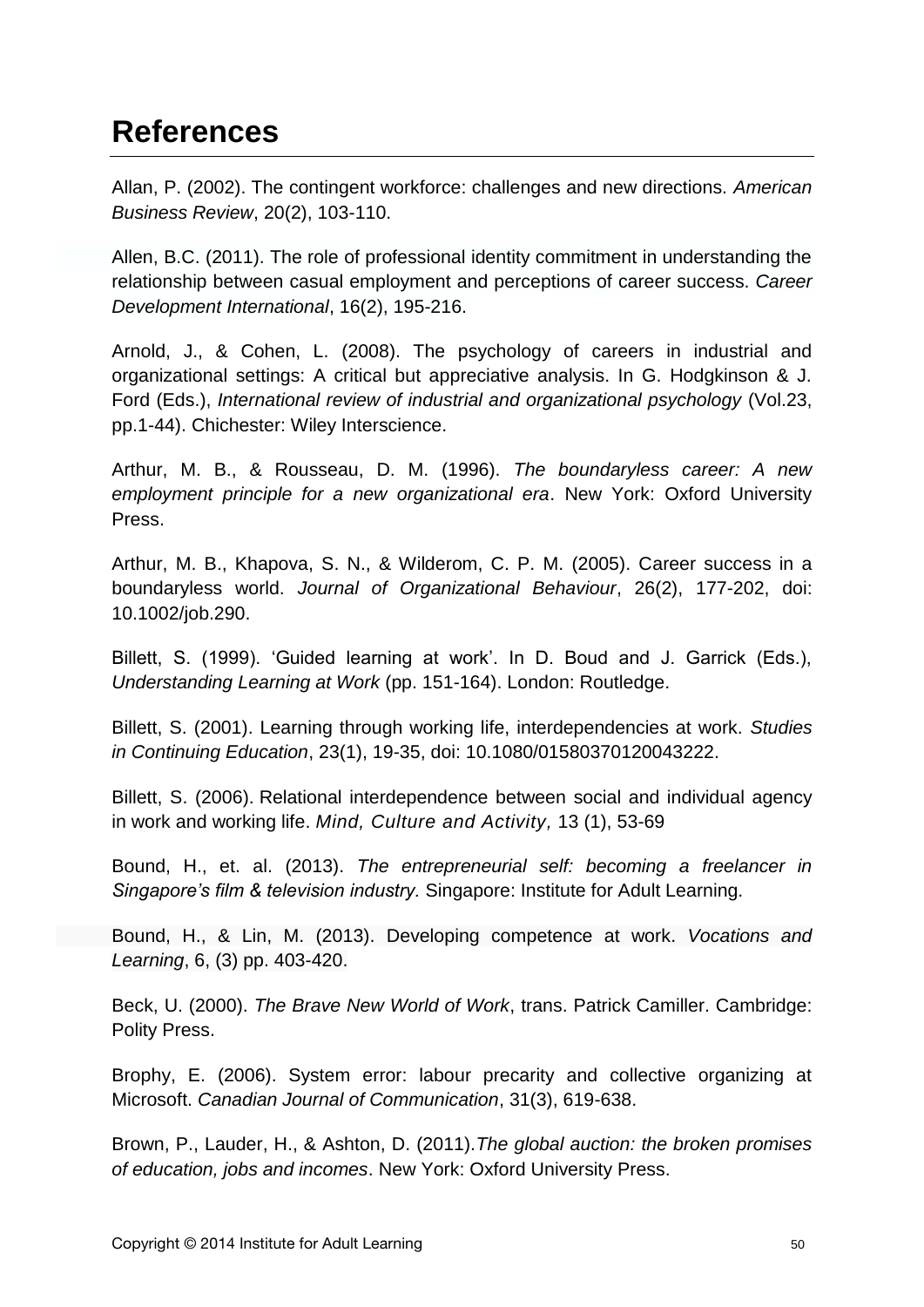Coffey, A., & Atkinson, P. (1996). *Making Sense of Qualitative Data: Complementary Strategies.* Thousand Oaks, CA: Sage.

Dany, F. (2003). Free actors' and organizations: Critical remarks about the new career literature, based on French insights. *International Journal of Human Resource Management*, 14(5), 821-838.

De Peuter, G. 2011. [Creative economy and labor precarity: a contested](http://culturalworkersorganize.files.wordpress.com/2012/09/de-peuter_creative-economy-and-labour-precarity-dragged.pdf)  [convergence,](http://culturalworkersorganize.files.wordpress.com/2012/09/de-peuter_creative-economy-and-labour-precarity-dragged.pdf) in special issue, "Towards an Autonomist Communication Studies: Assessing Hardt and Negri's Trilogy, ed. Jack Z. Bratich. *Journal of Communication Inquiry* 35.4: 417-425.

Du Gay, P. (1996). *Consumption and Identity at Work*. Britain: Sage Publications.

Edwards, R., & Usher, R. (1996). What stories do I tell now? New times and new narratives for the adult educator, *International Journal of Lifelong Education* (May 2013), 37–41.

Edwards, R. (1998). Flexibility, reflexivity and reflection in the contemporary workplace. *International Journal of Lifelong Education*, 17(6), 377-388, doi: 10.1080/0260137980170604.

Ellstrom, P. (2006). 'The meaning and role of reflection in informal learning at work'. In D. Boud, P. Cressey, and P. Docherty (Eds.), *Productive Reflection at Work*. London: Routledge.

Evans, K., Hodkinson, P., Rainbird, H., Unwin, L., Fuller, A., Hodkinson, H., Kersh, N., Munro, N. & Senker, P. (2006). *Improving workplace learning*. London: Routledge.

Evans, K., Guile, D., & Harris, J. (2009). *Putting knowledge to work: the Exemplars.*  London: WLE Centre for Excellence, Institute of Education, University of London.

Evans, K., Guile, D., Harris, J., & Allan, H. (2010). Putting knowledge to work: A new approach. *Nurse Education Today*, 30(3), 245-251, doi: 10.1016/j.nedt.2009.10.014.

Evans, K., & Guile, D. (2012). Putting different forms of knowledge to work in practice. In J. Higgs, R. Barnett, S. Billett, M. Hutchings & F. Trede (Eds.)*, Practicebased education: Perspectives and strategies* (pp.113-130). Rotterdam: Sense Publishers.

Evans, J., & Gibb, E. (2009). *Moving from precarious employment to decent work*. International Labour Office; Global Union Research Network (GURN). GURN discussion paper; no.13.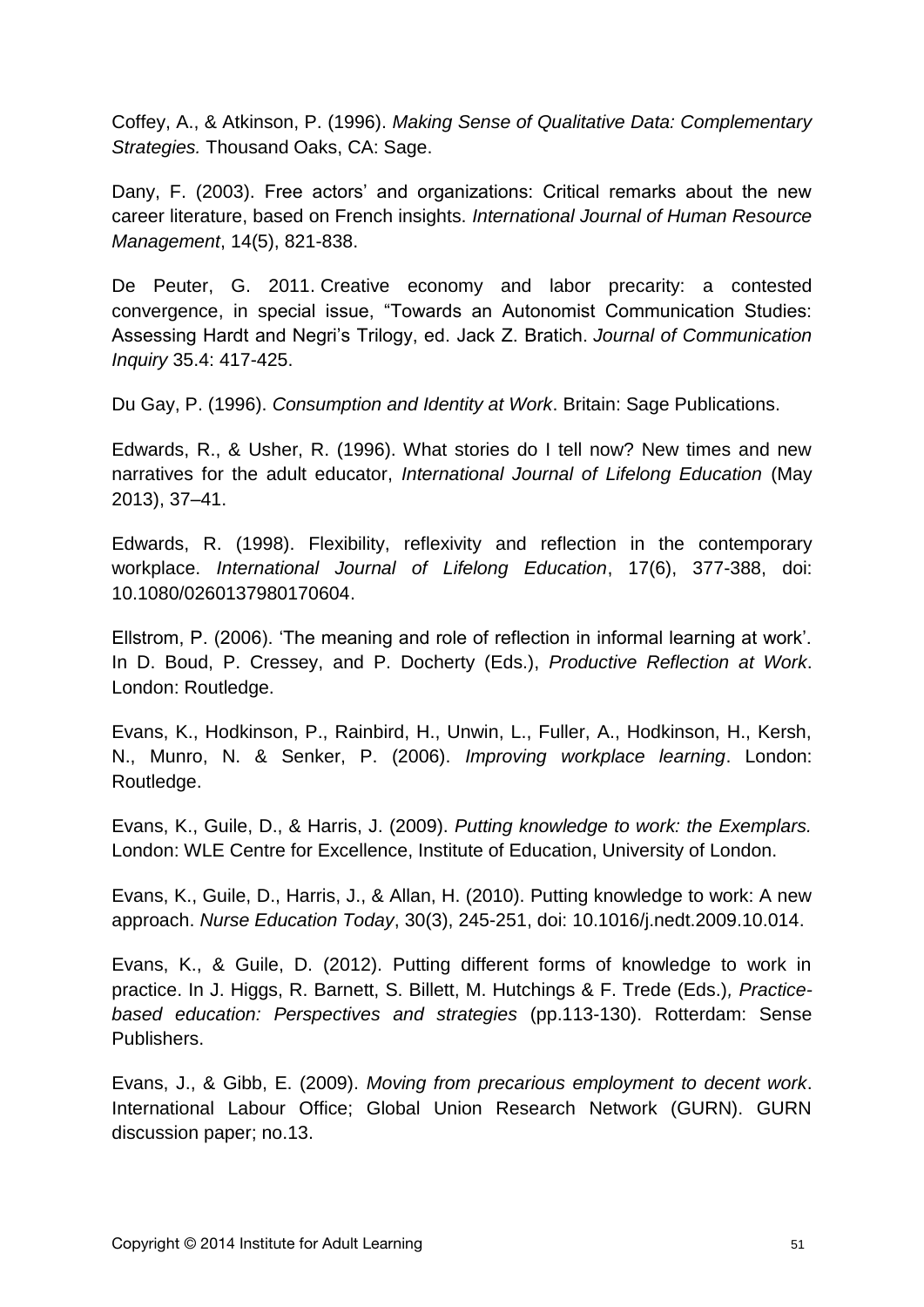Engestrom, Y. (1999). Innovative learning in work teams: Analysing cycles of knowledge creation in practice. In Y. Engestrom, R. Miettinen and R.L. Punamaki (Eds.), *Perspectives on Activity Theory* (pp.377-404). Cambridge: Cambridge University Press.

Felstead, A., Fuller, A., Jewson, N. & Unwin, L. (2009). *Improving Working as Learning.* London: Routledge.

Felstead, A., & Ashton, D. (2001). Paying the price for flexibility? Training, skills and non standard jobs in Britain. *International Journal of Employment Studies*, 9(1), 25- 60.

Fenwick, T. (2000). Adventure Guides, Outfitters, Firestarters, and Caregivers: Continuing Educators' Images of Identity. *Canadian Journal of University Continuing Education*, *26*(1), 53–77.

Fenwick, T. J. (2004). Learning in portfolio work: anchored innovation and mobile identity. *Studies in Continuing Education*, *26*(2), 229–245, doi: 10.1080/158037042000225236.

Fenwick, T. (2008). Women's Learning in Contract Work: Practicing Contradictions in Boundaryless Conditions. *Vocations and Learning*, *1*(1), 11–26, doi: 10.1007/s12186-007-9003-9.

Forrier, A., Sels, L., & Stynen, D. (2009). Career mobility at the intersection between agent and structure: a conceptual model. *Journal of Occupational and Organizational Psychology,* 82(4), 739-759, doi: 10.1348/096317909X470933.

Fuller, A., & Unwin, L. (2008). Towards expansive apprenticeships. London: Teaching and Learning Research Programme.

Gold, M & Fraser, J. (2002). Managing self-management: successful transitions to portfolio careers. *Work, Employment and Society*, 16 (4), 579-598.

Guile, D., & Lahiff, A. (2012). *Apprenticeship and Freelance Work: a de-centred and distributed model of learning to develop Media Production apprentices' vocational practice and social capital*. London: Centre for Learning and Life Chances in Knowledge Economies and Societies at: [http://www.llakes.org](http://www.llakes.org/)

Grugulis, I., & Stoyanova, D. (2011). The Missing Middle: Communities of practice in a freelance labour market. *Work, Employment and Society*, 25(2), 342-351, doi: 10.1177/0950017011398891.

Hall, D. T. (2002). *Careers in and out of organizations*. Thousand Oaks, CA: Sage.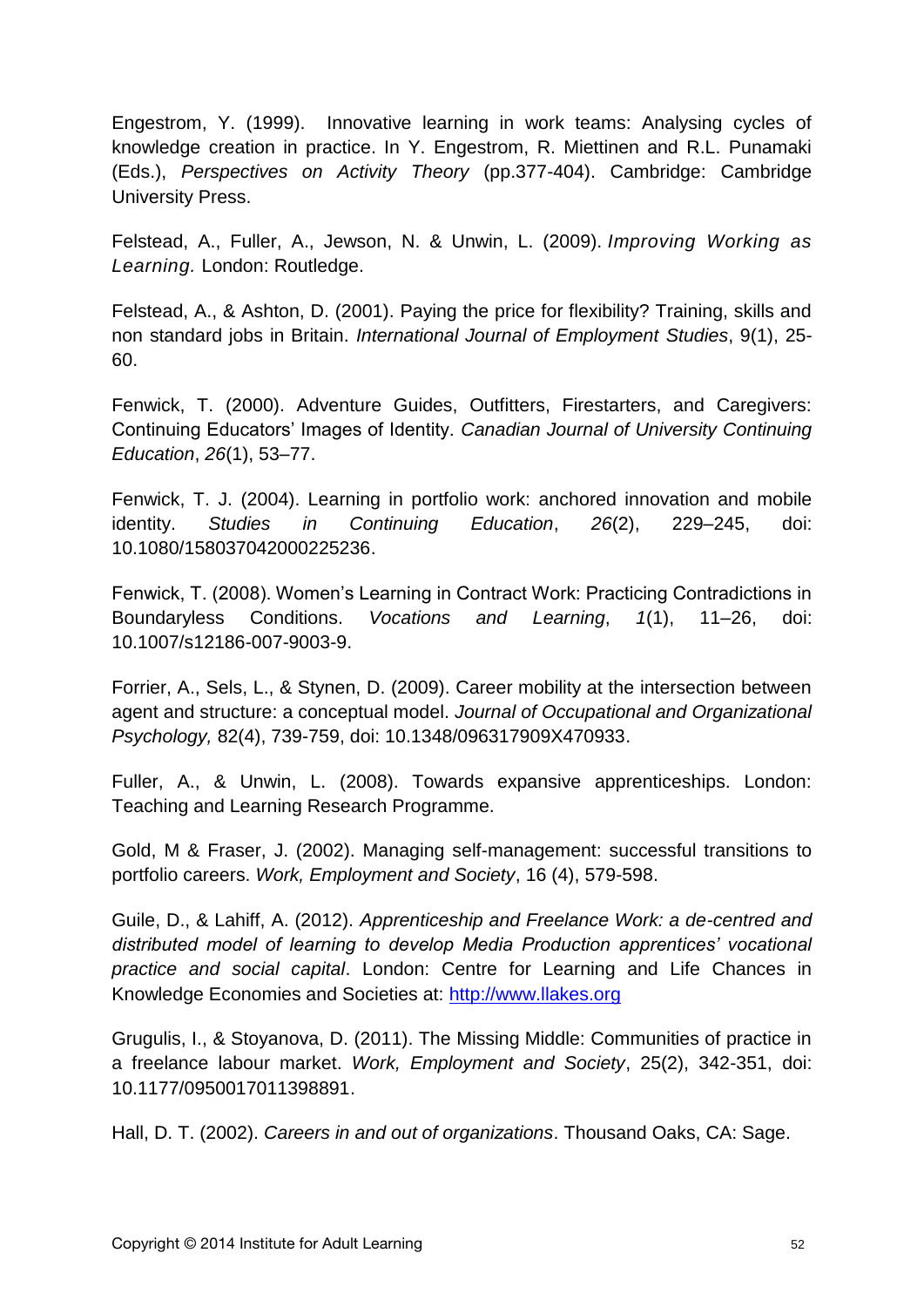Hall, D. T. (2004). The protean career: A quarter-century journey. *Journal of Vocational Behaviour*, 65(1), 1-13, doi: 10.1016/j.jvb.2003.10.006.

Hager, P. & Hodkinson, P. (2009). Moving beyond the metaphor of transfer of learning. *British Educational Research Journal*, 35: 619–638.

Hodkinson, H. (2008). *The significance of emotions in 'formal' learning throughout the lifecourse.* Paper presented at ESREA Life History & Biographical Research Network Conference**.**

Hollie, S., & Rainnie, A. (2012). Who cleans up? The declining earnings of cleaners in Australia. *The Economic and Labour Relations Review*, 23(1), 143-160.

Holland, D., Lachicotte, W., Skinner, D., & Cain, C. (1998). *Identity and Agency in Cultural Worlds*. Cambridge: Harvard University Press.

Inkson, K., Roper, J., & Ganesh, S. (2008). The new careers as discourse. Paper presented at the 24<sup>th</sup> EGOS Annual Colloquium, Amsterdam, July 2008.

Institute of Policy Studies (2010). *Towards a media industry freelancers' grouping*. Retrieved at http://lkyspp.nus.edu.sg/ips/event/towards-a-media-industryfreelancers-grouping.

Jacques, N. (2012). *Improving workforce planning and development: perspectives of sessional VET practitioners.* Adelaide: NCVER

Kalleberg, A. L. (2009). Precarious work, insecure workers: employment relations in transition. *American Sociological Review*, 74(1), 1-22, doi: 10.1177/000312240907400101.

Karmel, A., Bound, H., & Rushbrook, P. (2013). *Identity and learning for freelance adult educators in Singapore.* Singapore: Institute for Adult Learning

Kirpal, S. & Brown, A., & Dif, M. (2007). The individualisation of identification with work in a European perspective. In Brown, A., Kirpal, S. & Rauner, F. (eds.), *Identities at work*. Dordrecht: Springer, 285-313.

Kong, L. (2011). From precarious labor to precarious economy? Planning precarity in Singapore's creative economy. *City, Culture and Society*, 2(2), 55-64.

Lave, J., & Wenger, E. (1991). *Situated Learning: Legitimate Peripheral Participation*. Cambridge: Cambridge University Press.

Lankshear, C., & Knobel, M. (2004). *Teacher research: from design to implementation.* England: Open University Press.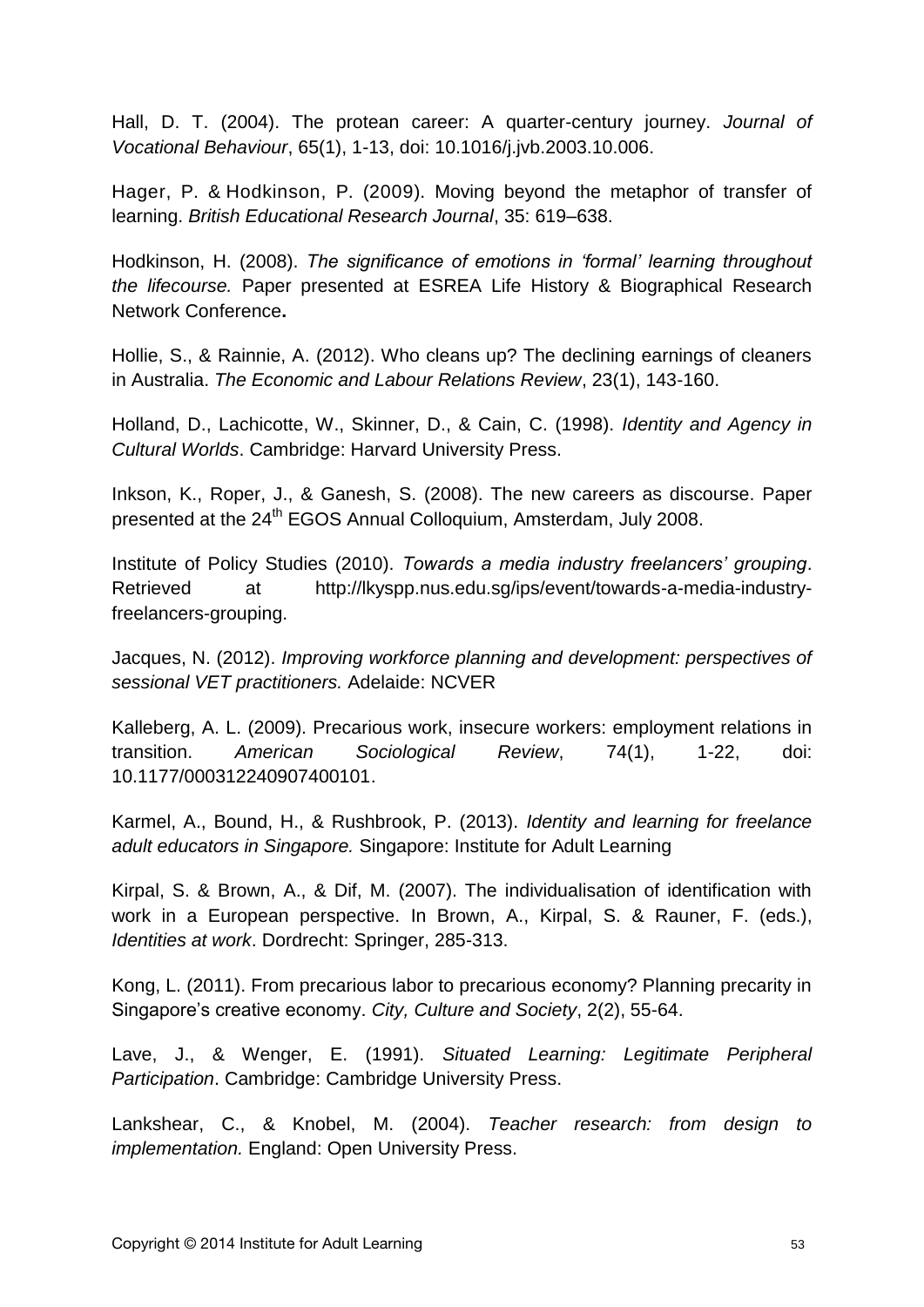McKeown, T. (2005). Non-standard employment: when even the elite are precarious. *The Journal of Industrial Relations*, 47(3), 276-293, doi: 10.1111/j.1472- 9296.2005.00174.x.

Ministry of Culture, Community and Youth (2012). *The report of the arts and culture strategic review.* Singapore: Ministry of Culture, Community and Youth. Retrieved from http://www.mccy.gov.sg/~/media/MCCYcorp/Topics/Arts/Files/ACSR\_FinalReport.ashx.

Ministry of Culture, Community and Youth (2013). *Singapore cultural statistics 2013.*  Singapore: Ministry of Culture, Community and Youth.

Ng, T., Sorensen, K., Eby, L., & Feldman, D. (2007). Determinants of job mobility: A theoretical integration and extension. *Journal of Occupational and Organizational Psychology*, 80(3), 363-386.

Perrons, D. (2003). The new economy and the work–life balance: Conceptual explorations and a case study of new media. *Gender, Work & Organization*, *10*(1), 65-93, doi: 10.1111/1468-0432.00004.

Piaget, J. (1968). *Structuralism*. London: Routledge and Kegan Paul. (Translated and Edited by C. Maschler).

Rainbird, H., Munro, A., & Holly, L. (2004). 'The Employment Relationship and Workplace Learning'. In H. Rainbird, A. Fuller and A. Munro (Eds.), *Workplace Learning in Context* (pp. 38-53). London: Routledge.

Ross, A. (2008). The new geography of work. *Theory, Culture and Society*, 25(7-8), 31-49, doi:10.1177/0263276408097795.

Sennett, R. (1998). The corrosion of character: personal consequences of work in the new capitalism. New York: W.W. Norton.

Smeaton, D. (2003). Self-employed workers: Calling the shots or hesitant independents? A consideration of the trends. *Work, Employment, and Society,* 17(2), 379–391, doi: 10.1177/0950017003017002008.

Standing, G. (2011). *The precariat; the new dangerous class*. London: Bloomsbury Academic.

Strauss, A. L., & Corbin, J. (1990). Basics of Qualitative Research: Grounded Theory Procedures and Techniques. London: Sage.

Sullivan, S. (1999). The changing nature of careers: A review and research agenda. *Journal of Management*, 25(3), 457-484, doi: 10.1177/014920639902500308.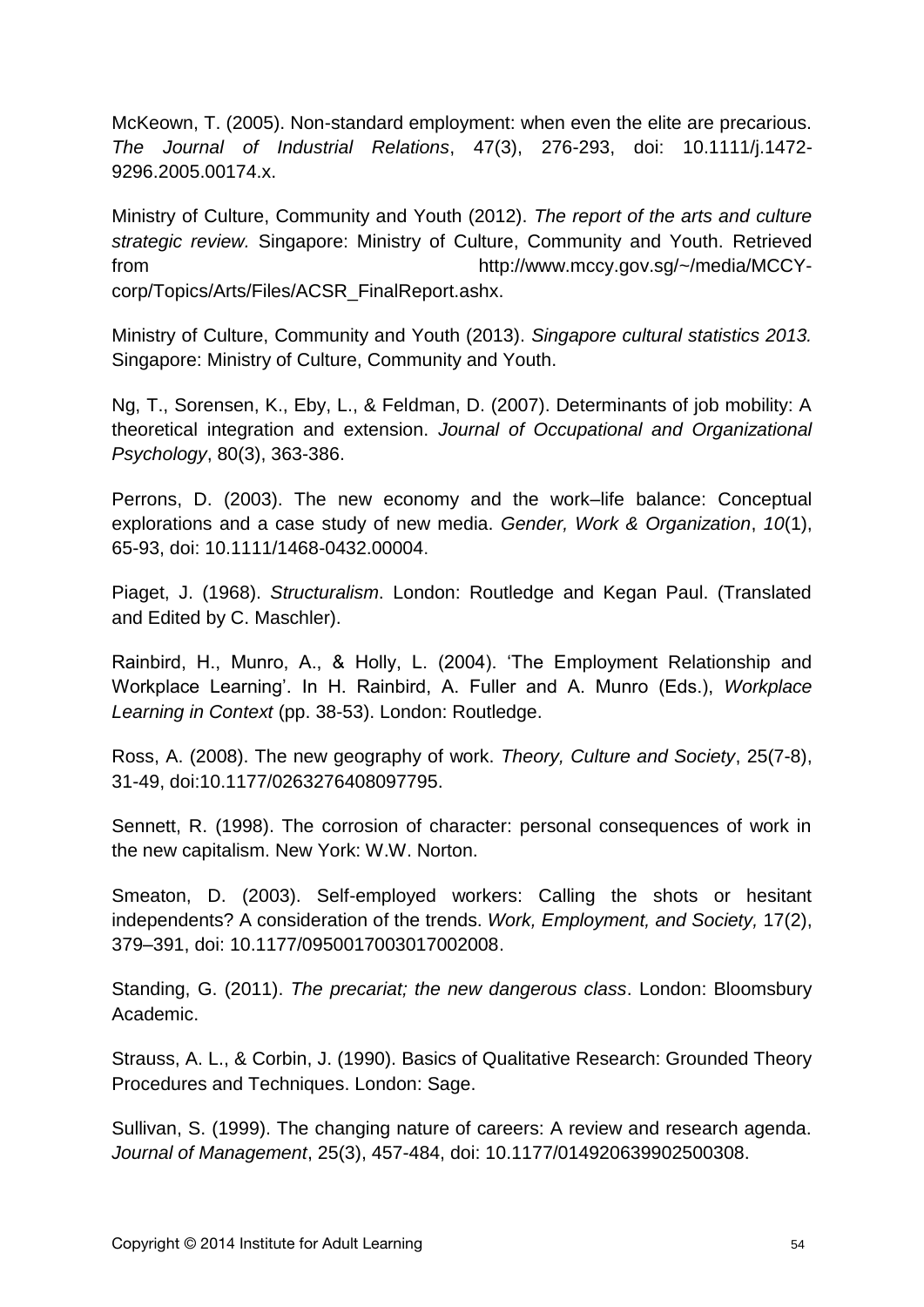Taylor, M., Evans, K., & Mohamed, A. (2008). *The Value of Formal and Informal Training for Workers with Low Literacy: Exploring experiences in Canada and the United Kingdom.* Ottawa: Partnerships in Learning.

Thomas, D., & Inkson, K. (2007). Careers across cultures. In H. Gunz & M. Peiperl (Eds.), *Handbook of career studies*(pp.451-470). Thousand Oaks, CA: Sage.

Waterhouse, P., Wilson, B., & Ewer, P. (1999). *The changing nature and pattern of work and implications for VET*. Adelaide: National Centre for Vocational Education Research.

Wenger, E. (1998). *Communities of Practice: learning, meaning and identity.*  Cambridge: Cambridge University Press.